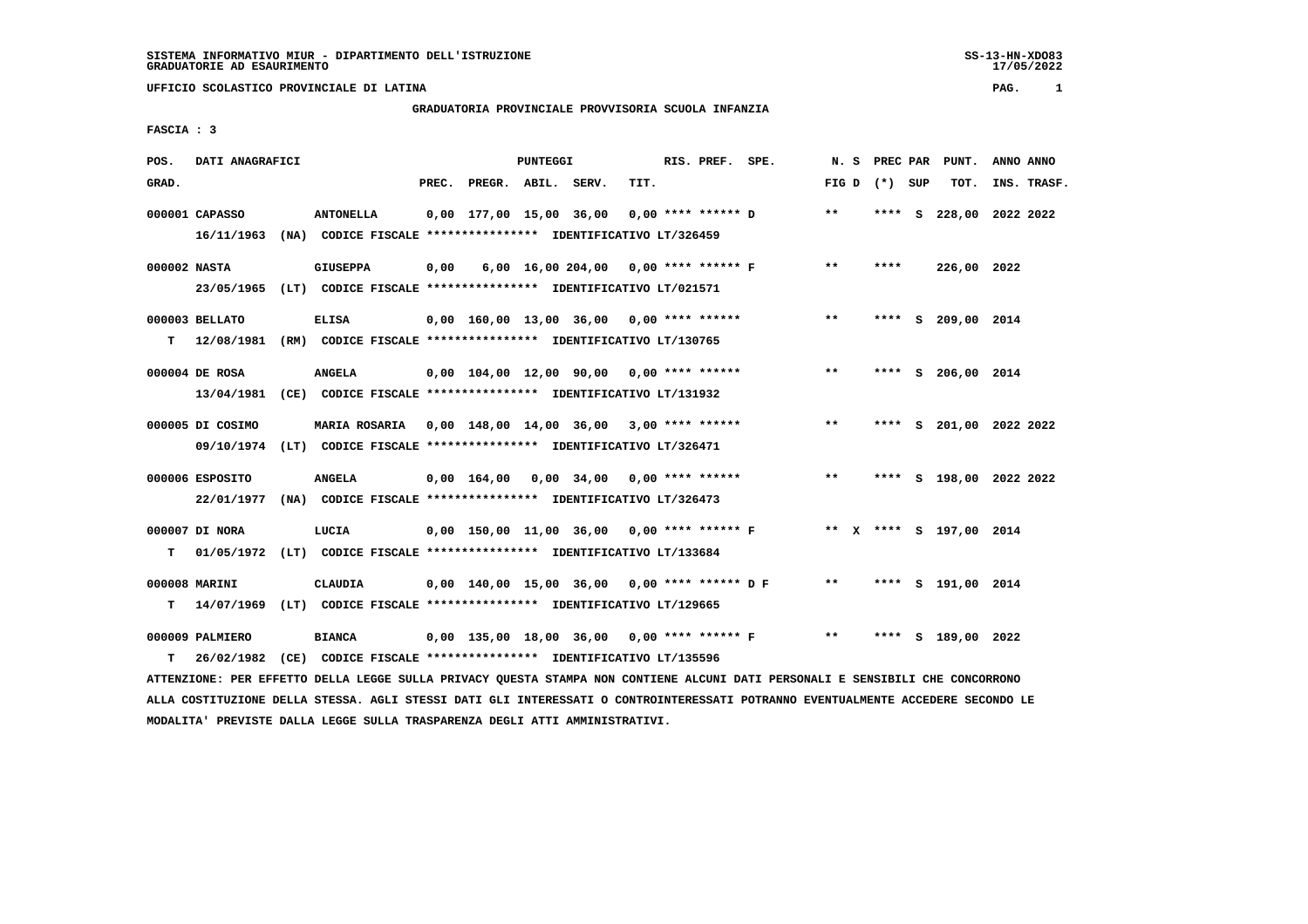# **GRADUATORIA PROVINCIALE PROVVISORIA SCUOLA INFANZIA**

 **FASCIA : 3**

| POS.         | DATI ANAGRAFICI               |                                                                               |       |                         | PUNTEGGI |                                            |      | RIS. PREF. SPE.    |                                            | N.S               |  | PREC PAR PUNT.          | ANNO ANNO |             |
|--------------|-------------------------------|-------------------------------------------------------------------------------|-------|-------------------------|----------|--------------------------------------------|------|--------------------|--------------------------------------------|-------------------|--|-------------------------|-----------|-------------|
| GRAD.        |                               |                                                                               | PREC. | PREGR. ABIL. SERV.      |          |                                            | TIT. |                    |                                            | FIG $D$ $(*)$ SUP |  | TOT.                    |           | INS. TRASF. |
|              | 000010 LANZIDEI<br>18/07/1978 | <b>ERIKA</b><br>(LT) CODICE FISCALE **************** IDENTIFICATIVO LT/326476 |       | 0,00 139,00 13,00 36,00 |          |                                            |      | $0.00$ **** ****** |                                            | $***$             |  | **** S 188,00 2022 2022 |           |             |
|              |                               |                                                                               |       |                         |          |                                            |      |                    |                                            |                   |  |                         |           |             |
| 000011 ROCCO |                               | MONICA                                                                        |       |                         |          | 0,00 137,00 13,00 36,00 0,00 **** ******   |      |                    |                                            | $***$             |  | **** S 186,00 2022 2022 |           |             |
|              |                               | 06/05/1974 (CE) CODICE FISCALE *************** IDENTIFICATIVO LT/326489       |       |                         |          |                                            |      |                    |                                            |                   |  |                         |           |             |
|              | 000012 ZAMPETTA               | <b>ELISA</b>                                                                  |       |                         |          |                                            |      |                    | 0,00 134,00 14,00 36,00 0,00 **** ****** D | $\star\star$      |  | **** S 184,00 2019 2019 |           |             |
|              |                               | 19/06/1980 (LT) CODICE FISCALE *************** IDENTIFICATIVO LT/142744       |       |                         |          |                                            |      |                    |                                            |                   |  |                         |           |             |
|              | 000013 VALENTE                | ANNA                                                                          |       |                         |          |                                            |      |                    | 0,00 136,00 11,00 36,00 0,00 **** ****** D | $***$             |  | **** S 183,00 2014      |           |             |
| т            |                               | 05/07/1982 (LT) CODICE FISCALE **************** IDENTIFICATIVO LT/130201      |       |                         |          |                                            |      |                    |                                            |                   |  |                         |           |             |
|              |                               |                                                                               |       |                         |          |                                            |      |                    |                                            |                   |  |                         |           |             |
|              | 000014 COPPOLA                | <b>ANTONIO</b>                                                                |       |                         |          | $0.00$ 132.00 15.00 36.00 0.00 **** ****** |      |                    |                                            | $***$             |  | **** S 183,00 2022 2022 |           |             |
|              |                               | 29/06/1973 (CE) CODICE FISCALE *************** IDENTIFICATIVO LT/326462       |       |                         |          |                                            |      |                    |                                            |                   |  |                         |           |             |
|              | 000015 MARESCA                | <b>MARIA ORNELLA</b>                                                          |       |                         |          | 0,00 130,00 14,00 36,00 0,00 **** ******   |      |                    |                                            | $**$              |  | **** S 180,00 2005 2005 |           |             |
|              |                               | 17/01/1970 (SA) CODICE FISCALE *************** IDENTIFICATIVO LT/034914       |       |                         |          |                                            |      |                    |                                            |                   |  |                         |           |             |
| 000016 BIAGI |                               | LAURA                                                                         |       |                         |          | $0.00$ 125.00 15.00 36.00 3.00 **** ****** |      |                    |                                            | $***$             |  | **** S 179,00 2002      |           |             |
|              | 03/11/1977                    | (RM) CODICE FISCALE *************** IDENTIFICATIVO LT/028615                  |       |                         |          |                                            |      |                    |                                            |                   |  |                         |           |             |
|              | 000017 LETIZIA                | <b>MARIA ROSARIA</b>                                                          |       |                         |          | $0,00$ 132,00 11,00 36,00 0,00 **** ****** |      |                    |                                            | $* *$             |  | **** S 179,00 2004 2004 |           |             |
|              | 30/09/1973                    | (CE) CODICE FISCALE *************** IDENTIFICATIVO LT/032404                  |       |                         |          |                                            |      |                    |                                            |                   |  |                         |           |             |
|              |                               |                                                                               |       |                         |          |                                            |      |                    |                                            |                   |  |                         |           |             |
|              | 000018 BRODELLA               | <b>AMALIA</b>                                                                 |       |                         |          | 0,00 126,00 16,00 36,00 0,00 **** ******   |      |                    |                                            | $***$             |  | **** S 178,00 2019 2003 |           |             |
|              | 20/09/1962                    | (CE) CODICE FISCALE **************** IDENTIFICATIVO LT/030610                 |       |                         |          |                                            |      |                    |                                            |                   |  |                         |           |             |

 **ATTENZIONE: PER EFFETTO DELLA LEGGE SULLA PRIVACY QUESTA STAMPA NON CONTIENE ALCUNI DATI PERSONALI E SENSIBILI CHE CONCORRONO ALLA COSTITUZIONE DELLA STESSA. AGLI STESSI DATI GLI INTERESSATI O CONTROINTERESSATI POTRANNO EVENTUALMENTE ACCEDERE SECONDO LE MODALITA' PREVISTE DALLA LEGGE SULLA TRASPARENZA DEGLI ATTI AMMINISTRATIVI.**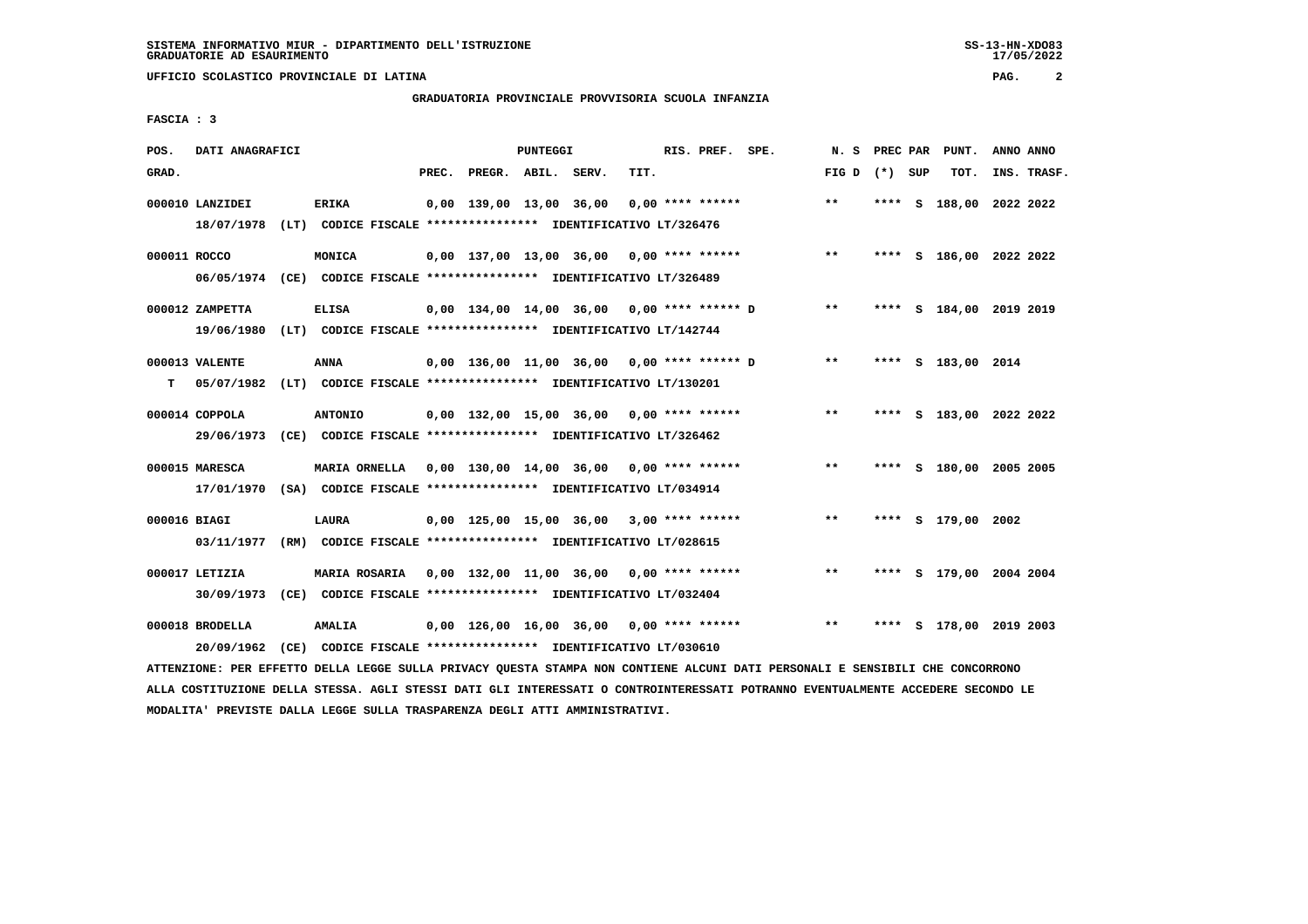# **GRADUATORIA PROVINCIALE PROVVISORIA SCUOLA INFANZIA**

 $17/05/2022$ 

 **FASCIA : 3**

| POS.        | DATI ANAGRAFICI              |                                                                                                                               |       |                         | <b>PUNTEGGI</b> |                                                   |      | RIS. PREF. SPE.    |                                                                                | N.S   |                 | PREC PAR PUNT.          | ANNO ANNO |             |
|-------------|------------------------------|-------------------------------------------------------------------------------------------------------------------------------|-------|-------------------------|-----------------|---------------------------------------------------|------|--------------------|--------------------------------------------------------------------------------|-------|-----------------|-------------------------|-----------|-------------|
| GRAD.       |                              |                                                                                                                               | PREC. | PREGR. ABIL. SERV.      |                 |                                                   | TIT. |                    |                                                                                |       | FIG D $(*)$ SUP | TOT.                    |           | INS. TRASF. |
|             | 000019 GIOMMI<br>06/03/1973  | <b>MILENA</b><br>(LT) CODICE FISCALE **************** IDENTIFICATIVO LT/037737                                                |       | 0,00 127,00 14,00 36,00 |                 |                                                   |      | $0.00$ **** ****** |                                                                                | $***$ |                 | **** S 177,00 2007 2007 |           |             |
|             |                              |                                                                                                                               |       |                         |                 |                                                   |      |                    |                                                                                |       |                 |                         |           |             |
|             | 000020 MARTINO<br>17/04/1980 | MARIA GIOVANN 0,00 126,00 15,00 36,00 0,00 **** ******<br>(NA) CODICE FISCALE **************** IDENTIFICATIVO LT/326466       |       |                         |                 |                                                   |      |                    |                                                                                | $***$ |                 | **** S 177,00 2022 2022 |           |             |
|             |                              |                                                                                                                               |       |                         |                 |                                                   |      |                    |                                                                                |       |                 |                         |           |             |
|             | 000021 GRAZIANI              | PATRIZIA<br>28/11/1965 (LT) CODICE FISCALE *************** IDENTIFICATIVO LT/020214                                           |       |                         |                 | 0,00 127,00 13,00 36,00 0,00 **** ******          |      |                    |                                                                                |       |                 | ** X **** S 176,00 2000 |           |             |
|             |                              |                                                                                                                               |       |                         |                 |                                                   |      |                    |                                                                                |       |                 |                         |           |             |
|             | 000022 CAPRIO                | <b>TIZIANA</b>                                                                                                                |       |                         |                 | $0,00$ 124,00 16,00 36,00 0,00 **** ******        |      |                    |                                                                                |       |                 | ** X **** S 176,00 2007 |           |             |
|             |                              | 24/10/1964 (LT) CODICE FISCALE *************** IDENTIFICATIVO LT/022211                                                       |       |                         |                 |                                                   |      |                    |                                                                                |       |                 |                         |           |             |
|             | 000023 CANNAVALE             | VITTORIA                                                                                                                      |       |                         |                 | $0,00$ 122,00 17,00 36,00 0,00 **** ******        |      |                    |                                                                                | $***$ |                 | **** S 175,00 2007 2007 |           |             |
|             | 20/11/1971                   | (NA) CODICE FISCALE **************** IDENTIFICATIVO LT/037207                                                                 |       |                         |                 |                                                   |      |                    |                                                                                |       |                 |                         |           |             |
|             | 000024 COSTANZO              | <b>MARGHERITA</b>                                                                                                             |       |                         |                 |                                                   |      |                    | 0,00 123,00 15,00 36,00  0,00 **** ****** F      **  X **** S 174,00 2003 2003 |       |                 |                         |           |             |
|             |                              | 04/07/1965 (EE) CODICE FISCALE *************** IDENTIFICATIVO LT/030626                                                       |       |                         |                 |                                                   |      |                    |                                                                                |       |                 |                         |           |             |
|             | 000025 MARINIELLO            | <b>SIMONETTA</b>                                                                                                              |       |                         |                 | $0,00$ 124,00 13,00 36,00 0,00 **** ******        |      |                    |                                                                                | $* *$ |                 | **** S 173,00 2007      |           |             |
|             |                              | 19/05/1966 (LT) CODICE FISCALE *************** IDENTIFICATIVO LT/036885                                                       |       |                         |                 |                                                   |      |                    |                                                                                |       |                 |                         |           |             |
| 000026 ZORI |                              | <b>CLAUDIA</b>                                                                                                                |       |                         |                 | $0,00$ $92,00$ $41,00$ $36,00$ $3,00$ **** ****** |      |                    |                                                                                | $***$ |                 | **** S 172,00 2007      |           |             |
|             |                              | 07/01/1982 (LT) CODICE FISCALE *************** IDENTIFICATIVO LT/037059                                                       |       |                         |                 |                                                   |      |                    |                                                                                |       |                 |                         |           |             |
|             | 000027 DE ROSA               | <b>ESTER</b>                                                                                                                  |       |                         |                 |                                                   |      |                    | $0,00$ 118,00 15,00 38,00 0,00 **** ****** *** **                              |       |                 | **** S 171,00 2004 2004 |           |             |
|             | 18/08/1975                   | (NA) CODICE FISCALE **************** IDENTIFICATIVO LT/032469                                                                 |       |                         |                 |                                                   |      |                    |                                                                                |       |                 |                         |           |             |
|             |                              | ATTENZIONE: PER EFFETTO DELLA LEGGE SULLA PRIVACY QUESTA STAMPA NON CONTIENE ALCUNI DATI PERSONALI E SENSIBILI CHE CONCORRONO |       |                         |                 |                                                   |      |                    |                                                                                |       |                 |                         |           |             |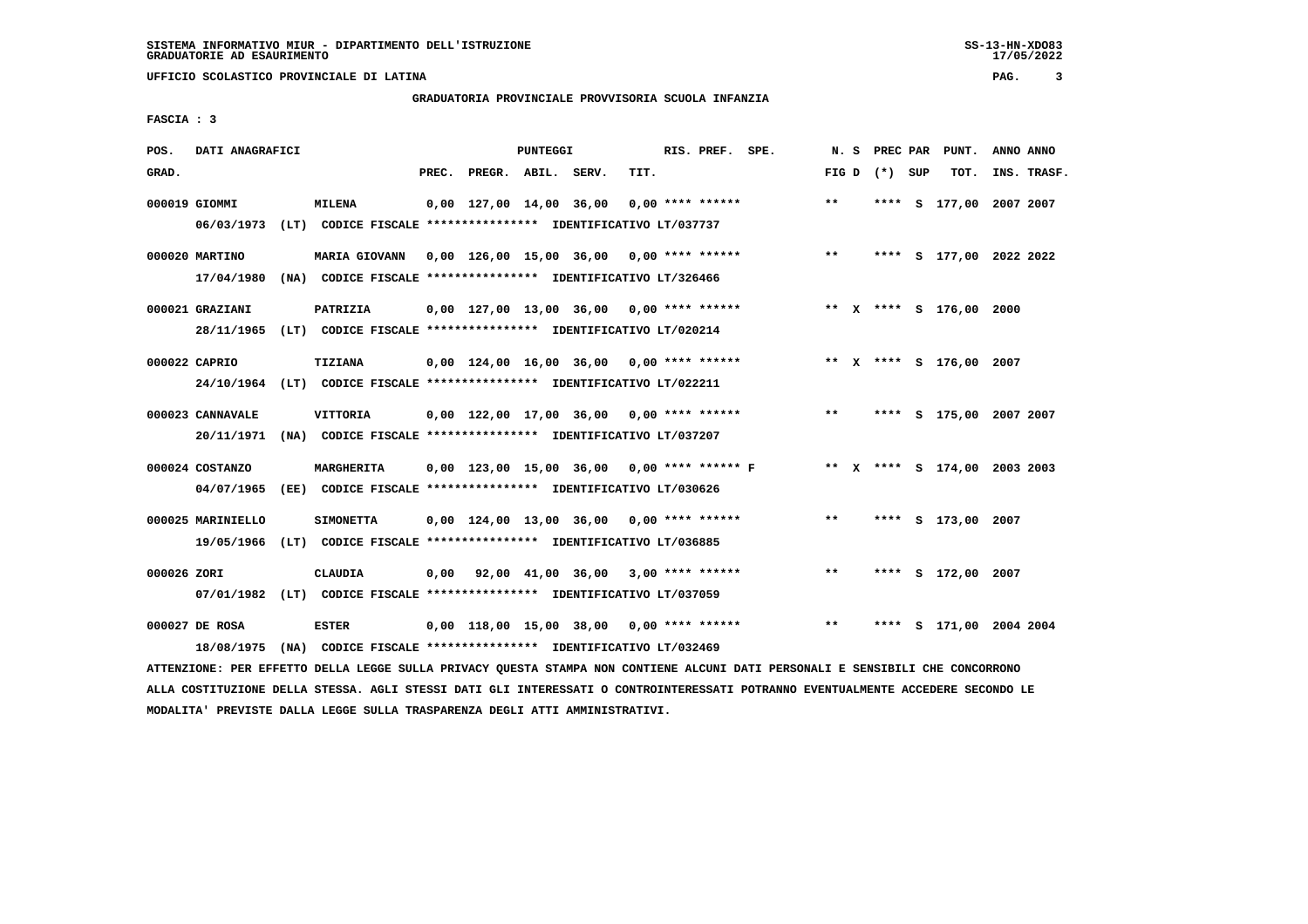# **GRADUATORIA PROVINCIALE PROVVISORIA SCUOLA INFANZIA**

 $17/05/2022$ 

 **FASCIA : 3**

| POS.  | DATI ANAGRAFICI   |                                                                                               |       |                                              | PUNTEGGI |      | RIS. PREF. SPE.      | N.S             | PREC PAR | PUNT.                   | ANNO ANNO |             |
|-------|-------------------|-----------------------------------------------------------------------------------------------|-------|----------------------------------------------|----------|------|----------------------|-----------------|----------|-------------------------|-----------|-------------|
| GRAD. |                   |                                                                                               | PREC. | PREGR. ABIL. SERV.                           |          | TIT. |                      | FIG D $(*)$ SUP |          | TOT.                    |           | INS. TRASF. |
|       | 000028 PACIOLLA   | ORSOLA<br>18/12/1975 (NA) CODICE FISCALE *************** IDENTIFICATIVO LT/037752             |       | 0,00 117,00 18,00 36,00                      |          |      | $0.00$ **** ******   | $***$           |          | **** S 171,00 2007      |           |             |
|       | 000029 DI SIVO    | <b>MARIA</b><br>01/10/1978 (CE) CODICE FISCALE *************** IDENTIFICATIVO LT/128709       |       | $0,00$ 116,00 18,00 36,00 0,00 **** ******   |          |      |                      | $***$           |          | **** S 170,00 2014 2014 |           |             |
|       | 000030 CATENACCIO | <b>CARMEN</b><br>05/01/1967 (LT) CODICE FISCALE *************** IDENTIFICATIVO LT/021829      |       | $0.00$ 118.00 15.00 36.00 0.00 **** ******   |          |      |                      | $***$           |          | **** S 169,00 2000      |           |             |
|       | 000031 CIOCCIA    | <b>ANNALISA</b><br>28/05/1974 (CE) CODICE FISCALE *************** IDENTIFICATIVO LT/124329    |       | $0,00$ 118,00 13,00 36,00 0,00 **** ******   |          |      |                      | $* *$           |          | **** S 167,00 2011 2011 |           |             |
| т     | 000032 DE GENNARO | <b>IOLANDA</b><br>28/12/1969 (NA) CODICE FISCALE *************** IDENTIFICATIVO LT/136185     |       | 0,00 120,00 11,00 36,00 0,00 **** ****** D F |          |      |                      | $***$           |          | **** S 167,00 2014      |           |             |
| T.    | 000033 CAPOBIANCO | <b>ANTONIETTA</b><br>12/10/1971 (LT) CODICE FISCALE **************** IDENTIFICATIVO LT/129152 |       | $0,00$ 156,00 11,00 0,00 0,00 **** ******    |          |      |                      | **              |          | **** S 167,00 2014      |           |             |
|       | 000034 ROMITO     | <b>FRANCESCA</b><br>08/10/1959 (RM) CODICE FISCALE *************** IDENTIFICATIVO LT/029304   |       | $0,00$ 116,00 14,00 36,00 0,00 **** ******   |          |      |                      | $***$           |          | **** S 166,00 2002      |           |             |
|       | 000035 ESPOSITO   | IDA<br>10/08/1964 (NA) CODICE FISCALE **************** IDENTIFICATIVO LT/029742               |       | $0.00$ 115.00 15.00 36.00 0.00 **** ******   |          |      |                      | **              |          | **** S 166,00 2007      |           |             |
|       | 000036 IACOVACCI  | <b>ROSSANA</b><br>17/07/1968 (LT) CODICE FISCALE *************** IDENTIFICATIVO LT/020148     |       | 0,00 114,00 14,00 36,00                      |          |      | $0.00$ **** ****** D | **              | ****     | S 164,00 2000           |           |             |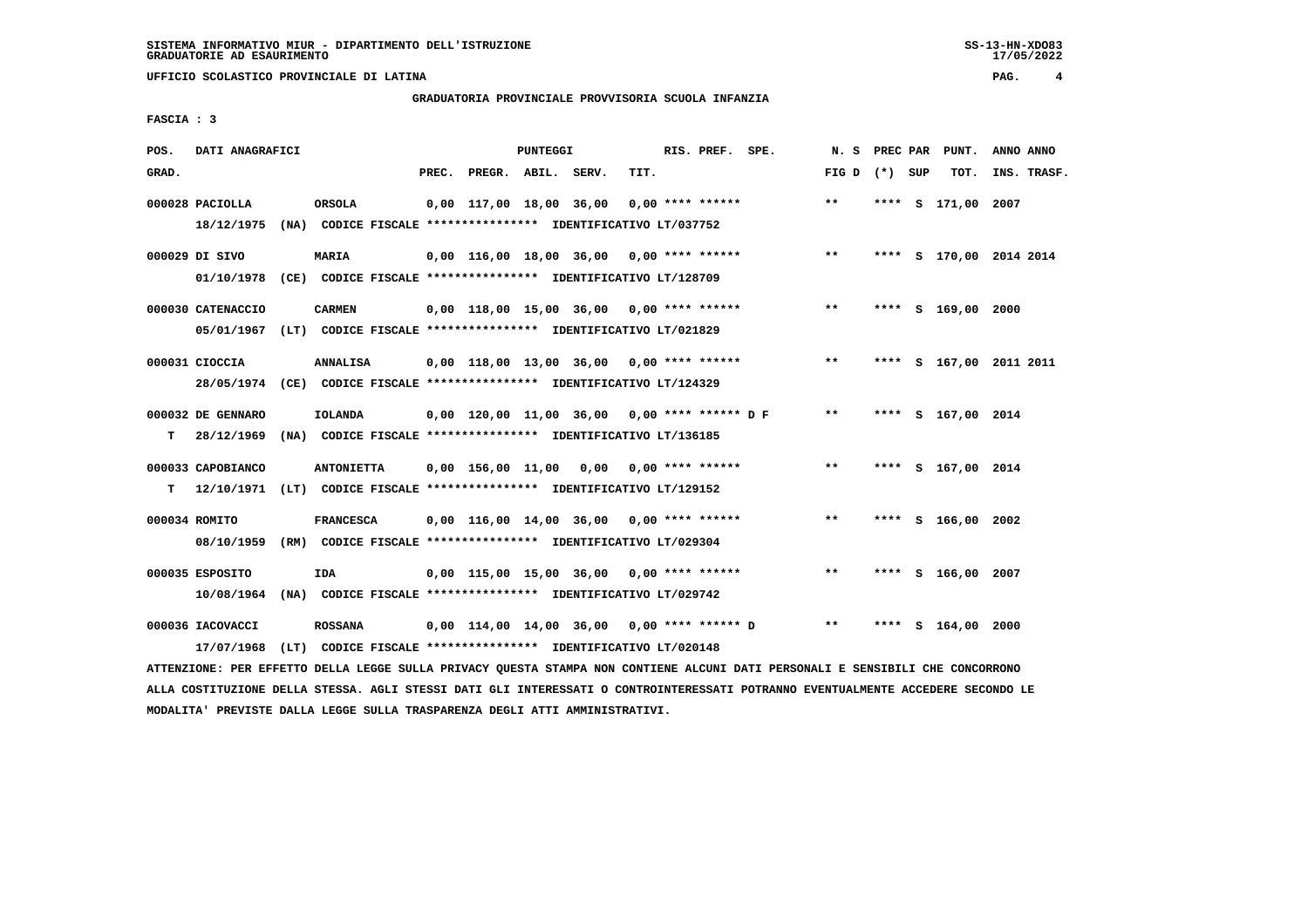## **GRADUATORIA PROVINCIALE PROVVISORIA SCUOLA INFANZIA**

 $17/05/2022$ 

 **FASCIA : 3**

| POS.  | DATI ANAGRAFICI                                                                                              |      |                  |  |                          | PUNTEGGI |                                                          |      | RIS. PREF. SPE.    |                                                                   | N.S          |                 | PREC PAR | PUNT.                   | ANNO ANNO |             |
|-------|--------------------------------------------------------------------------------------------------------------|------|------------------|--|--------------------------|----------|----------------------------------------------------------|------|--------------------|-------------------------------------------------------------------|--------------|-----------------|----------|-------------------------|-----------|-------------|
| GRAD. |                                                                                                              |      |                  |  | PREC. PREGR. ABIL. SERV. |          |                                                          | TIT. |                    |                                                                   |              | FIG D $(*)$ SUP |          | TOT.                    |           | INS. TRASF. |
|       | 000037 GRIMALDI CAPITEL ELEONORA<br>13/06/1980 (NA) CODICE FISCALE **************** IDENTIFICATIVO LT/124420 |      |                  |  |                          |          | 0,00 113,00 15,00 36,00                                  |      | $0.00$ **** ****** |                                                                   | $***$        |                 |          | **** S 164,00 2011 2011 |           |             |
|       | 000038 AMORELLI<br>26/06/1966 (SA) CODICE FISCALE *************** IDENTIFICATIVO LT/142684                   |      | <b>MARIA PIA</b> |  |                          |          | 0,00 128,00 0,00 36,00                                   |      |                    | $0.00$ **** ******                                                | $\star\star$ |                 |          | **** S 164,00 2019 2019 |           |             |
|       | 000039 LETIZIA<br>31/03/1957 (CE) CODICE FISCALE *************** IDENTIFICATIVO LT/021464                    |      | <b>ROSA</b>      |  |                          |          | 0,00 109,00 14,00 36,00 0,00 **** ******                 |      |                    |                                                                   | $\star\star$ |                 |          | **** S 159,00 2000      |           |             |
|       | 000040 SEBASTIANI<br>03/01/1974 (LT) CODICE FISCALE *************** IDENTIFICATIVO LT/032219                 |      | <b>AMALIA</b>    |  |                          |          | $0,00$ 111,00 12,00 36,00 0,00 **** ******               |      |                    |                                                                   | $***$        |                 |          | **** S 159,00 2004      |           |             |
|       | 000041 CICCONE<br>16/06/1961 (LT) CODICE FISCALE *************** IDENTIFICATIVO LT/034889                    |      | <b>ELENA</b>     |  |                          |          | 0,00 110,00 13,00 36,00 0,00 **** ****** F               |      |                    |                                                                   | $***$        |                 |          | **** S 159,00 2005 2005 |           |             |
| т     | 000042 FELACO<br>25/06/1970 (CE) CODICE FISCALE **************** IDENTIFICATIVO LT/139257                    |      | ERSILIA          |  |                          |          | $0,00$ 107,00 16,00 36,00 0,00 **** ******               |      |                    |                                                                   | $**$         |                 |          | **** S 159,00 2014      |           |             |
|       | 000043 CIANCARELLI<br>20/03/1969 (RI) CODICE FISCALE *************** IDENTIFICATIVO LT/020013                |      | <b>CRISTINA</b>  |  |                          |          | $0.00$ 105.00 14.00 36.00 0.00 **** ******               |      |                    |                                                                   | $***$        |                 |          | **** S 155,00 2004      |           |             |
|       | 000044 CAPODIFERRO<br>10/08/1965 (LT) CODICE FISCALE *************** IDENTIFICATIVO LT/021277                |      | ANNA GEMMA       |  |                          |          | $0,00$ $104,00$ $14,00$ $36,00$ $0,00$ $***$ **** ****** |      |                    |                                                                   | $***$        |                 |          | **** S 154,00 2000      |           |             |
| т     | 000045 MINUTILLO<br>21/09/1983                                                                               | (LT) | LETIZIA          |  |                          |          | CODICE FISCALE **************** IDENTIFICATIVO LT/135611 |      |                    | 0,00 99,00 15,00 36,00 3,00 **** ****** D ** X **** S 153,00 2014 |              |                 |          |                         |           |             |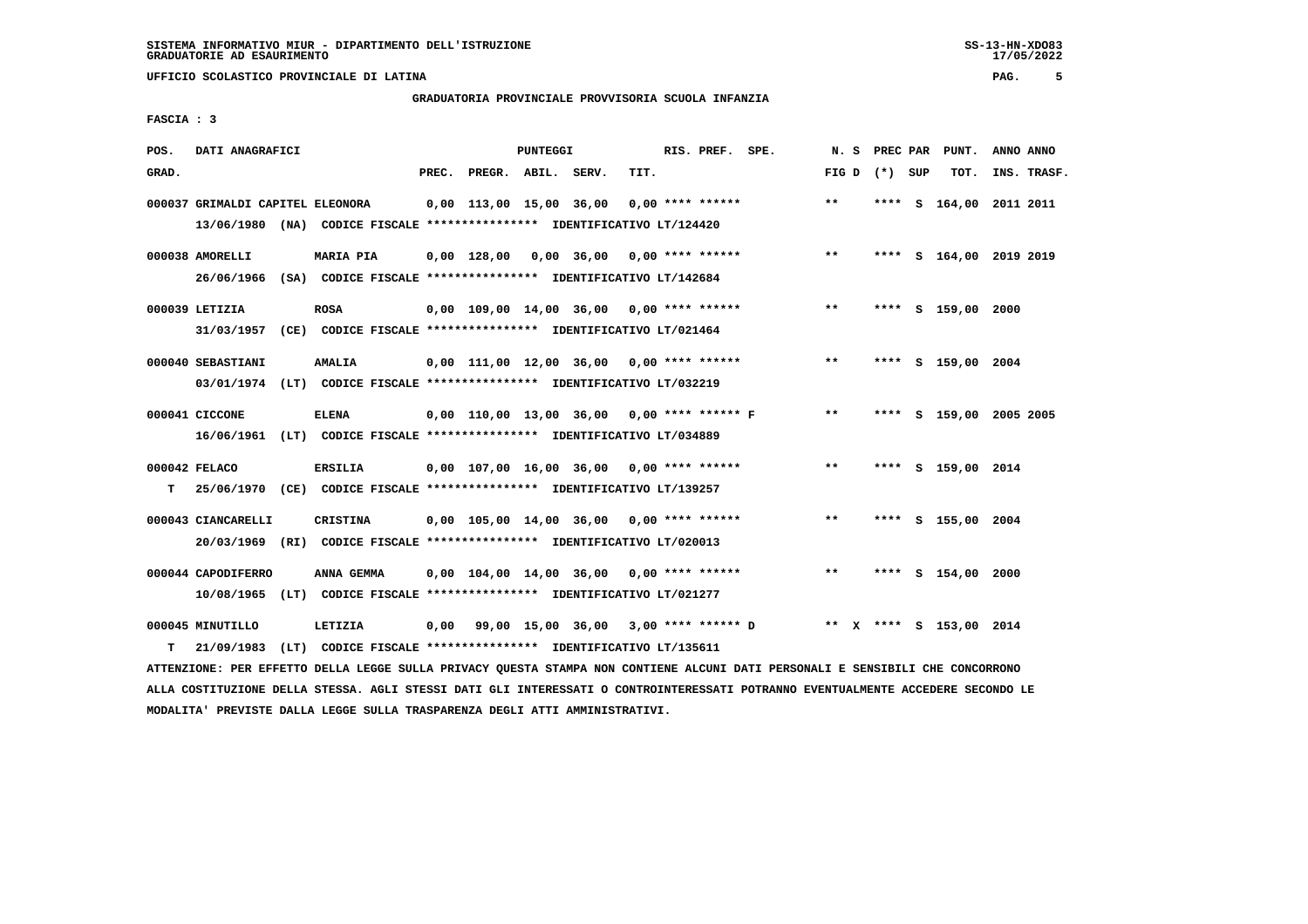## **GRADUATORIA PROVINCIALE PROVVISORIA SCUOLA INFANZIA**

 $17/05/2022$ 

 **FASCIA : 3**

| POS.         | DATI ANAGRAFICI      |                                                                                                                               |       |                    | PUNTEGGI |                                             |      | RIS. PREF. SPE. |                                                |                 |  | N. S PREC PAR PUNT. | ANNO ANNO               |
|--------------|----------------------|-------------------------------------------------------------------------------------------------------------------------------|-------|--------------------|----------|---------------------------------------------|------|-----------------|------------------------------------------------|-----------------|--|---------------------|-------------------------|
| GRAD.        |                      |                                                                                                                               | PREC. | PREGR. ABIL. SERV. |          |                                             | TIT. |                 |                                                | FIG D $(*)$ SUP |  | тот.                | INS. TRASF.             |
| 000046 FEULA |                      | DANILA<br>25/09/1971 (LT) CODICE FISCALE *************** IDENTIFICATIVO LT/029231                                             |       |                    |          | 0,00 103,00 13,00 36,00                     |      |                 | $0.00$ **** ****** F                           | $**$            |  | **** S 152,00 2002  |                         |
|              | 000047 CIARLO        | <b>ELISA</b><br>06/02/1976 (LT) CODICE FISCALE *************** IDENTIFICATIVO LT/028697                                       |       |                    |          |                                             |      |                 | $0,00$ 99,00 16,00 36,00 0,00 **** ****** D ** |                 |  | **** S 151,00 2002  |                         |
|              | 000048 MALANDRUCCOLO | <b>ANTONELLA</b><br>13/06/1968 (LT) CODICE FISCALE **************** IDENTIFICATIVO LT/022096                                  |       |                    |          | 0,00 98,00 14,00 36,00 0,00 **** ****** D   |      |                 |                                                | $***$           |  | **** S 148,00 2000  |                         |
|              | 000049 GARGIULO      | PATRIZIA<br>21/06/1977 (NA) CODICE FISCALE **************** IDENTIFICATIVO LT/029539                                          |       |                    |          |                                             |      |                 | $0,00$ 96,00 16,00 36,00 0,00 **** ******      | $***$           |  | **** S 148,00 2002  |                         |
|              | 000050 TACCARI       | <b>SERENELLA</b><br>30/01/1968 (RM) CODICE FISCALE *************** IDENTIFICATIVO LT/032237                                   |       |                    |          | $0,00$ 96,00 15,00 36,00 0,00 **** ****** F |      |                 |                                                | $***$           |  | **** S 147,00 2004  |                         |
| 000051 CHELO |                      | LUCIA<br>17/11/1976 (LT) CODICE FISCALE *************** IDENTIFICATIVO LT/034880                                              |       |                    |          |                                             |      |                 | 0,00 97,00 14,00 36,00 0,00 **** ****** D      | $***$           |  |                     | **** S 147,00 2005 2005 |
| 000052 MIELE |                      | MARIA CRISTIN<br>13/03/1979 (LT) CODICE FISCALE *************** IDENTIFICATIVO LT/029318                                      |       |                    |          | 0,00 94,00 15,00 34,00 3,00 **** ******     |      |                 |                                                | $* *$           |  | **** S 146,00 2019  |                         |
|              | 000053 DE MARTINO    | <b>ROSANNA</b><br>27/01/1968 (SA) CODICE FISCALE *************** IDENTIFICATIVO LT/128670                                     |       |                    |          | $0,00$ 94,00 15,00 36,00 0,00 **** ******   |      |                 |                                                | $***$           |  |                     | **** S 145,00 2014 2014 |
|              | 000054 FIORILLO      | <b>FERNANDA</b><br>31/10/1974 (CE) CODICE FISCALE *************** IDENTIFICATIVO LT/142762                                    |       |                    |          |                                             |      |                 | 0,00 99,00 15,00 30,00 0,00 **** ******        | $***$           |  |                     | **** S 144,00 2019 2019 |
|              |                      | ATTENZIONE: PER EFFETTO DELLA LEGGE SULLA PRIVACY QUESTA STAMPA NON CONTIENE ALCUNI DATI PERSONALI E SENSIBILI CHE CONCORRONO |       |                    |          |                                             |      |                 |                                                |                 |  |                     |                         |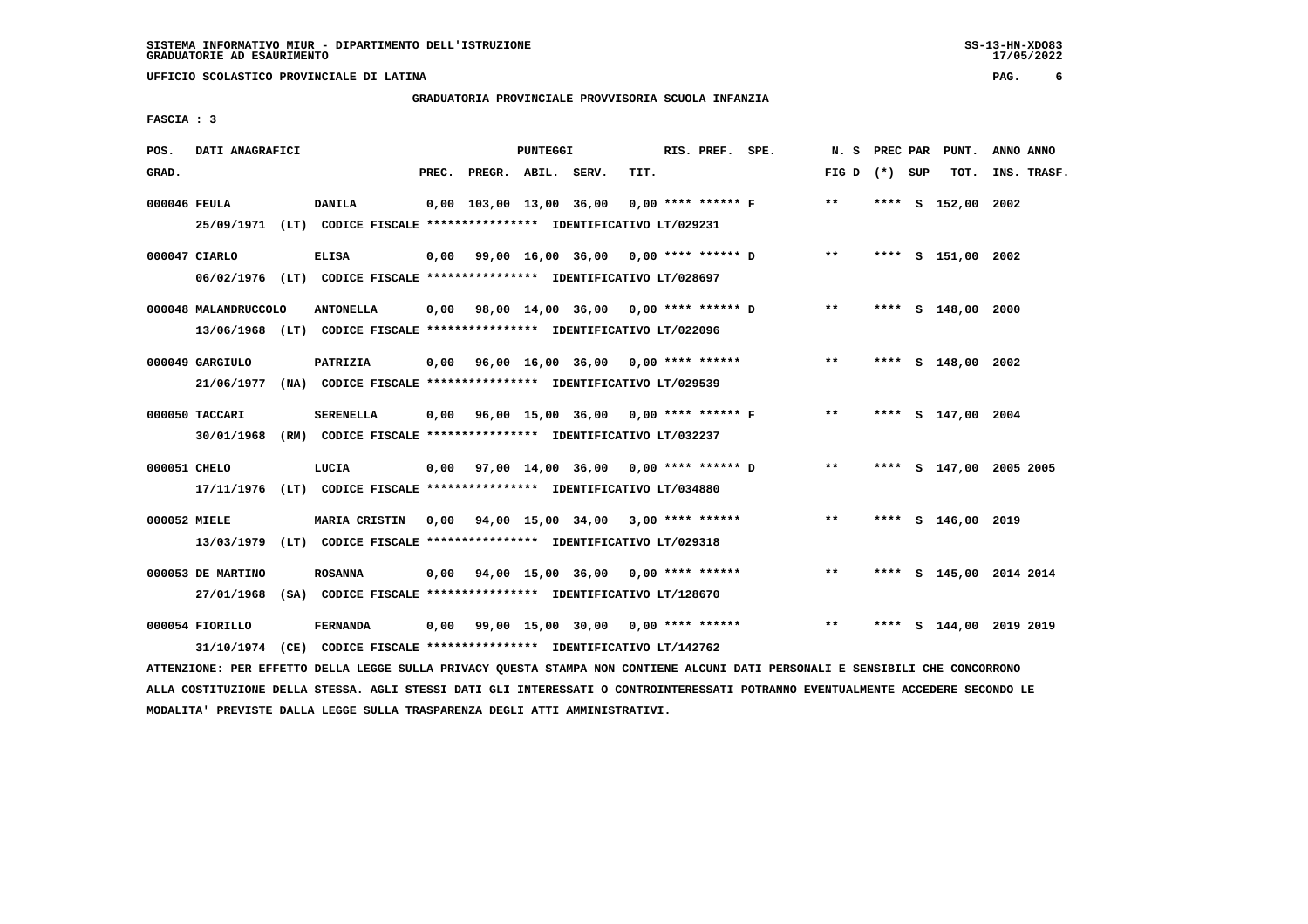# **GRADUATORIA PROVINCIALE PROVVISORIA SCUOLA INFANZIA**

 **FASCIA : 3**

| POS.  | DATI ANAGRAFICI   |                                                                                                                               |       |                    | <b>PUNTEGGI</b> |                                                        |      | RIS. PREF. SPE. |                                           |       |                 | N. S PREC PAR PUNT.     | ANNO ANNO               |
|-------|-------------------|-------------------------------------------------------------------------------------------------------------------------------|-------|--------------------|-----------------|--------------------------------------------------------|------|-----------------|-------------------------------------------|-------|-----------------|-------------------------|-------------------------|
| GRAD. |                   |                                                                                                                               | PREC. | PREGR. ABIL. SERV. |                 |                                                        | TIT. |                 |                                           |       | FIG D $(*)$ SUP | TOT.                    | INS. TRASF.             |
|       | 000055 MARINO     | ANNAMARIA                                                                                                                     | 0,00  |                    |                 | 91,00 13,00 36,00 3,00 **** ****** EF                  |      |                 |                                           | $**$  |                 | **** S 143,00 2002      |                         |
|       |                   | 10/04/1971 (NA) CODICE FISCALE *************** IDENTIFICATIVO LT/029288                                                       |       |                    |                 |                                                        |      |                 |                                           |       |                 |                         |                         |
|       | 000056 AMALFITANO | <b>DANIELA</b>                                                                                                                |       |                    |                 | $0,00$ $93,00$ $13,00$ $36,00$ $0,00$ $***$ **** ***** |      |                 |                                           | $***$ |                 | **** S 142,00 2002      |                         |
|       |                   | 28/04/1963 (NA) CODICE FISCALE *************** IDENTIFICATIVO LT/028547                                                       |       |                    |                 |                                                        |      |                 |                                           |       |                 |                         |                         |
|       | 000057 MARIA      | <b>DANILA</b>                                                                                                                 |       |                    |                 | $0,00$ 84,00 16,00 36,00 6,00 **** ******              |      |                 |                                           | $***$ |                 |                         | **** S 142,00 2022 2022 |
|       |                   | 10/05/1978 (NA) CODICE FISCALE *************** IDENTIFICATIVO LT/326506                                                       |       |                    |                 |                                                        |      |                 |                                           |       |                 |                         |                         |
|       | 000058 SORRENTINO | <b>CARMELA</b>                                                                                                                |       |                    |                 | 0,00 92,00 12,00 36,00 0,00 **** ****** F              |      |                 |                                           |       |                 | ** x **** s 140,00 2014 |                         |
|       |                   | 03/07/1960 (NA) CODICE FISCALE *************** IDENTIFICATIVO LT/129026                                                       |       |                    |                 |                                                        |      |                 |                                           |       |                 |                         |                         |
|       | 000059 ABBATE     | MARIA CONSIGL                                                                                                                 | 0,00  |                    |                 | 88,00 14,00 36,00 0,00 **** ******                     |      |                 |                                           | $***$ |                 | **** S 138,00 2019      |                         |
|       |                   | 12/11/1963 (LT) CODICE FISCALE *************** IDENTIFICATIVO LT/028535                                                       |       |                    |                 |                                                        |      |                 |                                           |       |                 |                         |                         |
|       |                   |                                                                                                                               |       |                    |                 |                                                        |      |                 |                                           |       |                 |                         |                         |
|       | 000060 CELOTTO    | <b>LOREDANA</b>                                                                                                               |       |                    |                 |                                                        |      |                 | 0,00 88,00 13,00 36,00 0,00 **** ****** F | $***$ |                 |                         | **** S 137,00 2019 2019 |
|       | 18/08/1969        | (NA) CODICE FISCALE **************** IDENTIFICATIVO LT/142706                                                                 |       |                    |                 |                                                        |      |                 |                                           |       |                 |                         |                         |
|       | 000061 PETRILLO   | <b>AMELIA</b>                                                                                                                 |       |                    |                 | 0,00 86,00 13,00 36,00 0,00 **** ****** EF             |      |                 |                                           |       |                 | ** X **** S 135,00 2000 |                         |
|       |                   | 20/08/1964 (NA) CODICE FISCALE *************** IDENTIFICATIVO LT/020470                                                       |       |                    |                 |                                                        |      |                 |                                           |       |                 |                         |                         |
|       | 000062 GIOVINAZZI | <b>ALESSANDRA</b>                                                                                                             |       |                    |                 | 0,00 105,00 0,00 30,00 0,00 **** ******                |      |                 |                                           | $**$  |                 |                         | **** S 135,00 2022 2022 |
|       |                   | 22/06/1968 (LT) CODICE FISCALE *************** IDENTIFICATIVO LT/326479                                                       |       |                    |                 |                                                        |      |                 |                                           |       |                 |                         |                         |
|       | 000063 LUCIGNANO  | CLELIA                                                                                                                        | 0,00  |                    |                 |                                                        |      |                 | 81,00 16,00 36,00 0,00 **** ****** D F    | $***$ |                 |                         | **** S 133,00 2014 2014 |
|       | 03/05/1973        | (NA) CODICE FISCALE **************** IDENTIFICATIVO LT/128699                                                                 |       |                    |                 |                                                        |      |                 |                                           |       |                 |                         |                         |
|       |                   | ATTENZIONE: PER EFFETTO DELLA LEGGE SULLA PRIVACY QUESTA STAMPA NON CONTIENE ALCUNI DATI PERSONALI E SENSIBILI CHE CONCORRONO |       |                    |                 |                                                        |      |                 |                                           |       |                 |                         |                         |

 **ALLA COSTITUZIONE DELLA STESSA. AGLI STESSI DATI GLI INTERESSATI O CONTROINTERESSATI POTRANNO EVENTUALMENTE ACCEDERE SECONDO LE MODALITA' PREVISTE DALLA LEGGE SULLA TRASPARENZA DEGLI ATTI AMMINISTRATIVI.**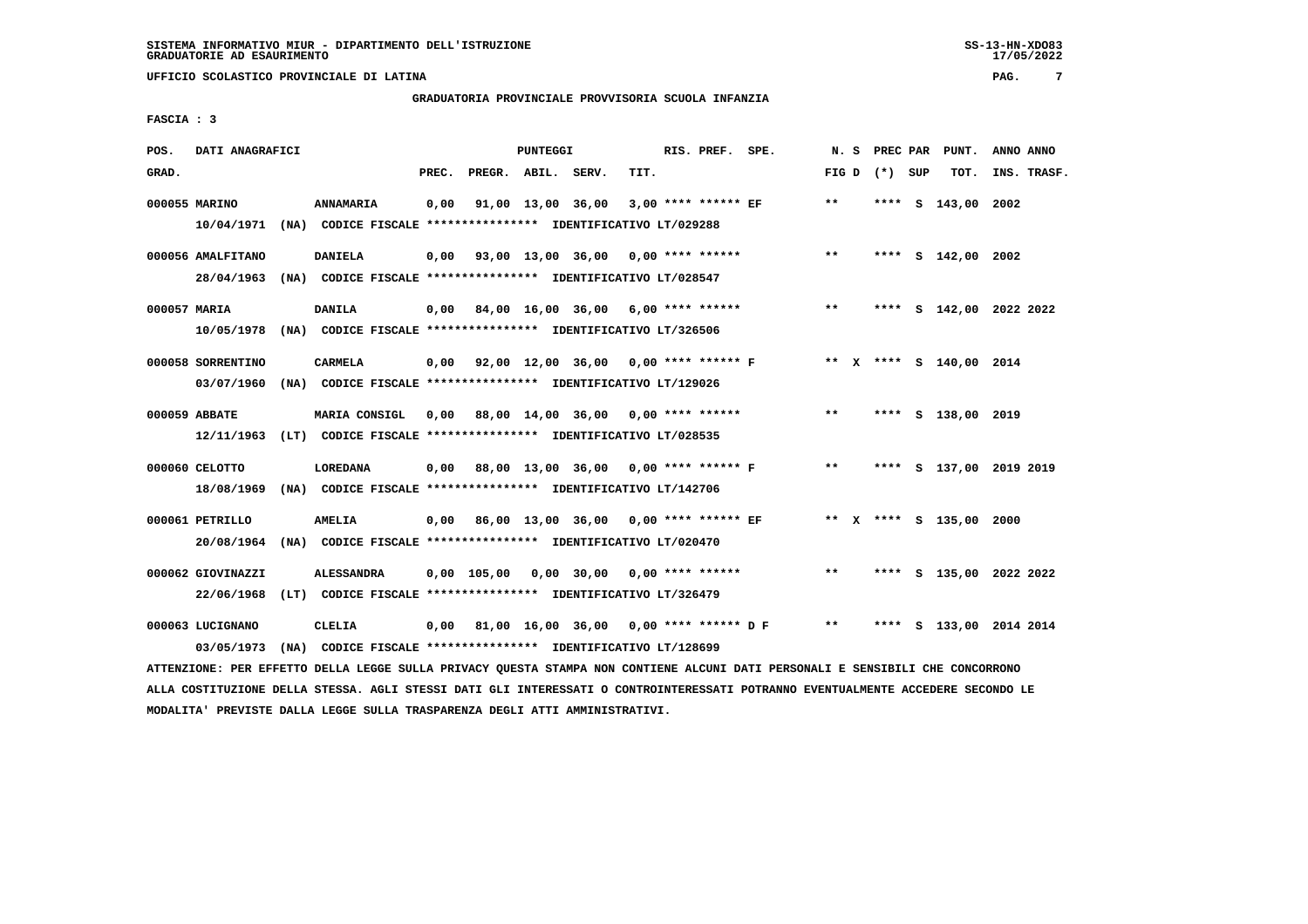# **GRADUATORIA PROVINCIALE PROVVISORIA SCUOLA INFANZIA**

 **FASCIA : 3**

| POS.  | DATI ANAGRAFICI   |                                                                         |       |                    | PUNTEGGI |                                           |      | RIS. PREF. SPE. |                                                                        |                   |  | N. S PREC PAR PUNT. | ANNO ANNO               |  |
|-------|-------------------|-------------------------------------------------------------------------|-------|--------------------|----------|-------------------------------------------|------|-----------------|------------------------------------------------------------------------|-------------------|--|---------------------|-------------------------|--|
| GRAD. |                   |                                                                         | PREC. | PREGR. ABIL. SERV. |          |                                           | TIT. |                 |                                                                        | FIG $D$ $(*)$ SUP |  | тот.                | INS. TRASF.             |  |
|       | 000064 FISCONE    | <b>ANGELA</b>                                                           | 0,00  |                    |          |                                           |      |                 | 85,00 12,00 36,00 0,00 **** ******                                     | $***$             |  |                     | **** S 133,00 2019 2019 |  |
| T.    | 03/08/1966        | (CE) CODICE FISCALE **************** IDENTIFICATIVO LT/142703           |       |                    |          |                                           |      |                 |                                                                        |                   |  |                     |                         |  |
|       | 000065 CAPPADOCIO | <b>ANGELA</b>                                                           |       |                    |          |                                           |      |                 | $0,00$ 82,00 14,00 36,00 0,00 **** ****** D **                         |                   |  | **** S 132,00 2002  |                         |  |
|       |                   | 25/11/1974 (LT) CODICE FISCALE *************** IDENTIFICATIVO LT/028645 |       |                    |          |                                           |      |                 |                                                                        |                   |  |                     |                         |  |
|       | 000066 CIAMPINI   | <b>FABIOLA</b>                                                          |       |                    |          | 0,00 81,00 14,00 36,00 0,00 **** ****** D |      |                 |                                                                        | $\star\star$      |  | **** S 131,00 2007  |                         |  |
|       |                   | 10/08/1979 (LT) CODICE FISCALE *************** IDENTIFICATIVO LT/028695 |       |                    |          |                                           |      |                 |                                                                        |                   |  |                     |                         |  |
|       | 000067 CARDARELLI | <b>ROBERTA</b>                                                          |       |                    |          |                                           |      |                 | $0,00$ 78,00 14,00 36,00 3,00 **** ****** D F                          | $***$             |  | **** S 131,00 2014  |                         |  |
| т     |                   | 19/05/1974 (LT) CODICE FISCALE *************** IDENTIFICATIVO LT/129209 |       |                    |          |                                           |      |                 |                                                                        |                   |  |                     |                         |  |
|       | 000068 OLIVIERO   | <b>PREZIOSA</b>                                                         |       |                    |          |                                           |      |                 | 0,00 97,00 15,00 19,00 0,00 **** ****** E ** X **** S 131,00 2022 2022 |                   |  |                     |                         |  |
|       | 03/02/1978        | (CE) CODICE FISCALE **************** IDENTIFICATIVO LT/326496           |       |                    |          |                                           |      |                 |                                                                        |                   |  |                     |                         |  |
|       |                   |                                                                         |       |                    |          |                                           |      |                 |                                                                        |                   |  |                     |                         |  |
|       | 000069 BENEDUCE   | <b>SAMANTHA</b>                                                         |       |                    |          | $0.00$ 79.00 15.00 36.00 0.00 **** ****** |      |                 |                                                                        | $***$             |  | **** S 130,00 2002  |                         |  |
|       | 24/03/1972        | (LT) CODICE FISCALE **************** IDENTIFICATIVO LT/028614           |       |                    |          |                                           |      |                 |                                                                        |                   |  |                     |                         |  |
|       | 000070 ANTONUCCI  | <b>SABRINA</b>                                                          |       | 0,00 94,00         |          | $0.00$ 36.00 0.00 **** ******             |      |                 |                                                                        | $**$              |  | **** S 130,00 2014  |                         |  |
| т     | 12/04/1975        | (EE) CODICE FISCALE **************** IDENTIFICATIVO LT/130595           |       |                    |          |                                           |      |                 |                                                                        |                   |  |                     |                         |  |
|       | 000071 RAIMONDI   | LUISA                                                                   | 0,00  |                    |          | 78,00 15,00 36,00 0,00 **** ******        |      |                 |                                                                        | $***$             |  | **** S 129,00 2002  |                         |  |
|       | 03/02/1979        | (LT) CODICE FISCALE **************** IDENTIFICATIVO LT/029287           |       |                    |          |                                           |      |                 |                                                                        |                   |  |                     |                         |  |
|       | 000072 OTTAVI     | <b>ALESSIA</b>                                                          |       |                    |          | $0,00$ 86,00 13,00 30,00 0,00 **** ****** |      |                 |                                                                        | $* *$             |  | **** S 129,00 2014  |                         |  |
|       | 19/09/1982        | (LT) CODICE FISCALE **************** IDENTIFICATIVO LT/128863           |       |                    |          |                                           |      |                 |                                                                        |                   |  |                     |                         |  |

 **ATTENZIONE: PER EFFETTO DELLA LEGGE SULLA PRIVACY QUESTA STAMPA NON CONTIENE ALCUNI DATI PERSONALI E SENSIBILI CHE CONCORRONO ALLA COSTITUZIONE DELLA STESSA. AGLI STESSI DATI GLI INTERESSATI O CONTROINTERESSATI POTRANNO EVENTUALMENTE ACCEDERE SECONDO LE MODALITA' PREVISTE DALLA LEGGE SULLA TRASPARENZA DEGLI ATTI AMMINISTRATIVI.**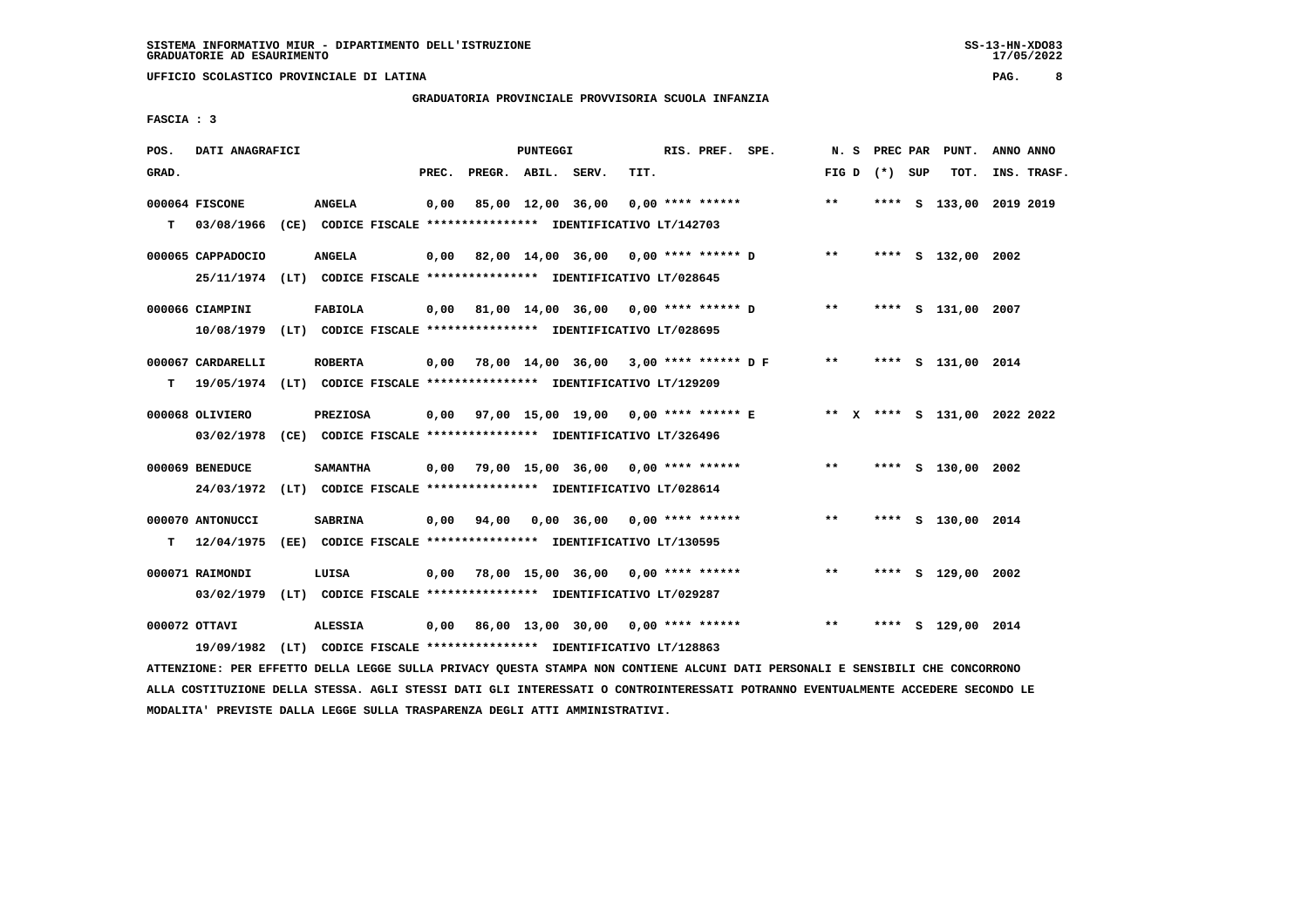# **GRADUATORIA PROVINCIALE PROVVISORIA SCUOLA INFANZIA**

 **FASCIA : 3**

| POS.         | DATI ANAGRAFICI      |                                                                                                                               |       |                    | PUNTEGGI |                                           |      | RIS. PREF. SPE. |                                                                        | N. S              |  | PREC PAR PUNT.          | ANNO ANNO |             |
|--------------|----------------------|-------------------------------------------------------------------------------------------------------------------------------|-------|--------------------|----------|-------------------------------------------|------|-----------------|------------------------------------------------------------------------|-------------------|--|-------------------------|-----------|-------------|
| GRAD.        |                      |                                                                                                                               | PREC. | PREGR. ABIL. SERV. |          |                                           | TIT. |                 |                                                                        | FIG $D$ $(*)$ SUP |  | тот.                    |           | INS. TRASF. |
|              | 000073 DELLA VECCHIA | ELENA                                                                                                                         | 0,00  |                    |          | 77,00 15,00 36,00 0,00 **** ******        |      |                 |                                                                        | $* *$             |  | **** S 128,00 2019 2019 |           |             |
|              |                      | 10/09/1976 (CE) CODICE FISCALE *************** IDENTIFICATIVO LT/142736                                                       |       |                    |          |                                           |      |                 |                                                                        |                   |  |                         |           |             |
| 000074 CUOMO |                      | <b>PAOLA</b>                                                                                                                  |       |                    |          | $0,00$ 79,00 12,00 36,00 0,00 **** ****** |      |                 |                                                                        | $***$             |  | **** S 127,00 2007      |           |             |
|              |                      | 29/06/1958 (NA) CODICE FISCALE *************** IDENTIFICATIVO LT/028872                                                       |       |                    |          |                                           |      |                 |                                                                        |                   |  |                         |           |             |
|              | 000075 CASALE        | <b>MARIA PIA</b>                                                                                                              |       |                    |          |                                           |      |                 | 0,00 76,00 14,00 36,00 0,00 **** ****** D                              | $***$             |  | **** S 126,00 2002      |           |             |
|              |                      | 29/03/1970 (LT) CODICE FISCALE *************** IDENTIFICATIVO LT/028682                                                       |       |                    |          |                                           |      |                 |                                                                        |                   |  |                         |           |             |
| 000076 LODI  |                      | <b>SIMONA</b>                                                                                                                 |       |                    |          |                                           |      |                 | $0,00$ 76,00 14,00 36,00 0,00 **** ******                              | $***$             |  | **** S 126,00 2002      |           |             |
|              |                      | 10/06/1971 (LT) CODICE FISCALE *************** IDENTIFICATIVO LT/029210                                                       |       |                    |          |                                           |      |                 |                                                                        |                   |  |                         |           |             |
|              | 000077 MASCARO       | <b>SAVERIA</b>                                                                                                                |       |                    |          | $0,00$ 78,00 12,00 36,00 0,00 **** ****** |      |                 |                                                                        | $\star\star$      |  | **** S 126,00 2002      |           |             |
|              |                      | 30/09/1962 (CZ) CODICE FISCALE *************** IDENTIFICATIVO LT/029321                                                       |       |                    |          |                                           |      |                 |                                                                        |                   |  |                         |           |             |
|              | 000078 CILENTA       | <b>ROSANNA</b>                                                                                                                |       |                    |          |                                           |      |                 | 0,00 76,00 14,00 36,00 0,00 **** ****** E ** **                        |                   |  | **** S 126,00 2014 2014 |           |             |
|              |                      | 13/11/1964 (SA) CODICE FISCALE *************** IDENTIFICATIVO LT/128637                                                       |       |                    |          |                                           |      |                 |                                                                        |                   |  |                         |           |             |
|              | 000079 DELL'AVERSANA | MARIADOMENICA                                                                                                                 |       |                    |          |                                           |      |                 | 0,00 75,00 15,00 36,00 0,00 **** ****** D F                            | $***$             |  | **** S 126,00 2014      |           |             |
| т            |                      | 12/06/1978 (CE) CODICE FISCALE **************** IDENTIFICATIVO LT/135593                                                      |       |                    |          |                                           |      |                 |                                                                        |                   |  |                         |           |             |
|              | 000080 DELLI PAOLI   | <b>FRANCESCA</b>                                                                                                              |       |                    |          |                                           |      |                 |                                                                        |                   |  | **** S 125,00 2019 2019 |           |             |
|              |                      | T 16/10/1971 (CE) CODICE FISCALE *************** IDENTIFICATIVO LT/142740                                                     |       |                    |          |                                           |      |                 |                                                                        |                   |  |                         |           |             |
|              | 000081 TRABUCCO      | <b>ELENA</b>                                                                                                                  |       |                    |          |                                           |      |                 | 0,00 73,00 15,00 36,00 0,00 **** ****** D ** X **** S 124,00 2019 2004 |                   |  |                         |           |             |
|              | 19/08/1977           | (CE) CODICE FISCALE **************** IDENTIFICATIVO LT/032355                                                                 |       |                    |          |                                           |      |                 |                                                                        |                   |  |                         |           |             |
|              |                      | ATTENZIONE: PER EFFETTO DELLA LEGGE SULLA PRIVACY QUESTA STAMPA NON CONTIENE ALCUNI DATI PERSONALI E SENSIBILI CHE CONCORRONO |       |                    |          |                                           |      |                 |                                                                        |                   |  |                         |           |             |

 **ALLA COSTITUZIONE DELLA STESSA. AGLI STESSI DATI GLI INTERESSATI O CONTROINTERESSATI POTRANNO EVENTUALMENTE ACCEDERE SECONDO LE MODALITA' PREVISTE DALLA LEGGE SULLA TRASPARENZA DEGLI ATTI AMMINISTRATIVI.**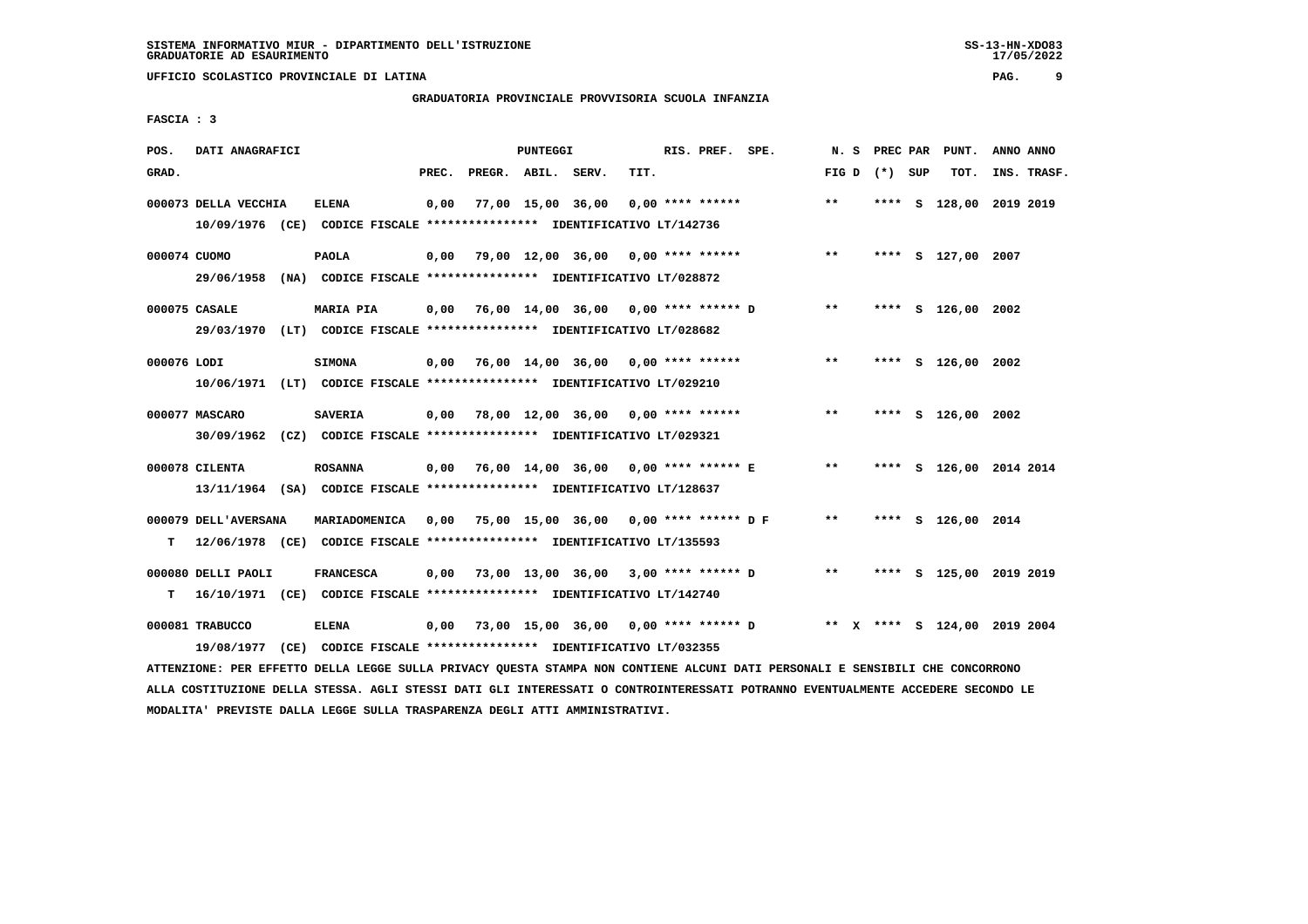# **GRADUATORIA PROVINCIALE PROVVISORIA SCUOLA INFANZIA**

 **FASCIA : 3**

| POS.         | DATI ANAGRAFICI                                                                                                               |                                                                          |                                         |                    | <b>PUNTEGGI</b> |                                                        |      | RIS. PREF. SPE.     |                                                                          |              | N. S | PREC PAR        | PUNT.                        | ANNO ANNO |             |
|--------------|-------------------------------------------------------------------------------------------------------------------------------|--------------------------------------------------------------------------|-----------------------------------------|--------------------|-----------------|--------------------------------------------------------|------|---------------------|--------------------------------------------------------------------------|--------------|------|-----------------|------------------------------|-----------|-------------|
| GRAD.        |                                                                                                                               |                                                                          | PREC.                                   | PREGR. ABIL. SERV. |                 |                                                        | TIT. |                     |                                                                          |              |      | FIG D $(*)$ SUP | TOT.                         |           | INS. TRASF. |
|              | 000082 DI NARDO                                                                                                               | MARIA ROSARIA 0,00                                                       |                                         |                    |                 | 72,00 15,00 36,00                                      |      | 0,00 **** ****** EF |                                                                          | $***$        |      |                 | **** S 123,00 2004 2004      |           |             |
|              |                                                                                                                               | 29/08/1966 (FI) CODICE FISCALE *************** IDENTIFICATIVO LT/032459  |                                         |                    |                 |                                                        |      |                     |                                                                          |              |      |                 |                              |           |             |
| 000083 CONTE |                                                                                                                               | <b>SILVANA</b>                                                           |                                         |                    |                 | $0,00$ 66,00 18,00 36,00 3,00 **** ******              |      |                     |                                                                          |              |      |                 | ** X **** S 123,00 2019 2019 |           |             |
| т            | 10/07/1974 (NA) CODICE FISCALE **************** IDENTIFICATIVO LT/142720                                                      |                                                                          |                                         |                    |                 |                                                        |      |                     |                                                                          |              |      |                 |                              |           |             |
|              | 000084 ZANGRILLO                                                                                                              | <b>NICOLETTA</b>                                                         |                                         |                    |                 |                                                        |      |                     | 0,00 67,00 13,00 38,00 3,00 **** ****** D                                | $\star\star$ |      |                 | **** S 121,00 2003           |           |             |
|              |                                                                                                                               | 19/10/1974 (LT) CODICE FISCALE *************** IDENTIFICATIVO LT/030722  |                                         |                    |                 |                                                        |      |                     |                                                                          |              |      |                 |                              |           |             |
|              | 000085 GIORDANO                                                                                                               | <b>DORA</b>                                                              |                                         |                    |                 | $0,00$ 70,00 15,00 36,00 0,00 **** ******              |      |                     |                                                                          | $* *$        |      |                 | **** S 121,00 2019 2019      |           |             |
|              |                                                                                                                               | 18/03/1969 (NA) CODICE FISCALE **************** IDENTIFICATIVO LT/142776 |                                         |                    |                 |                                                        |      |                     |                                                                          |              |      |                 |                              |           |             |
|              | 000086 DI MARTINO                                                                                                             | ANNA MARIA                                                               |                                         |                    |                 | $0,00$ $96,00$ $0,00$ $24,00$ $0,00$ $***$ **** ****** |      |                     |                                                                          | $***$        |      |                 | **** S 120,00 2014           |           |             |
|              |                                                                                                                               | 19/02/1957 (CE) CODICE FISCALE *************** IDENTIFICATIVO LT/132049  |                                         |                    |                 |                                                        |      |                     |                                                                          |              |      |                 |                              |           |             |
|              | 000087 DE LUCA                                                                                                                | <b>SILVANA</b>                                                           |                                         |                    |                 |                                                        |      |                     | 0,00 72,00 12,00 36,00 0,00 **** ****** D F ** X **** S 120,00 2019 2019 |              |      |                 |                              |           |             |
|              |                                                                                                                               | 23/12/1972 (LT) CODICE FISCALE *************** IDENTIFICATIVO LT/142732  |                                         |                    |                 |                                                        |      |                     |                                                                          |              |      |                 |                              |           |             |
| 000088 CORVO |                                                                                                                               | LORIS                                                                    |                                         |                    |                 |                                                        |      |                     | 0,00 72,00 11,00 36,00 0,00 **** ****** D                                | $***$        |      |                 | **** S 119,00 2007           |           |             |
|              |                                                                                                                               | 01/06/1970 (LT) CODICE FISCALE *************** IDENTIFICATIVO LT/036687  |                                         |                    |                 |                                                        |      |                     |                                                                          |              |      |                 |                              |           |             |
|              | 000089 GRIMALDI                                                                                                               | ORNELLA                                                                  |                                         |                    |                 | $0,00$ 68,00 14,00 36,00 0,00 **** ******              |      |                     |                                                                          | $* *$        |      |                 | **** S 118,00 2002           |           |             |
|              |                                                                                                                               | 07/03/1967 (EE) CODICE FISCALE *************** IDENTIFICATIVO LT/029687  |                                         |                    |                 |                                                        |      |                     |                                                                          |              |      |                 |                              |           |             |
|              | 000090 PIMPINELLA                                                                                                             | FABIOLA                                                                  | 0,00 72,00 15,00 30,00 0,00 **** ****** |                    |                 |                                                        |      |                     |                                                                          | $***$        |      |                 | **** S 117,00 2019 2019      |           |             |
|              |                                                                                                                               | 03/12/1975 (LT) CODICE FISCALE *************** IDENTIFICATIVO LT/142803  |                                         |                    |                 |                                                        |      |                     |                                                                          |              |      |                 |                              |           |             |
|              | ATTENZIONE: PER EFFETTO DELLA LEGGE SULLA PRIVACY QUESTA STAMPA NON CONTIENE ALCUNI DATI PERSONALI E SENSIBILI CHE CONCORRONO |                                                                          |                                         |                    |                 |                                                        |      |                     |                                                                          |              |      |                 |                              |           |             |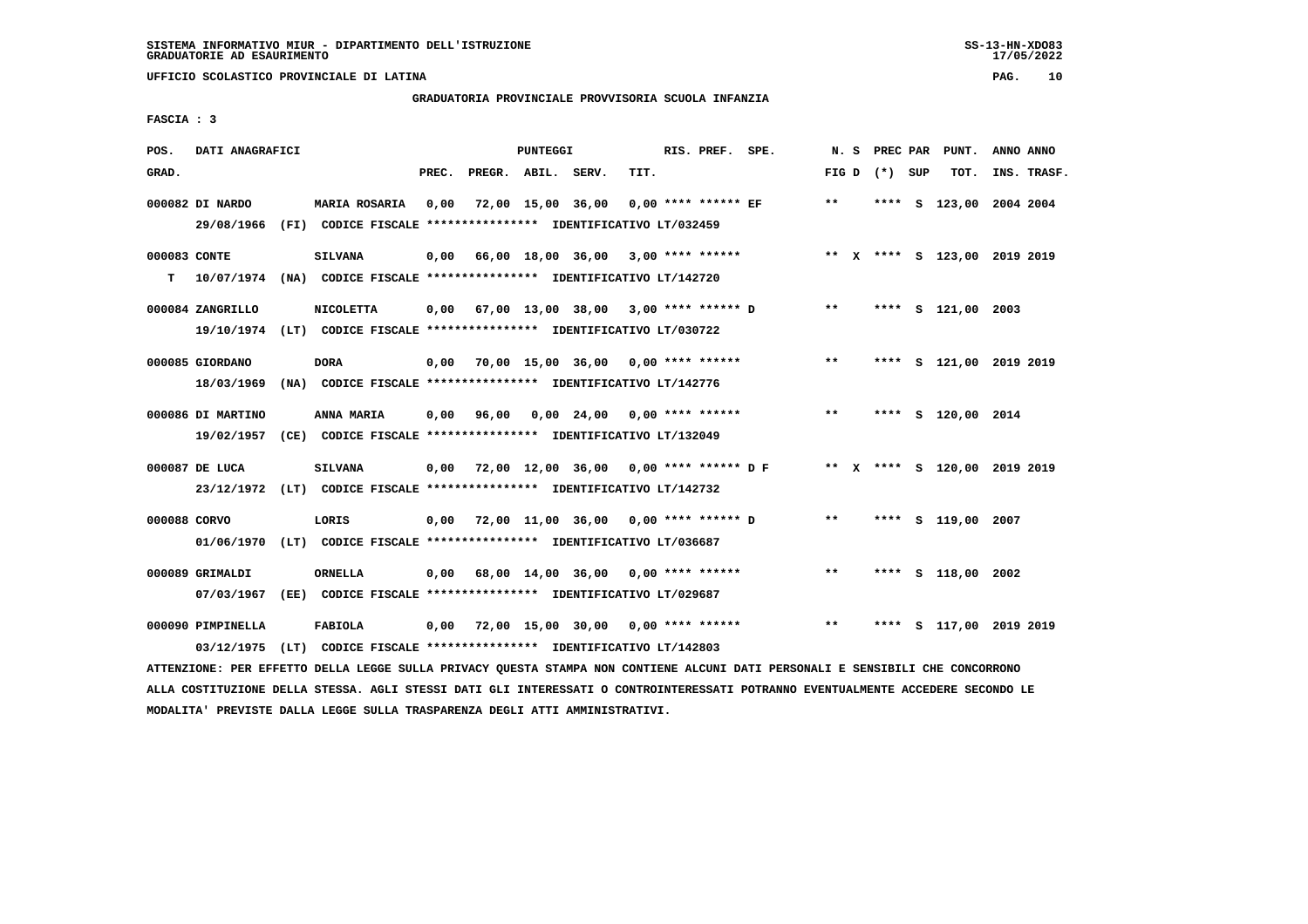## **GRADUATORIA PROVINCIALE PROVVISORIA SCUOLA INFANZIA**

 $17/05/2022$ 

 **FASCIA : 3**

| POS.  | DATI ANAGRAFICI                |                                                                                           |       |                                    | PUNTEGGI          |                                                  |      | RIS. PREF. SPE.    |                      | N. S            |      | PREC PAR PUNT.     | ANNO ANNO               |
|-------|--------------------------------|-------------------------------------------------------------------------------------------|-------|------------------------------------|-------------------|--------------------------------------------------|------|--------------------|----------------------|-----------------|------|--------------------|-------------------------|
| GRAD. |                                |                                                                                           | PREC. | PREGR. ABIL. SERV.                 |                   |                                                  | TIT. |                    |                      | FIG D $(*)$ SUP |      | TOT.               | INS. TRASF.             |
| т     | 000091 CAMELI<br>17/06/1971    | DANILA<br>(RM) CODICE FISCALE **************** IDENTIFICATIVO LT/129643                   | 0,00  |                                    | 64,00 15,00 36,00 |                                                  |      | $0.00$ **** ****** |                      | $* *$           |      | **** S 115,00 2014 |                         |
|       | 000092 VARAVALLO<br>18/08/1982 | <b>ORSOLA</b><br>(NA) CODICE FISCALE **************** IDENTIFICATIVO LT/135432            | 0.00  |                                    |                   | $61,00$ $18,00$ $36,00$ $0,00$ $***$ **** ****** |      |                    |                      | $***$           |      |                    | **** S 115,00 2019 2016 |
|       | 000093 FABOZZI<br>22/05/1976   | <b>RAFFAELLA</b><br>(CE) CODICE FISCALE **************** IDENTIFICATIVO LT/142759         | 0.00  |                                    |                   | $60,00$ 15,00 36,00 3,00 **** ******             |      |                    |                      | **              |      |                    | **** S 114,00 2019 2019 |
|       | 000094 MINGIONE                | <b>MARIA</b><br>18/10/1970 (CE) CODICE FISCALE *************** IDENTIFICATIVO LT/142822   | 0.00  | 63,00 17,00 34,00 0,00 **** ****** |                   |                                                  |      |                    |                      | $***$           |      |                    | **** S 114,00 2019 2019 |
|       | 000095 TESTA                   | LUCIA<br>12/09/1972 (LT) CODICE FISCALE *************** IDENTIFICATIVO LT/326484          |       | 0,00 65,00 13,00 36,00             |                   |                                                  |      | $0.00$ **** ****** |                      | $***$           |      |                    | **** S 114,00 2022 2022 |
|       | 000096 CIERVO                  | <b>SILVANA</b><br>03/11/1956 (CE) CODICE FISCALE *************** IDENTIFICATIVO LT/142714 | 0,00  | 76,00                              |                   | 0,00 36,00 0,00 **** ****** EF                   |      |                    |                      | $***$           |      |                    | **** S 112,00 2019 2019 |
|       | 000097 MARINO<br>16/02/1968    | <b>EUGENIA</b><br>(NA) CODICE FISCALE **************** IDENTIFICATIVO LT/326482           | 0,00  |                                    |                   | 62,00 14,00 36,00 0,00 **** ****** D             |      |                    |                      | $***$           |      |                    | **** S 112,00 2022 2022 |
|       | 000098 CASCONI                 | MICHELA<br>15/01/1975 (LT) CODICE FISCALE *************** IDENTIFICATIVO LT/142705        | 0.00  | 75,00                              |                   | 0,00 36,00 0,00 **** ****** D                    |      |                    |                      | $**$            | **** |                    | S 111,00 2019 2019      |
|       | 000099 CAVONE                  | LORETA<br>22/08/1965 (LT) CODICE FISCALE **************** IDENTIFICATIVO LT/028691        | 0,00  |                                    |                   | 61,00 14,00 36,00                                |      |                    | $0.00$ **** ****** F | $**$            | **** | s 111,00 2019      |                         |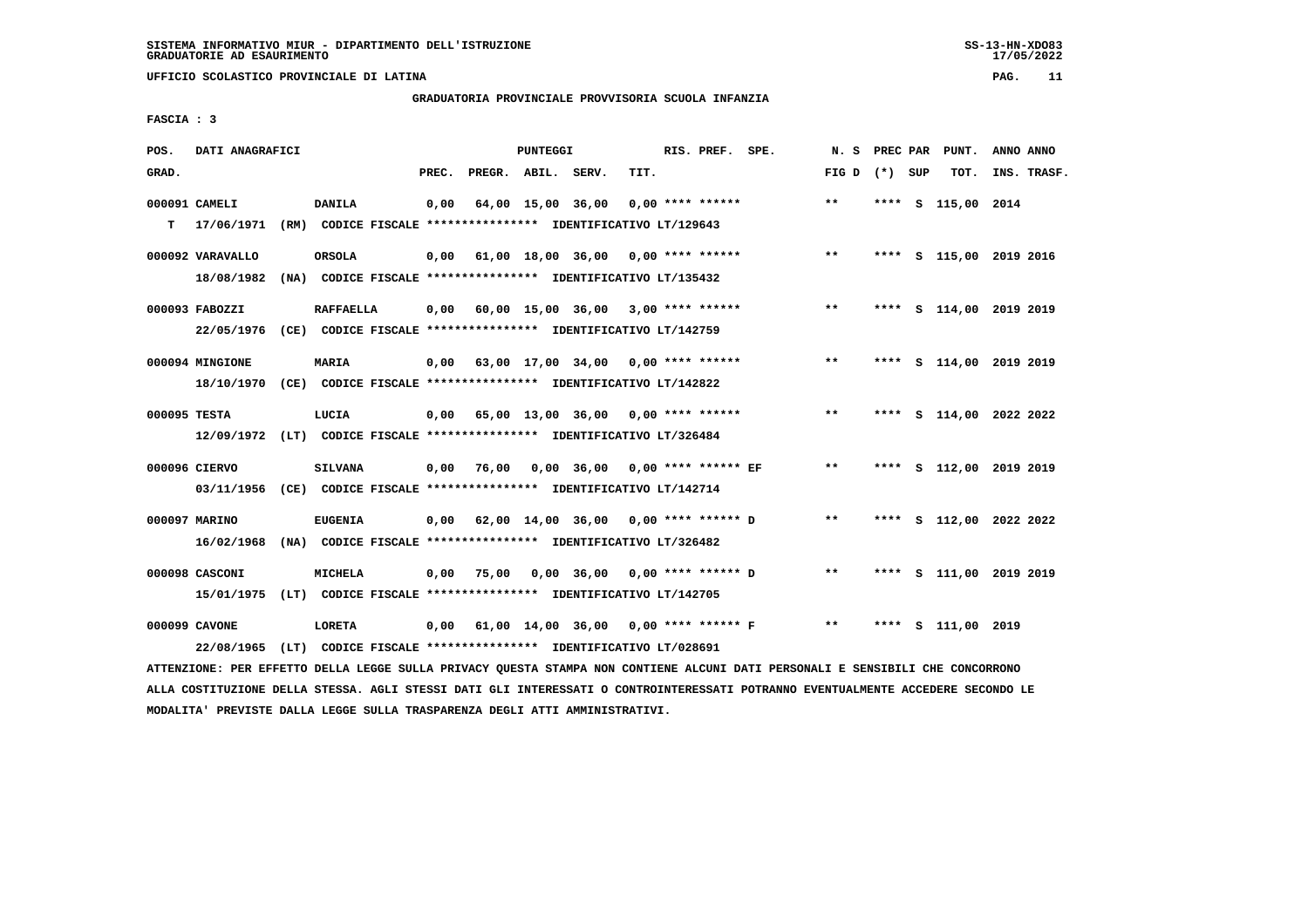## **GRADUATORIA PROVINCIALE PROVVISORIA SCUOLA INFANZIA**

 **FASCIA : 3**

| POS.  | DATI ANAGRAFICI    |      |                                                                          |       |                    | PUNTEGGI          |                                           |      | RIS. PREF. SPE.    |                                            | N. S  |         | PREC PAR PUNT.               | ANNO ANNO |             |
|-------|--------------------|------|--------------------------------------------------------------------------|-------|--------------------|-------------------|-------------------------------------------|------|--------------------|--------------------------------------------|-------|---------|------------------------------|-----------|-------------|
| GRAD. |                    |      |                                                                          | PREC. | PREGR. ABIL. SERV. |                   |                                           | TIT. |                    |                                            | FIG D | (*) SUP | TOT.                         |           | INS. TRASF. |
|       | 000100 MAISTO      |      | <b>GIUSEPPINA</b>                                                        | 0,00  |                    | 61,00 12,00 36,00 |                                           |      | $2,00$ **** ****** |                                            | $***$ |         | **** S 111,00 2022 2022      |           |             |
| T.    | 17/12/1968         |      | (CE) CODICE FISCALE **************** IDENTIFICATIVO LT/326507            |       |                    |                   |                                           |      |                    |                                            |       |         |                              |           |             |
|       | 000101 CIARAVOLO   |      | <b>MARIA</b>                                                             | 0,00  |                    |                   |                                           |      |                    | 69,00 17,00 24,00 0,00 **** ****** *** *** |       |         | **** S 110,00 2014 2014      |           |             |
|       | 24/04/1972         |      | (NA) CODICE FISCALE **************** IDENTIFICATIVO LT/128636            |       |                    |                   |                                           |      |                    |                                            |       |         |                              |           |             |
|       | 000102 SCARDELLATO |      | <b>SIMONA</b>                                                            | 0,00  |                    |                   |                                           |      |                    | 56,00 16,00 36,00 0,00 **** ****** D F     |       |         | ** X **** S 108,00 2007 2007 |           |             |
|       |                    |      | 16/10/1975 (LT) CODICE FISCALE *************** IDENTIFICATIVO LT/037184  |       |                    |                   |                                           |      |                    |                                            |       |         |                              |           |             |
|       | 000103 BARBATO     |      | <b>GIULIA</b>                                                            |       |                    |                   | $0,00$ 30,00 11,00 66,00 0,00 **** ****** |      |                    |                                            | $**$  |         | **** S 107,00 2019 2019      |           |             |
| т     |                    |      | 31/12/1982 (NA) CODICE FISCALE **************** IDENTIFICATIVO LT/142688 |       |                    |                   |                                           |      |                    |                                            |       |         |                              |           |             |
|       |                    |      |                                                                          |       |                    |                   |                                           |      |                    |                                            |       |         |                              |           |             |
|       | 000104 DE BIASE    |      | <b>ELISA</b>                                                             | 0,00  |                    |                   | 57,00 13,00 36,00 0,00 **** ******        |      |                    |                                            | $**$  |         | **** S 106,00 2003 2003      |           |             |
|       |                    |      | 18/02/1974 (RM) CODICE FISCALE **************** IDENTIFICATIVO LT/030629 |       |                    |                   |                                           |      |                    |                                            |       |         |                              |           |             |
|       | 000105 DICATERINO  |      | <b>CONCETTA</b>                                                          | 0,00  | 81,00              |                   | $0.00 \quad 24.00$                        |      | $0.00$ **** ****** |                                            | $***$ |         | **** S 105,00 2022 2022      |           |             |
| т     | 03/11/1973         | (NA) | CODICE FISCALE **************** IDENTIFICATIVO LT/326470                 |       |                    |                   |                                           |      |                    |                                            |       |         |                              |           |             |
|       | 000106 VEROLLA     |      | MARIA CRISTIN                                                            | 0,00  |                    |                   | 53,00 15,00 36,00 0,00 **** ******        |      |                    |                                            | $***$ |         | **** S 104,00 2007 2007      |           |             |
|       | 08/12/1973         |      | (LT) CODICE FISCALE **************** IDENTIFICATIVO LT/037732            |       |                    |                   |                                           |      |                    |                                            |       |         |                              |           |             |
|       |                    |      |                                                                          |       |                    |                   |                                           |      |                    |                                            |       |         |                              |           |             |
|       | 000107 PICCOLO     |      | <b>CLEMENTINA</b>                                                        | 0,00  |                    |                   | 52,00 15,00 36,00 0,00 **** ******        |      |                    |                                            | $***$ |         | **** S 103,00 2019 2019      |           |             |
|       | 14/05/1979         |      | (CE) CODICE FISCALE **************** IDENTIFICATIVO LT/142801            |       |                    |                   |                                           |      |                    |                                            |       |         |                              |           |             |
|       | 000108 FADIONE     |      | <b>SARA</b>                                                              | 0,00  |                    |                   |                                           |      |                    | 53,00 13,00 36,00 0,00 **** ****** D F     | $* *$ |         | **** S 102,00 2014           |           |             |
| т     | 29/12/1979         |      | (LT) CODICE FISCALE **************** IDENTIFICATIVO LT/131039            |       |                    |                   |                                           |      |                    |                                            |       |         |                              |           |             |

 **ATTENZIONE: PER EFFETTO DELLA LEGGE SULLA PRIVACY QUESTA STAMPA NON CONTIENE ALCUNI DATI PERSONALI E SENSIBILI CHE CONCORRONO ALLA COSTITUZIONE DELLA STESSA. AGLI STESSI DATI GLI INTERESSATI O CONTROINTERESSATI POTRANNO EVENTUALMENTE ACCEDERE SECONDO LE MODALITA' PREVISTE DALLA LEGGE SULLA TRASPARENZA DEGLI ATTI AMMINISTRATIVI.**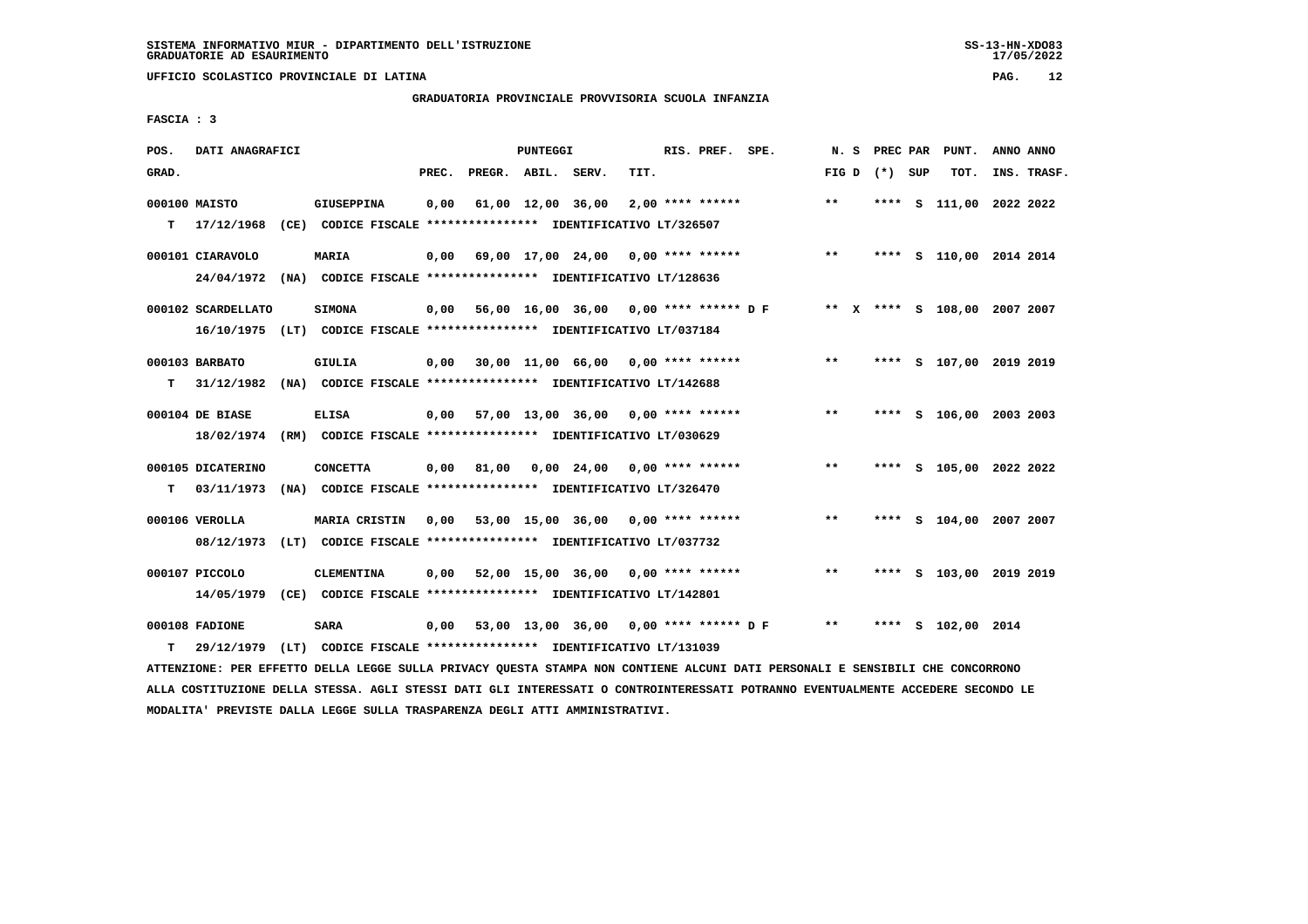**UFFICIO SCOLASTICO PROVINCIALE DI LATINA PAG. 13**

# **GRADUATORIA PROVINCIALE PROVVISORIA SCUOLA INFANZIA**

 **FASCIA : 3**

| POS.         | DATI ANAGRAFICI  |                                                                                                                               |       |                    | PUNTEGGI |                                             |      | RIS. PREF. SPE.    |                                             |       |                 |     | N. S PREC PAR PUNT.         | ANNO ANNO |             |
|--------------|------------------|-------------------------------------------------------------------------------------------------------------------------------|-------|--------------------|----------|---------------------------------------------|------|--------------------|---------------------------------------------|-------|-----------------|-----|-----------------------------|-----------|-------------|
| GRAD.        |                  |                                                                                                                               | PREC. | PREGR. ABIL. SERV. |          |                                             | TIT. |                    |                                             |       | FIG D $(*)$ SUP |     | тот.                        |           | INS. TRASF. |
|              | 000109 MINCIONE  | <b>PAOLA</b><br>07/02/1964 (CE) CODICE FISCALE *************** IDENTIFICATIVO LT/142821                                       | 0,00  |                    |          | 54,00 12,00 36,00                           |      | $0.00$ **** ****** |                                             | **    |                 |     | **** S 102,00 2019 2019     |           |             |
|              |                  |                                                                                                                               |       |                    |          |                                             |      |                    |                                             |       |                 |     |                             |           |             |
| 000110 VAUDO |                  | <b>MARIA</b>                                                                                                                  |       |                    |          | $0,00$ 44,00 17,00 36,00 3,00 **** ****** F |      |                    |                                             | $***$ |                 |     | **** S 100,00 2000          |           |             |
|              |                  | 11/11/1965 (LT) CODICE FISCALE *************** IDENTIFICATIVO LT/021729                                                       |       |                    |          |                                             |      |                    |                                             |       |                 |     |                             |           |             |
|              | 000111 GRIMALDI  | <b>CRISTINA</b>                                                                                                               |       |                    |          |                                             |      |                    | $0,00$ 40,00 16,00 38,00 6,00 **** ****** E |       |                 |     | ** X **** S 100,00 2014     |           |             |
|              |                  | T 19/02/1976 (CE) CODICE FISCALE *************** IDENTIFICATIVO LT/142522                                                     |       |                    |          |                                             |      |                    |                                             |       |                 |     |                             |           |             |
|              | 000112 BONITO    | <b>ASSUNTA</b>                                                                                                                |       |                    |          | $0,00$ 82,00 16,00 0,00 0,00 **** ****** EF |      |                    |                                             | $***$ | $***$ S         |     | 98,00 2011 2011             |           |             |
|              |                  | 05/09/1963 (NA) CODICE FISCALE *************** IDENTIFICATIVO LT/124226                                                       |       |                    |          |                                             |      |                    |                                             |       |                 |     |                             |           |             |
| 000113 FUSCO |                  | VINCENZA                                                                                                                      |       |                    |          | $0,00$ 77,00 16,00 4,00 0,00 **** ******    |      |                    |                                             | $* *$ | **** S          |     | 97,00 2007                  |           |             |
|              |                  | 30/10/1963 (LT) CODICE FISCALE *************** IDENTIFICATIVO LT/030702                                                       |       |                    |          |                                             |      |                    |                                             |       |                 |     |                             |           |             |
|              | 000114 SABATINO  | <b>CONCETTA</b>                                                                                                               |       |                    |          | $0,00$ 82,00 15,00 0,00 0,00 **** ****** D  |      |                    |                                             | $***$ | $***$ S         |     | 97,00 2019 2019             |           |             |
|              |                  | T 12/07/1979 (NA) CODICE FISCALE *************** IDENTIFICATIVO LT/142832                                                     |       |                    |          |                                             |      |                    |                                             |       |                 |     |                             |           |             |
|              | 000115 SORGENTE  | LUCIA                                                                                                                         |       |                    |          | $0,00$ 45,00 14,00 36,00 0,00 **** ******   |      |                    |                                             |       |                 |     | ** X **** S 95,00 2022 2022 |           |             |
|              |                  | 20/10/1965 (CE) CODICE FISCALE *************** IDENTIFICATIVO LT/326487                                                       |       |                    |          |                                             |      |                    |                                             |       |                 |     |                             |           |             |
|              |                  |                                                                                                                               |       |                    |          |                                             |      |                    |                                             |       |                 |     |                             |           |             |
|              | 000116 MOTTOLA   | LUISA                                                                                                                         |       |                    |          | $0.00$ 36,00 18,00 36,00 3,00 **** ******   |      |                    |                                             | $***$ | **** S          |     | 93,00 2019 2019             |           |             |
| т            |                  | 30/10/1975 (CE) CODICE FISCALE *************** IDENTIFICATIVO LT/142826                                                       |       |                    |          |                                             |      |                    |                                             |       |                 |     |                             |           |             |
|              | 000117 SQUILLACE | <b>ANNUNZIATA</b>                                                                                                             |       |                    |          | 0,00 28,00 16,00 48,00 0,00 **** ****** F   |      |                    |                                             | $***$ | ****            | - S | 92,00 2019 2019             |           |             |
|              |                  | 22/07/1964 (NA) CODICE FISCALE *************** IDENTIFICATIVO LT/142805                                                       |       |                    |          |                                             |      |                    |                                             |       |                 |     |                             |           |             |
|              |                  | ATTENZIONE: PER EFFETTO DELLA LEGGE SULLA PRIVACY QUESTA STAMPA NON CONTIENE ALCUNI DATI PERSONALI E SENSIBILI CHE CONCORRONO |       |                    |          |                                             |      |                    |                                             |       |                 |     |                             |           |             |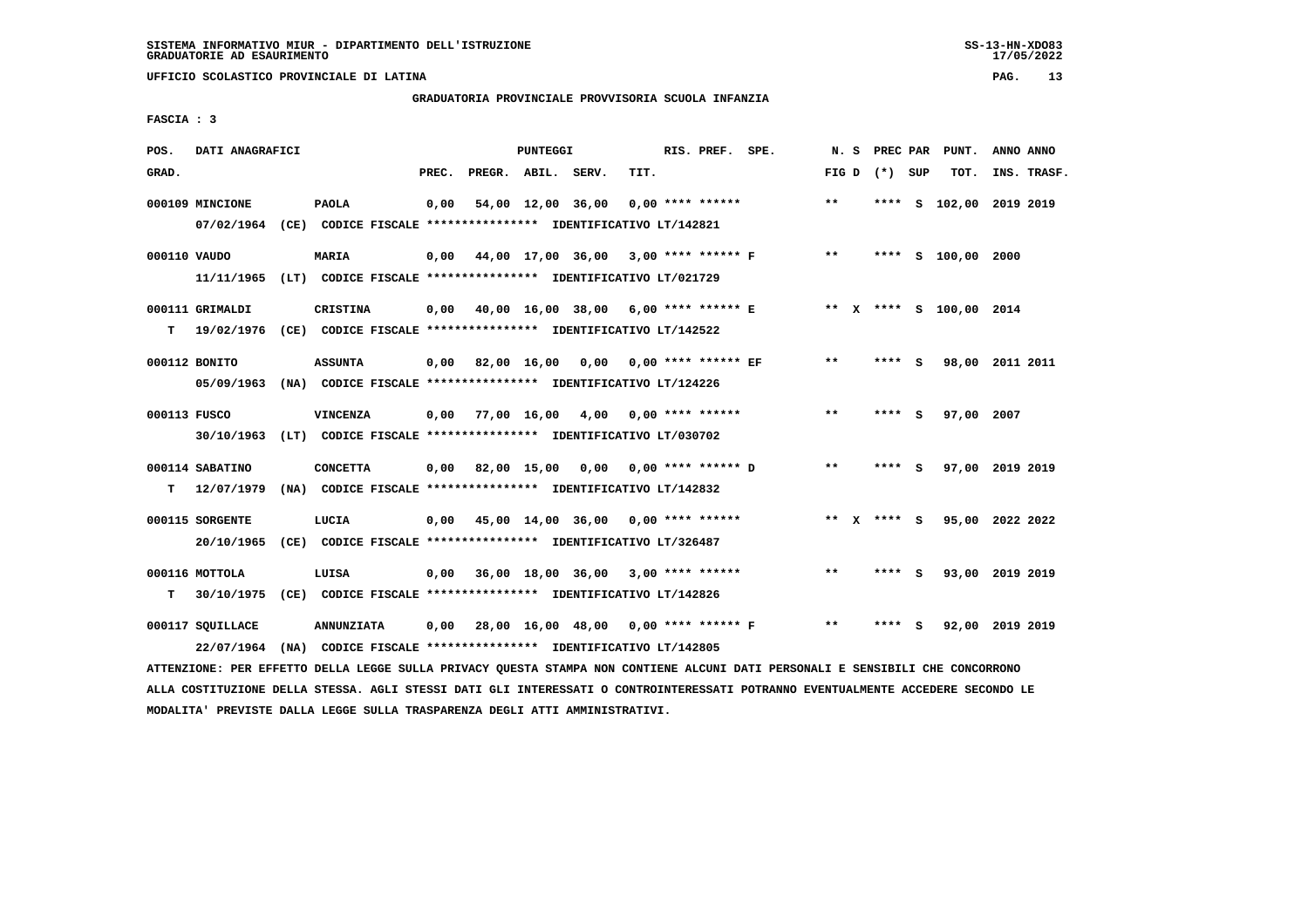**UFFICIO SCOLASTICO PROVINCIALE DI LATINA PAG. 14**

# **GRADUATORIA PROVINCIALE PROVVISORIA SCUOLA INFANZIA**

 **FASCIA : 3**

| POS.         | DATI ANAGRAFICI    |                                                                                                                               |       |                    | PUNTEGGI |                                               |      | RIS. PREF. SPE.    |                                      |              | N. S PREC PAR   | PUNT.           | ANNO ANNO |             |
|--------------|--------------------|-------------------------------------------------------------------------------------------------------------------------------|-------|--------------------|----------|-----------------------------------------------|------|--------------------|--------------------------------------|--------------|-----------------|-----------------|-----------|-------------|
| GRAD.        |                    |                                                                                                                               | PREC. | PREGR. ABIL. SERV. |          |                                               | TIT. |                    |                                      |              | FIG D $(*)$ SUP | TOT.            |           | INS. TRASF. |
|              | 000118 ORLANDI     | <b>FLORA</b><br>30/07/1980 (LT) CODICE FISCALE *************** IDENTIFICATIVO LT/326498                                       | 0,00  | 58,00              |          | 0,00 34,00                                    |      | $0.00$ **** ****** |                                      |              | ** X **** S     | 92,00 2022 2022 |           |             |
|              | 000119 RISPOLI     | <b>ANGELINA</b>                                                                                                               |       |                    |          | $0,00$ 42,00 15,00 34,00 0,00 **** ******     |      |                    |                                      | $***$        | **** S          | 91,00 2000      |           |             |
|              |                    | 19/08/1964 (LT) CODICE FISCALE **************** IDENTIFICATIVO LT/020607                                                      |       |                    |          |                                               |      |                    |                                      |              |                 |                 |           |             |
|              | 000120 CARUSO      | <b>STEFANIA</b>                                                                                                               | 0,00  |                    |          | 40,00 13,00 36,00 0,00 **** ******            |      |                    |                                      | $* *$        | **** S          | 89,00 2005 2005 |           |             |
|              |                    | 26/03/1977 (EE) CODICE FISCALE *************** IDENTIFICATIVO LT/035062                                                       |       |                    |          |                                               |      |                    |                                      |              |                 |                 |           |             |
|              | 000121 PATRONE     | CARMELA                                                                                                                       |       |                    |          | $0,00$ 52,00 15,00 22,00 0,00 **** ******     |      |                    |                                      |              | ** x **** S     | 89,00 2019 2019 |           |             |
|              | 25/08/1968         | (CE) CODICE FISCALE **************** IDENTIFICATIVO LT/142797                                                                 |       |                    |          |                                               |      |                    |                                      |              |                 |                 |           |             |
|              | 000122 SOMELLINI   | <b>GIOVANNA</b>                                                                                                               |       |                    |          | $0,00$ 36,00 14,00 36,00 3,00 **** ****** D F |      |                    |                                      | $***$        | **** S          | 89,00 2019      |           |             |
|              | 24/05/1979         | (TO) CODICE FISCALE **************** IDENTIFICATIVO LT/029436                                                                 |       |                    |          |                                               |      |                    |                                      |              |                 |                 |           |             |
|              | 000123 DI RIENZO   | LUCIA                                                                                                                         |       |                    |          | 0,00 38,00 15,00 36,00 0,00 **** ******       |      |                    |                                      | **           | **** S          | 89,00 2019      |           |             |
|              |                    | 11/01/1977 (CE) CODICE FISCALE *************** IDENTIFICATIVO LT/029718                                                       |       |                    |          |                                               |      |                    |                                      |              |                 |                 |           |             |
|              | 000124 DALLA VALLE | CHIARA                                                                                                                        |       |                    |          | $0,00$ 37,00 15,00 36,00 0,00 **** ******     |      |                    |                                      | $***$        | **** S          | 88,00 2019      |           |             |
|              |                    | 19/05/1977 (LT) CODICE FISCALE *************** IDENTIFICATIVO LT/030694                                                       |       |                    |          |                                               |      |                    |                                      |              |                 |                 |           |             |
| 000125 CONTE |                    | LUCIA ANNA                                                                                                                    |       |                    |          | $0,00$ 71,00 16,00 0,00 0,00 **** ******      |      |                    |                                      | $***$        | $***$ S         | 87,00 2014      |           |             |
| T.           |                    | 22/09/1980 (LT) CODICE FISCALE **************** IDENTIFICATIVO LT/133695                                                      |       |                    |          |                                               |      |                    |                                      |              |                 |                 |           |             |
|              | 000126 BLANDINO    | <b>ANNA MARIA</b>                                                                                                             | 0,00  |                    |          |                                               |      |                    | 36,00 15,00 36,00 0,00 **** ****** D | $\star\star$ | **** S          | 87,00 2019 2019 |           |             |
|              | 16/10/1965         | (LT) CODICE FISCALE **************** IDENTIFICATIVO LT/142696                                                                 |       |                    |          |                                               |      |                    |                                      |              |                 |                 |           |             |
|              |                    | ATTENZIONE: PER EFFETTO DELLA LEGGE SULLA PRIVACY QUESTA STAMPA NON CONTIENE ALCUNI DATI PERSONALI E SENSIBILI CHE CONCORRONO |       |                    |          |                                               |      |                    |                                      |              |                 |                 |           |             |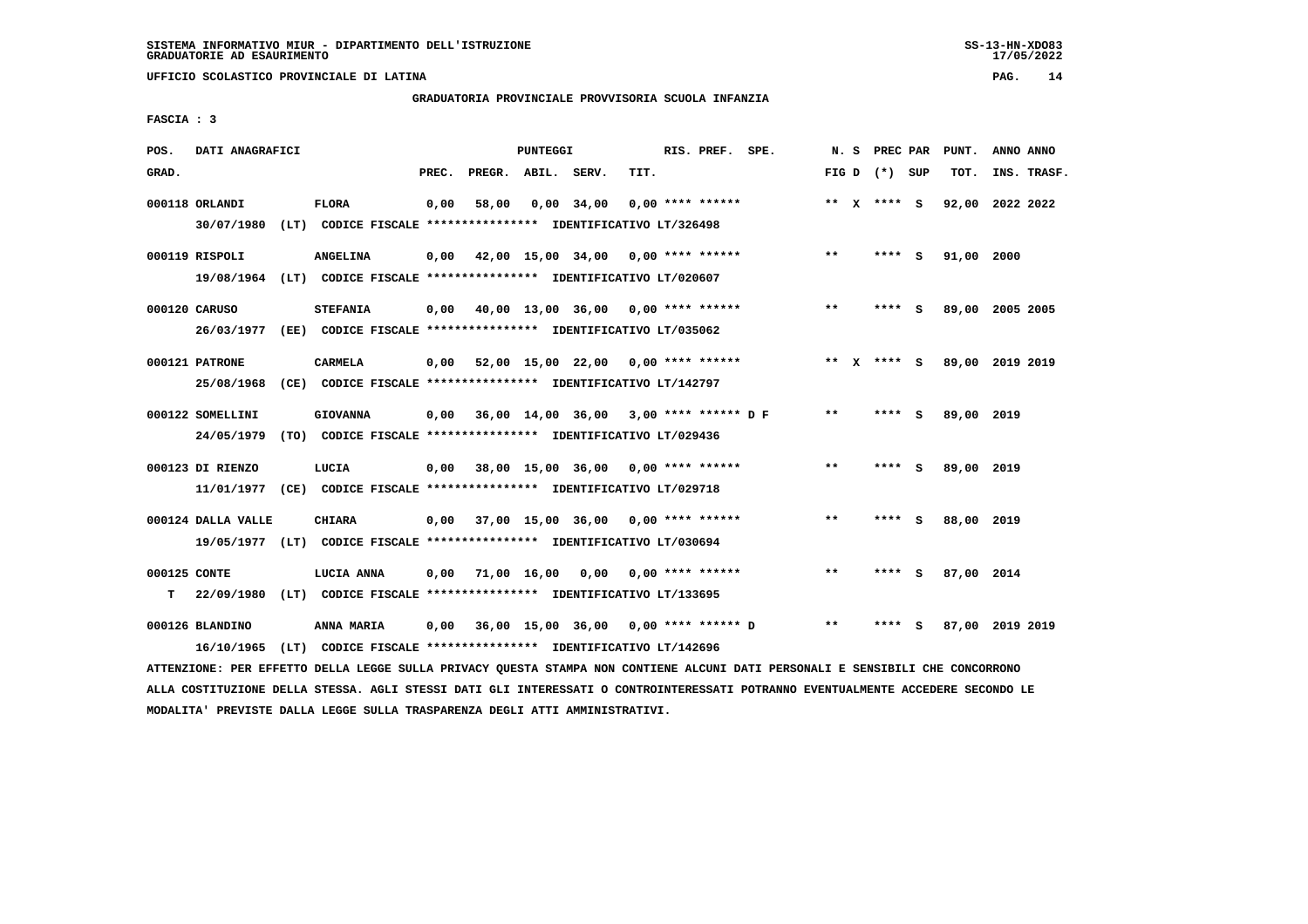**UFFICIO SCOLASTICO PROVINCIALE DI LATINA PAG. 15**

# **GRADUATORIA PROVINCIALE PROVVISORIA SCUOLA INFANZIA**

 **FASCIA : 3**

| POS.         | DATI ANAGRAFICI  |                                                                                                                               |       |                    | PUNTEGGI |                                           |      | RIS. PREF. SPE. |                      | N. S  | PREC PAR        | PUNT.           | ANNO ANNO |             |
|--------------|------------------|-------------------------------------------------------------------------------------------------------------------------------|-------|--------------------|----------|-------------------------------------------|------|-----------------|----------------------|-------|-----------------|-----------------|-----------|-------------|
| GRAD.        |                  |                                                                                                                               | PREC. | PREGR. ABIL. SERV. |          |                                           | TIT. |                 |                      |       | FIG D $(*)$ SUP | TOT.            |           | INS. TRASF. |
|              | 000127 SIERVO    | <b>CHIARA</b>                                                                                                                 | 0,00  |                    |          | 10,00 40,00 36,00                         |      |                 | $0,00$ **** ****** D |       | ** X **** S     | 86,00 2019 2019 |           |             |
|              | 28/12/1984       | (CE) CODICE FISCALE **************** IDENTIFICATIVO LT/142809                                                                 |       |                    |          |                                           |      |                 |                      |       |                 |                 |           |             |
|              |                  |                                                                                                                               |       |                    |          | 36,00 16,00 30,00 3,00 **** ****** F      |      |                 |                      | **    |                 |                 |           |             |
|              | 000128 MONFORTE  | <b>PAOLA</b>                                                                                                                  | 0,00  |                    |          |                                           |      |                 |                      |       | **** S          | 85,00 2014      |           |             |
|              |                  | 29/10/1973 (LT) CODICE FISCALE *************** IDENTIFICATIVO LT/129403                                                       |       |                    |          |                                           |      |                 |                      |       |                 |                 |           |             |
| 000129 FORTE |                  | BARBARA                                                                                                                       | 0,00  |                    |          | 69,00 15,00 0,00 0,00 **** ******         |      |                 |                      |       | ** x **** S     | 84,00 2003      |           |             |
|              |                  | 22/12/1967 (LT) CODICE FISCALE *************** IDENTIFICATIVO LT/030701                                                       |       |                    |          |                                           |      |                 |                      |       |                 |                 |           |             |
|              | 000130 MARTINO   | <b>ANTONELLA</b>                                                                                                              |       |                    |          | $0,00$ 36,00 12,00 36,00 0,00 **** ****** |      |                 |                      | **    | **** S          | 84,00 2014 2014 |           |             |
|              | 02/08/1976       | (NA) CODICE FISCALE **************** IDENTIFICATIVO LT/128684                                                                 |       |                    |          |                                           |      |                 |                      |       |                 |                 |           |             |
|              |                  |                                                                                                                               |       |                    |          |                                           |      |                 |                      |       |                 |                 |           |             |
|              | 000131 MATTAROLO | MARIAPAOLA                                                                                                                    | 0,00  |                    |          | 31,00 11,00 36,00 6,00 **** ******        |      |                 |                      | $***$ | **** S          | 84,00 2014      |           |             |
| т            | 30/07/1962       | (BA) CODICE FISCALE **************** IDENTIFICATIVO LT/131044                                                                 |       |                    |          |                                           |      |                 |                      |       |                 |                 |           |             |
|              | 000132 CARINGI   | <b>SARA</b>                                                                                                                   | 0,00  |                    |          | 42,00 18,00 24,00 0,00 **** ******        |      |                 |                      | **    | **** $S$        | 84,00 2014      |           |             |
|              | 02/10/1980       | (LT) CODICE FISCALE **************** IDENTIFICATIVO LT/130936                                                                 |       |                    |          |                                           |      |                 |                      |       |                 |                 |           |             |
| т            |                  |                                                                                                                               |       |                    |          |                                           |      |                 |                      |       |                 |                 |           |             |
|              | 000133 RICCIOTTI | MARIA                                                                                                                         | 0,00  |                    |          | 44,00 16,00 24,00 0,00 **** ******        |      |                 |                      | $**$  | **** S          | 84,00 2019 2007 |           |             |
|              | 17/06/1979       | (CE) CODICE FISCALE **************** IDENTIFICATIVO LT/037626                                                                 |       |                    |          |                                           |      |                 |                      |       |                 |                 |           |             |
|              | 000134 MAGLIOCCA | <b>ROBERTINA</b>                                                                                                              | 0,00  |                    |          | 34,00 14,00 36,00 0,00 **** ******        |      |                 |                      | $* *$ | **** S          | 84,00 2019 2019 |           |             |
| т            | 09/05/1969       | (EE) CODICE FISCALE **************** IDENTIFICATIVO LT/142694                                                                 |       |                    |          |                                           |      |                 |                      |       |                 |                 |           |             |
|              |                  |                                                                                                                               |       |                    |          |                                           |      |                 |                      |       |                 |                 |           |             |
|              | 000135 FERRARO   | <b>EMANUELA</b>                                                                                                               | 0,00  |                    |          | 33,00 14,00 36,00 0,00 **** ******        |      |                 |                      | $* *$ | **** S          | 83,00 2007 2007 |           |             |
|              | 28/12/1970       | (CE) CODICE FISCALE **************** IDENTIFICATIVO LT/037266                                                                 |       |                    |          |                                           |      |                 |                      |       |                 |                 |           |             |
|              |                  | ATTENZIONE: PER EFFETTO DELLA LEGGE SULLA PRIVACY QUESTA STAMPA NON CONTIENE ALCUNI DATI PERSONALI E SENSIBILI CHE CONCORRONO |       |                    |          |                                           |      |                 |                      |       |                 |                 |           |             |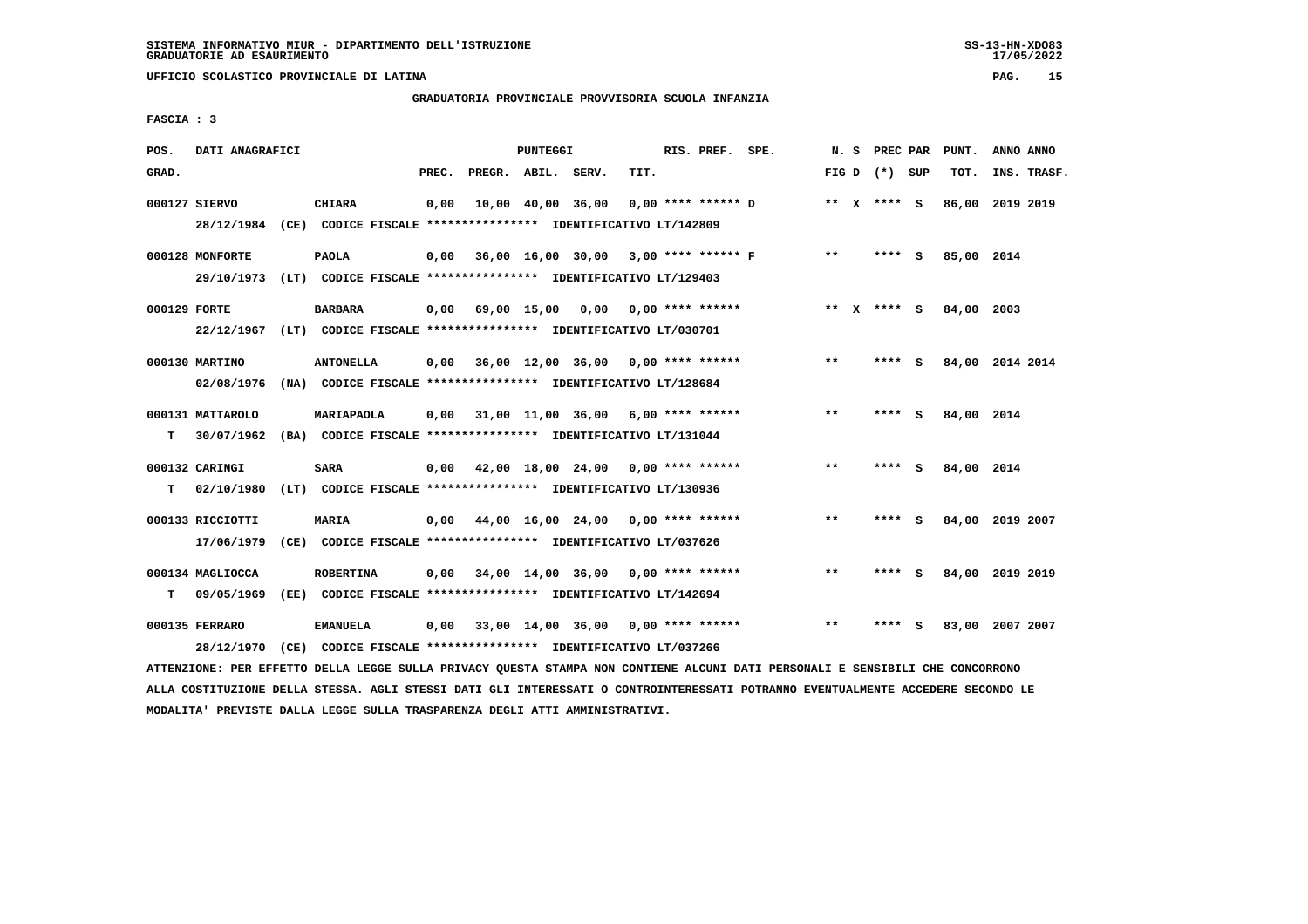# **GRADUATORIA PROVINCIALE PROVVISORIA SCUOLA INFANZIA**

 **FASCIA : 3**

| POS.         | DATI ANAGRAFICI    |                                                                                                                               |       |                    | PUNTEGGI |                                           |      | RIS. PREF. SPE. |                                           |       |                 | N. S PREC PAR PUNT. | ANNO ANNO       |
|--------------|--------------------|-------------------------------------------------------------------------------------------------------------------------------|-------|--------------------|----------|-------------------------------------------|------|-----------------|-------------------------------------------|-------|-----------------|---------------------|-----------------|
| GRAD.        |                    |                                                                                                                               | PREC. | PREGR. ABIL. SERV. |          |                                           | TIT. |                 |                                           |       | FIG D $(*)$ SUP | TOT.                | INS. TRASF.     |
|              | 000136 DE GREGORIS | <b>ERMENIA</b>                                                                                                                | 0,00  |                    |          | 35,00 11,00 36,00 0,00 **** ****** D F    |      |                 |                                           | $***$ | **** S          | 82,00 2014          |                 |
|              |                    | T 01/01/1983 (LT) CODICE FISCALE *************** IDENTIFICATIVO LT/130767                                                     |       |                    |          |                                           |      |                 |                                           |       |                 |                     |                 |
|              | 000137 ISABELLA    | <b>MARIATERESA</b>                                                                                                            | 0,00  |                    |          | 34,00 12,00 36,00 0,00 **** ****** D      |      |                 |                                           | $* *$ | **** S          | 82,00 2022          |                 |
|              |                    | T 23/11/1968 (RM) CODICE FISCALE *************** IDENTIFICATIVO LT/128905                                                     |       |                    |          |                                           |      |                 |                                           |       |                 |                     |                 |
|              | 000138 NARDONE     | <b>ELENA</b>                                                                                                                  |       |                    |          | $0,00$ 42,00 15,00 24,00 0,00 **** ****** |      |                 |                                           | $***$ | **** S          | 81,00 2000          |                 |
|              |                    | 05/11/1964 (LT) CODICE FISCALE *************** IDENTIFICATIVO LT/022234                                                       |       |                    |          |                                           |      |                 |                                           |       |                 |                     |                 |
|              | 000139 GAETANI     | <b>RITA MARIA AS</b>                                                                                                          |       |                    |          |                                           |      |                 | 0,00 31,00 13,00 36,00 0,00 **** ****** F | $* *$ | $***$ S         | 80,00 2007          |                 |
|              | 05/09/1963         | (LT) CODICE FISCALE *************** IDENTIFICATIVO LT/119534                                                                  |       |                    |          |                                           |      |                 |                                           |       |                 |                     |                 |
|              |                    |                                                                                                                               |       |                    |          |                                           |      |                 |                                           |       |                 |                     |                 |
|              | 000140 FANTASIA    | ROSA ANNA                                                                                                                     |       |                    |          | $0,00$ 63,00 17,00 0,00 0,00 **** ******  |      |                 |                                           |       | ** x **** s     | 80,00 2014          |                 |
|              |                    | T 27/08/1981 (KR) CODICE FISCALE *************** IDENTIFICATIVO LT/135619                                                     |       |                    |          |                                           |      |                 |                                           |       |                 |                     |                 |
| 000141 MEINI |                    | <b>SAMANTHA</b>                                                                                                               |       |                    |          | $0,00$ 66,00 13,00 0,00 0,00 **** ******  |      |                 |                                           | $**$  | ****            | 79,00 2002          |                 |
|              |                    | 25/08/1974 (LT) CODICE FISCALE *************** IDENTIFICATIVO LT/029313                                                       |       |                    |          |                                           |      |                 |                                           |       |                 |                     |                 |
| 000142 LAURI |                    | <b>CARMELA</b>                                                                                                                |       |                    |          |                                           |      |                 | 0,00 43,00 16,00 20,00 0,00 **** ****** F | $***$ | $***$ S         | 79,00 2014          |                 |
|              |                    | 23/07/1960 (NA) CODICE FISCALE *************** IDENTIFICATIVO LT/130717                                                       |       |                    |          |                                           |      |                 |                                           |       |                 |                     |                 |
|              | 000143 SANSONE     | <b>MARIA</b>                                                                                                                  |       |                    |          | $0,00$ 66,00 12,00 0,00 0,00 **** ******  |      |                 |                                           |       | ** x **** s     |                     | 78,00 2019 2019 |
|              |                    | 09/05/1978 (NA) CODICE FISCALE *************** IDENTIFICATIVO LT/142837                                                       |       |                    |          |                                           |      |                 |                                           |       |                 |                     |                 |
|              |                    |                                                                                                                               |       |                    |          |                                           |      |                 |                                           |       |                 |                     |                 |
|              | 000144 LA TORRE    | <b>EMANUELA</b>                                                                                                               |       |                    |          |                                           |      |                 | 0,00 29,00 12,00 36,00 0,00 **** ****** D | $* *$ | $***$ S         | 77,00 2014          |                 |
| т            | 09/12/1978         | (LT) CODICE FISCALE **************** IDENTIFICATIVO LT/129897                                                                 |       |                    |          |                                           |      |                 |                                           |       |                 |                     |                 |
|              |                    | ATTENZIONE: PER EFFETTO DELLA LEGGE SULLA PRIVACY QUESTA STAMPA NON CONTIENE ALCUNI DATI PERSONALI E SENSIBILI CHE CONCORRONO |       |                    |          |                                           |      |                 |                                           |       |                 |                     |                 |

 **ALLA COSTITUZIONE DELLA STESSA. AGLI STESSI DATI GLI INTERESSATI O CONTROINTERESSATI POTRANNO EVENTUALMENTE ACCEDERE SECONDO LE MODALITA' PREVISTE DALLA LEGGE SULLA TRASPARENZA DEGLI ATTI AMMINISTRATIVI.**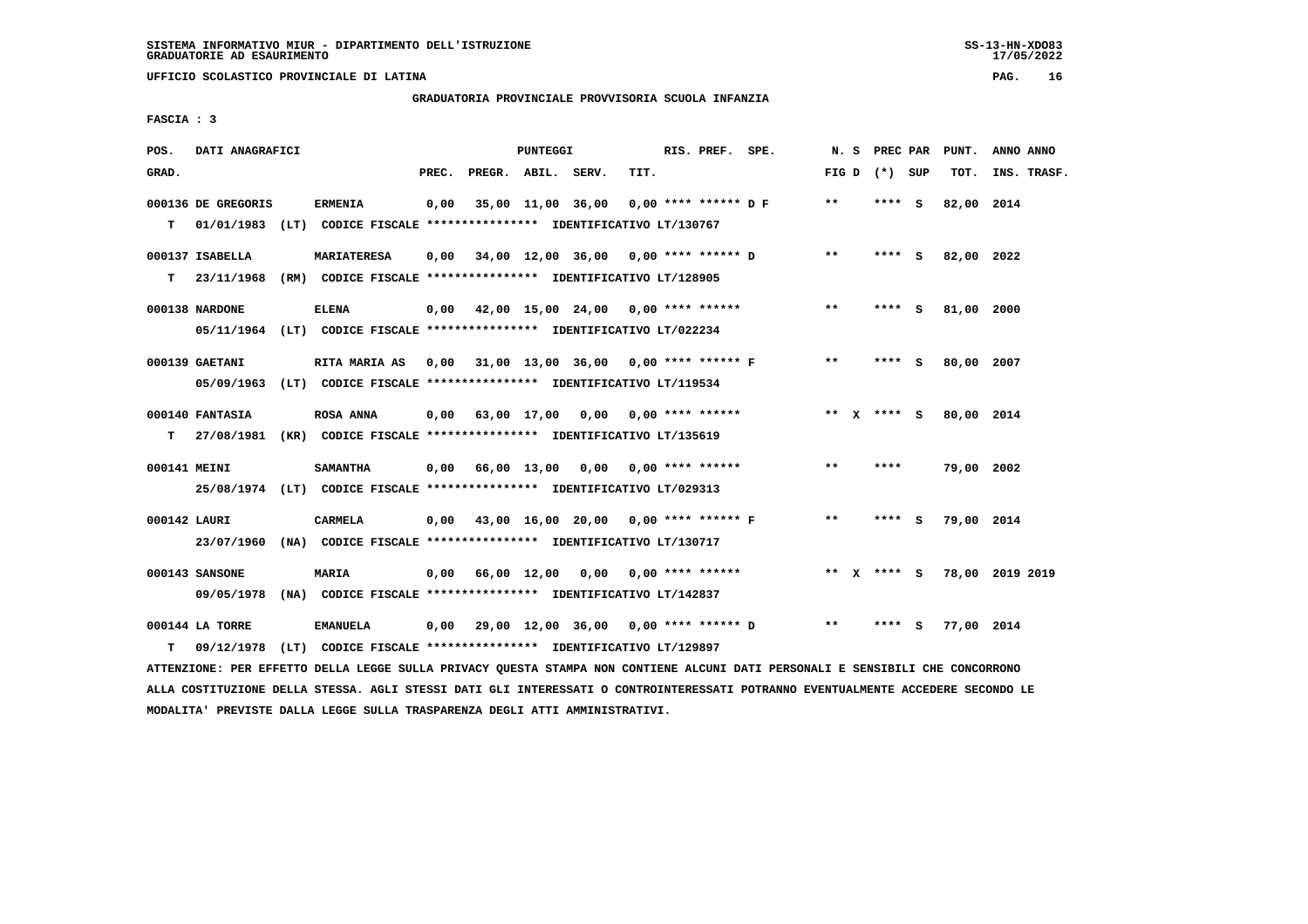**UFFICIO SCOLASTICO PROVINCIALE DI LATINA PAG. 17**

# **GRADUATORIA PROVINCIALE PROVVISORIA SCUOLA INFANZIA**

 **FASCIA : 3**

| POS.  | DATI ANAGRAFICI                                                                               |                 |       |                    | PUNTEGGI |                                                               |      | RIS. PREF. SPE.      |                                                  |       | N.S | PREC PAR        |     | PUNT.      | ANNO ANNO       |  |
|-------|-----------------------------------------------------------------------------------------------|-----------------|-------|--------------------|----------|---------------------------------------------------------------|------|----------------------|--------------------------------------------------|-------|-----|-----------------|-----|------------|-----------------|--|
| GRAD. |                                                                                               |                 | PREC. | PREGR. ABIL. SERV. |          |                                                               | TIT. |                      |                                                  |       |     | FIG D $(*)$ SUP |     | TOT.       | INS. TRASF.     |  |
| т     | 000145 PAGANO<br>01/08/1965 (VV) CODICE FISCALE *************** IDENTIFICATIVO LT/135223      | MARIAGIOVANNA   | 0,00  |                    |          | 28,00 13,00 36,00                                             |      | $0.00$ **** ****** D |                                                  | **    |     | **** S          |     | 77,00 2014 |                 |  |
| т     | 000146 FRANCO<br>01/01/1958                                                                   | <b>ANNA</b>     | 0,00  |                    |          | (RM) CODICE FISCALE **************** IDENTIFICATIVO LT/131988 |      |                      | 26,00 12,00 36,00 3,00 **** ****** F ** X **** S |       |     |                 |     | 77,00 2014 |                 |  |
| т     | 000147 CORVINO<br>07/08/1968 (CE) CODICE FISCALE **************** IDENTIFICATIVO LT/130720    | <b>ROSA</b>     |       |                    |          | $0,00$ 25,00 16,00 36,00 0,00 **** ******                     |      |                      |                                                  |       |     | ** X **** S     |     | 77,00 2014 |                 |  |
|       | 000148 COMMUNARA<br>18/03/1978 (NA) CODICE FISCALE *************** IDENTIFICATIVO LT/142716   | <b>ANGELA</b>   |       |                    |          | $0,00$ 25,00 15,00 36,00 0,00 **** ****** D                   |      |                      |                                                  | $* *$ |     | $***$ S         |     |            | 76,00 2019 2019 |  |
|       | 000149 CAPALDO<br>10/02/1965 (NA) CODICE FISCALE **************** IDENTIFICATIVO LT/037577    | <b>ANNA</b>     | 0,00  |                    |          | $0,00$ 15,00 61,00 0,00 **** ****** E                         |      |                      |                                                  | **    |     | **** S          |     |            | 76,00 2022 2007 |  |
|       | 000150 DI DOMENICO<br>13/07/1964 (NA) CODICE FISCALE *************** IDENTIFICATIVO LT/326472 | <b>OLIMPIA</b>  | 0,00  |                    |          | 31,00 16,00 29,00 0,00 **** ******                            |      |                      |                                                  | $***$ |     | $***$ S         |     |            | 76,00 2022 2022 |  |
|       | 000151 SPINOSA<br>29/01/1976 (LT) CODICE FISCALE *************** IDENTIFICATIVO LT/029453     | <b>TIZIANA</b>  |       |                    |          | $0,00$ 24,00 15,00 36,00 0,00 **** ******                     |      |                      |                                                  | **    |     | **** S          |     | 75,00 2007 |                 |  |
|       | 000152 D'AMICO<br>06/12/1972 (LT) CODICE FISCALE *************** IDENTIFICATIVO LT/128657     | <b>CATERINA</b> |       |                    |          | $0,00$ 47,00 15,00 12,00 0,00 **** ******                     |      |                      |                                                  | $***$ |     | **** S          |     |            | 74,00 2014 2014 |  |
| т     | 000153 DI FIORE<br>29/03/1973 (NA) CODICE FISCALE **************** IDENTIFICATIVO LT/138225   | <b>STEFANIA</b> |       |                    |          | 0,00 17,00 12,00 36,00                                        |      |                      | 9,00 **** ****** F                               | $***$ |     | ****            | - S | 74,00 2014 |                 |  |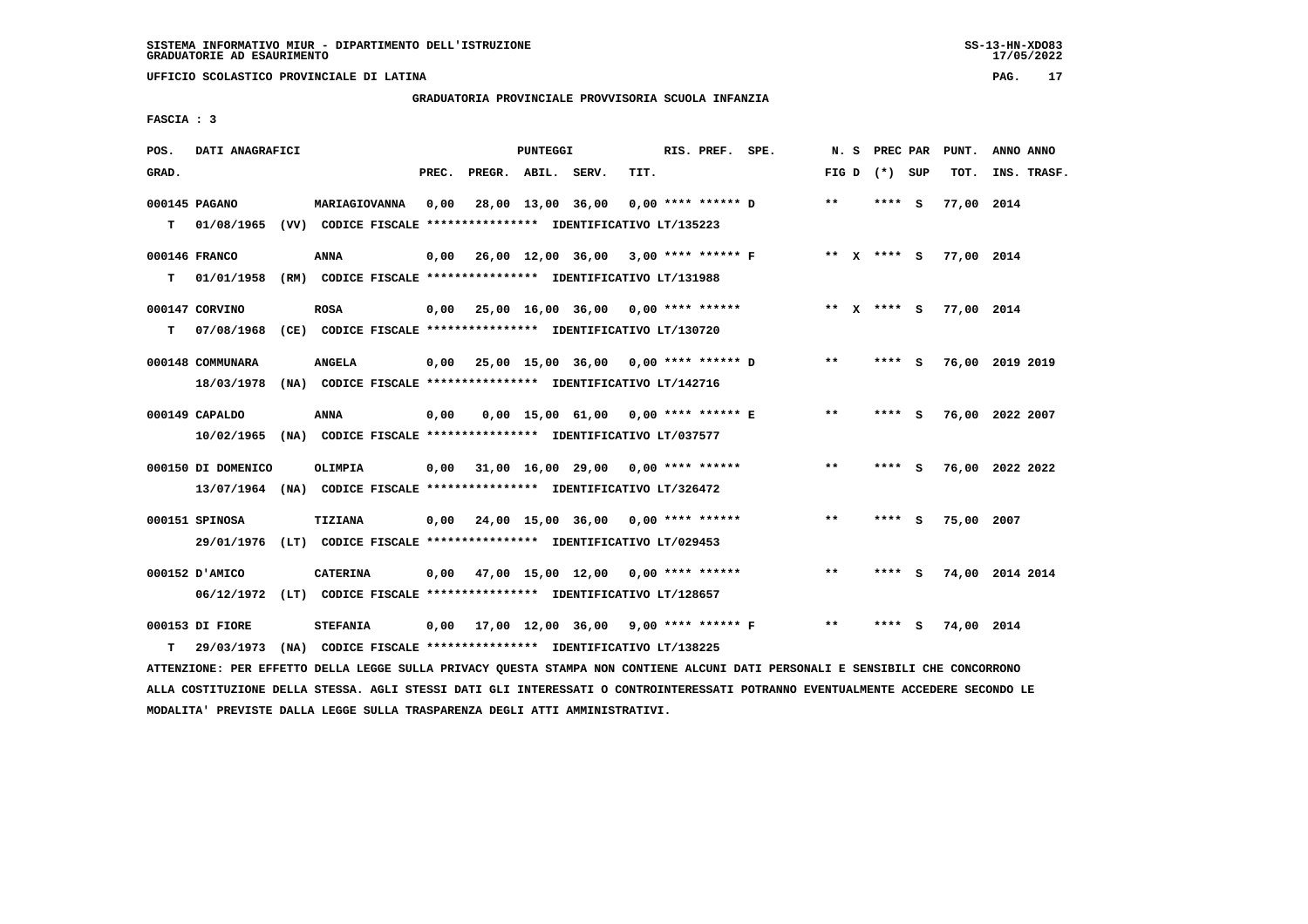# **GRADUATORIA PROVINCIALE PROVVISORIA SCUOLA INFANZIA**

 **FASCIA : 3**

| POS.         | DATI ANAGRAFICI     |                                                                          |       |                    | PUNTEGGI |                                                           |      | RIS. PREF. SPE. | N. S            | <b>PREC PAR</b> |     | PUNT.      | ANNO ANNO       |
|--------------|---------------------|--------------------------------------------------------------------------|-------|--------------------|----------|-----------------------------------------------------------|------|-----------------|-----------------|-----------------|-----|------------|-----------------|
| GRAD.        |                     |                                                                          | PREC. | PREGR. ABIL. SERV. |          |                                                           | TIT. |                 | FIG D $(*)$ SUP |                 |     | TOT.       | INS. TRASF.     |
|              | 000154 DAGOSTINO    | <b>PAOLA</b>                                                             | 0,00  |                    |          | 26,00 12,00 36,00 0,00 **** ****** D                      |      |                 | ** x **** S     |                 |     |            | 74,00 2019 2019 |
|              | $T = 12/04/1980$    | (CE) CODICE FISCALE **************** IDENTIFICATIVO LT/142729            |       |                    |          |                                                           |      |                 |                 |                 |     |            |                 |
|              | 000155 TOFFANIN     | <b>PAOLA</b>                                                             |       |                    |          | 0,00 60,00 13,00 0,00 0,00 **** ****** D                  |      |                 | $* *$           | **** S          |     | 73,00 2014 |                 |
| т            | 22/09/1973          | (TO) CODICE FISCALE **************** IDENTIFICATIVO LT/130180            |       |                    |          |                                                           |      |                 |                 |                 |     |            |                 |
| 000156 IETTO |                     | <b>MARIA</b>                                                             |       |                    |          | $0,00$ $24,00$ $13,00$ $36,00$ $0,00$ $***$ **** ******   |      |                 | $***$           | **** S          |     | 73,00 2019 |                 |
|              |                     | 11/08/1963 (RC) CODICE FISCALE *************** IDENTIFICATIVO LT/029238  |       |                    |          |                                                           |      |                 |                 |                 |     |            |                 |
|              | 000157 ANDREOZZI    | IMMACOLATA                                                               | 0,00  |                    |          | $0,00$ 14,00 56,00 3,00 **** ******                       |      |                 | $* *$           | **** S          |     | 73,00 2022 |                 |
|              |                     | 07/12/1979 (LT) CODICE FISCALE *************** IDENTIFICATIVO LT/036581  |       |                    |          |                                                           |      |                 |                 |                 |     |            |                 |
| 000158 RASO  |                     | <b>FEDERICA</b>                                                          |       |                    |          | $0,00$ 31,00 11,00 30,00 0,00 **** ******                 |      |                 | $***$           | **** S          |     | 72,00 2014 |                 |
| т            |                     | 01/10/1980 (FR) CODICE FISCALE **************** IDENTIFICATIVO LT/135907 |       |                    |          |                                                           |      |                 |                 |                 |     |            |                 |
|              | 000159 TAGLIALATELA | <b>IRENE</b>                                                             |       |                    |          | $0,00$ $24,00$ $10,00$ $38,00$ $0,00$ $***$ **** ******   |      |                 | $**$            | **** S          |     | 72,00 2014 |                 |
| T.           |                     | 01/05/1972 (CE) CODICE FISCALE *************** IDENTIFICATIVO LT/133538  |       |                    |          |                                                           |      |                 |                 |                 |     |            |                 |
|              | 000160 MANCINI      | <b>CIVITINA</b>                                                          |       |                    |          | $0,00$ 17,00 14,00 34,00 6,00 **** ******                 |      |                 | $***$           | **** S          |     |            | 71,00 2022 2022 |
|              |                     | 21/07/1970 (LT) CODICE FISCALE *************** IDENTIFICATIVO LT/326494  |       |                    |          |                                                           |      |                 |                 |                 |     |            |                 |
|              | 000161 CARELLA      | <b>STEFANIA</b>                                                          |       |                    |          | $0,00$ $22,00$ $12,00$ $36,00$ $0,00$ $***$ **** ****** D |      |                 | $***$           | **** S          |     | 70,00 2019 |                 |
|              | 09/01/1975          | (LT) CODICE FISCALE **************** IDENTIFICATIVO LT/028660            |       |                    |          |                                                           |      |                 |                 |                 |     |            |                 |
|              | 000162 GUGLIETTA    | <b>STEFANIA</b>                                                          |       |                    |          | 0,00 24,00 15,00 30,00 0,00 **** ****** D                 |      |                 | $***$           | ****            | - S | 69,00      | 2007            |
|              |                     | 13/11/1973 (LT) CODICE FISCALE *************** IDENTIFICATIVO LT/029041  |       |                    |          |                                                           |      |                 |                 |                 |     |            |                 |
|              |                     |                                                                          |       |                    |          |                                                           |      |                 |                 |                 |     |            |                 |

 **ATTENZIONE: PER EFFETTO DELLA LEGGE SULLA PRIVACY QUESTA STAMPA NON CONTIENE ALCUNI DATI PERSONALI E SENSIBILI CHE CONCORRONO ALLA COSTITUZIONE DELLA STESSA. AGLI STESSI DATI GLI INTERESSATI O CONTROINTERESSATI POTRANNO EVENTUALMENTE ACCEDERE SECONDO LE MODALITA' PREVISTE DALLA LEGGE SULLA TRASPARENZA DEGLI ATTI AMMINISTRATIVI.**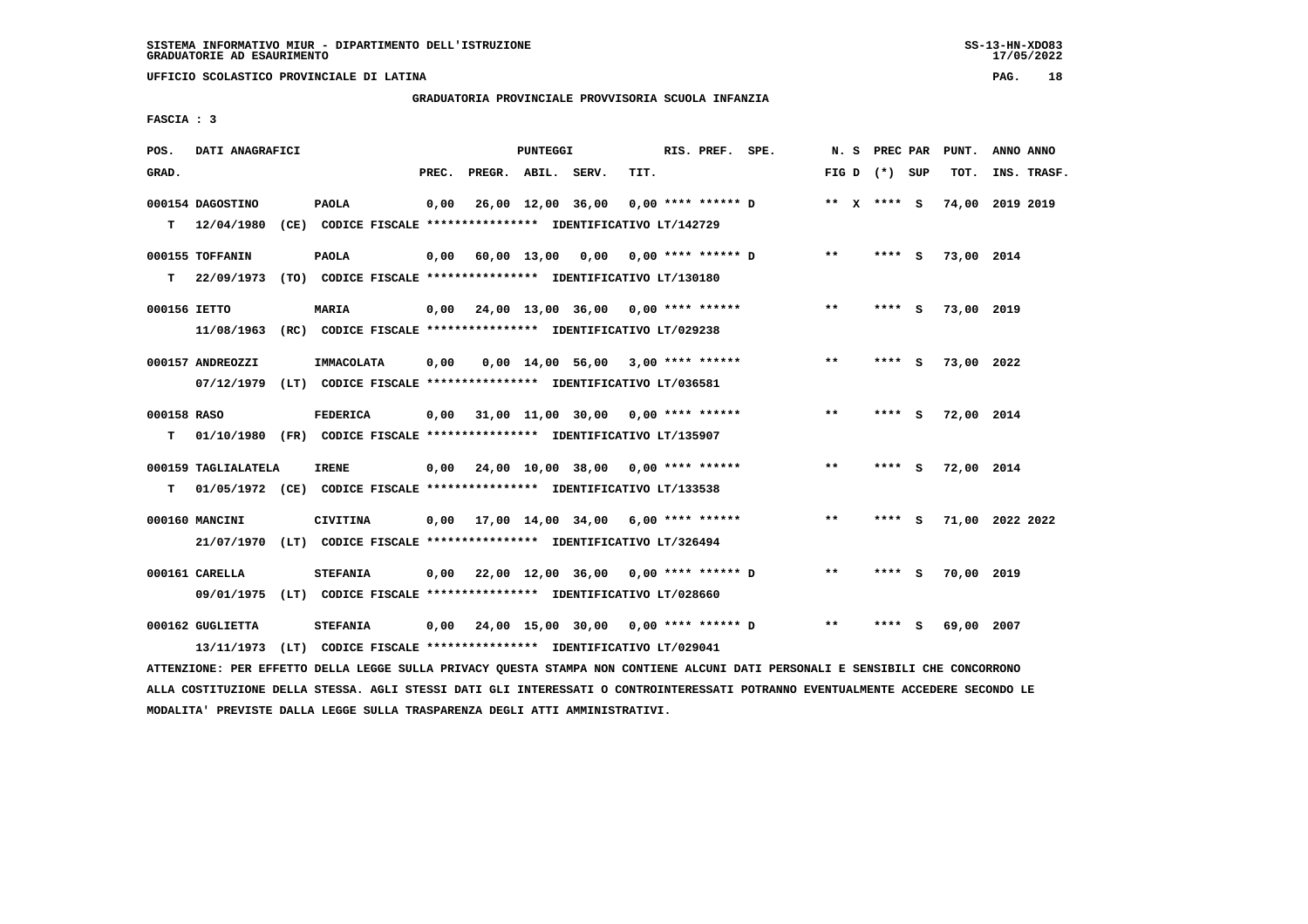# **GRADUATORIA PROVINCIALE PROVVISORIA SCUOLA INFANZIA**

 **FASCIA : 3**

| POS.        | DATI ANAGRAFICI     |                                                                                                                               |       |                    | <b>PUNTEGGI</b> |                                                  |      | RIS. PREF. SPE. |                                     |       | N. S PREC PAR   | PUNT.                       | ANNO ANNO |             |
|-------------|---------------------|-------------------------------------------------------------------------------------------------------------------------------|-------|--------------------|-----------------|--------------------------------------------------|------|-----------------|-------------------------------------|-------|-----------------|-----------------------------|-----------|-------------|
| GRAD.       |                     |                                                                                                                               | PREC. | PREGR. ABIL. SERV. |                 |                                                  | TIT. |                 |                                     |       | FIG D $(*)$ SUP | TOT.                        |           | INS. TRASF. |
|             | 000163 DI BENEDETTI | <b>ROBERTA</b>                                                                                                                | 0,00  |                    |                 | 18,00 15,00 36,00 0,00 **** ****** EF            |      |                 |                                     | $***$ | **** S          | 69,00 2019                  |           |             |
|             |                     | 26/05/1964 (LT) CODICE FISCALE *************** IDENTIFICATIVO LT/021005                                                       |       |                    |                 |                                                  |      |                 |                                     |       |                 |                             |           |             |
|             | 000164 CERVELLATI   | BARBARA                                                                                                                       |       |                    |                 | $0,00$ 17,00 14,00 36,00 0,00 **** ******        |      |                 |                                     | $***$ | **** S          | 67,00 2007                  |           |             |
|             |                     | 28/03/1965 (LT) CODICE FISCALE *************** IDENTIFICATIVO LT/022466                                                       |       |                    |                 |                                                  |      |                 |                                     |       |                 |                             |           |             |
|             | 000165 FIDALEO      | MARIAGRAZIA                                                                                                                   | 0,00  |                    |                 | 43,00 0,00 24,00 0,00 **** ******                |      |                 |                                     |       | ** X **** S     | 67,00 2014                  |           |             |
| т           |                     | 03/09/1963 (LT) CODICE FISCALE *************** IDENTIFICATIVO LT/135678                                                       |       |                    |                 |                                                  |      |                 |                                     |       |                 |                             |           |             |
|             | 000166 SICILIANO    | <b>ANNA</b>                                                                                                                   | 0,00  |                    |                 | 18,00 13,00 36,00 0,00 **** ****** F             |      |                 |                                     |       | ** X **** S     | 67,00 2014                  |           |             |
|             | T 26/09/1964        | (CE) CODICE FISCALE **************** IDENTIFICATIVO LT/130990                                                                 |       |                    |                 |                                                  |      |                 |                                     |       |                 |                             |           |             |
|             | 000167 OLIVIERO     | <b>MARIA GRAZIA</b>                                                                                                           | 0,00  |                    |                 |                                                  |      |                 | 54,00 13,00 0,00 0,00 **** ****** F |       |                 | ** X **** S 67,00 2022 2022 |           |             |
|             | $T = 06/10/1958$    | (NA) CODICE FISCALE **************** IDENTIFICATIVO LT/326500                                                                 |       |                    |                 |                                                  |      |                 |                                     |       |                 |                             |           |             |
| 000168 PACE |                     | MONICA                                                                                                                        |       |                    |                 | $0,00$ 15,00 15,00 36,00 0,00 **** ****** D      |      |                 |                                     | $* *$ | **** S          | 66,00 2007 2007             |           |             |
|             |                     | 25/08/1974 (LT) CODICE FISCALE *************** IDENTIFICATIVO LT/037500                                                       |       |                    |                 |                                                  |      |                 |                                     |       |                 |                             |           |             |
|             | 000169 ILLIANO      | <b>ANNUNZIATA</b>                                                                                                             |       |                    |                 | 0,00  26,00  15,00  22,00  3,00  ****  ******  E |      |                 |                                     | $***$ | **** S          | 66,00 2019 2019             |           |             |
|             |                     | 21/10/1971 (NA) CODICE FISCALE **************** IDENTIFICATIVO LT/142780                                                      |       |                    |                 |                                                  |      |                 |                                     |       |                 |                             |           |             |
|             | 000170 FRATANGELI   | <b>BARBARA</b>                                                                                                                | 0,00  |                    |                 | 27,00 14,00 24,00 0,00 **** ******               |      |                 |                                     | $***$ | **** S          | 65,00 2022 2022             |           |             |
|             |                     | 08/07/1977 (FR) CODICE FISCALE *************** IDENTIFICATIVO LT/326478                                                       |       |                    |                 |                                                  |      |                 |                                     |       |                 |                             |           |             |
|             | 000171 FANTOZZI     | <b>RENATA</b>                                                                                                                 |       |                    |                 |                                                  |      |                 |                                     | $***$ | **** S          | 64,00 2002                  |           |             |
|             | 26/06/1969          | (LT) CODICE FISCALE **************** IDENTIFICATIVO LT/029223                                                                 |       |                    |                 |                                                  |      |                 |                                     |       |                 |                             |           |             |
|             |                     | ATTENZIONE: PER EFFETTO DELLA LEGGE SULLA PRIVACY QUESTA STAMPA NON CONTIENE ALCUNI DATI PERSONALI E SENSIBILI CHE CONCORRONO |       |                    |                 |                                                  |      |                 |                                     |       |                 |                             |           |             |

 **ALLA COSTITUZIONE DELLA STESSA. AGLI STESSI DATI GLI INTERESSATI O CONTROINTERESSATI POTRANNO EVENTUALMENTE ACCEDERE SECONDO LE MODALITA' PREVISTE DALLA LEGGE SULLA TRASPARENZA DEGLI ATTI AMMINISTRATIVI.**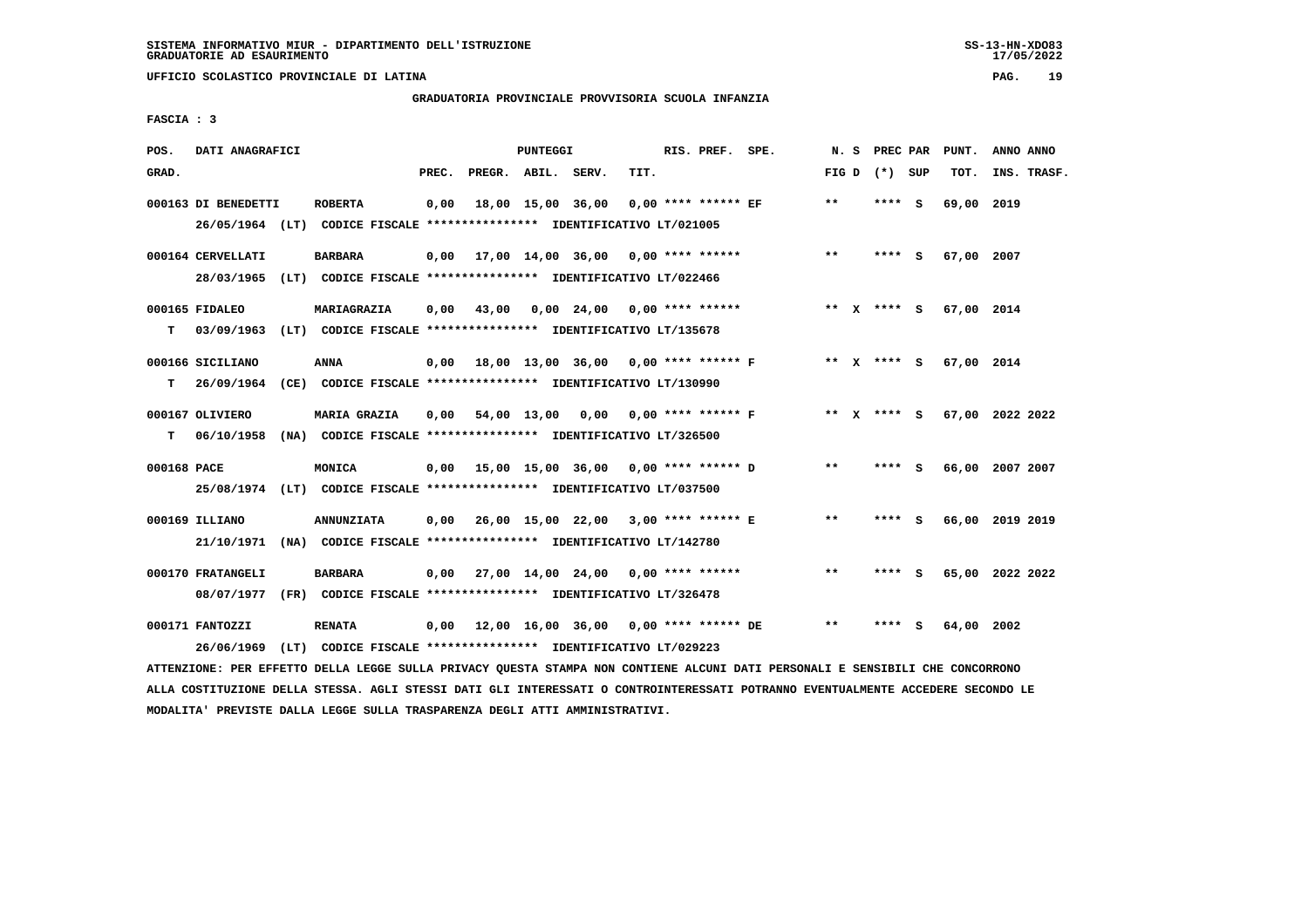# **GRADUATORIA PROVINCIALE PROVVISORIA SCUOLA INFANZIA**

 **FASCIA : 3**

| POS.         | DATI ANAGRAFICI |                                                                          |       |                    | <b>PUNTEGGI</b> |                                           |      | RIS. PREF. SPE.    |                                             | N. S            | PREC PAR |     | PUNT.      | ANNO ANNO       |
|--------------|-----------------|--------------------------------------------------------------------------|-------|--------------------|-----------------|-------------------------------------------|------|--------------------|---------------------------------------------|-----------------|----------|-----|------------|-----------------|
| GRAD.        |                 |                                                                          | PREC. | PREGR. ABIL. SERV. |                 |                                           | TIT. |                    |                                             | FIG D $(*)$ SUP |          |     | TOT.       | INS. TRASF.     |
|              | 000172 QUADRANO | <b>LAURA</b>                                                             | 0,00  |                    |                 | 25,00 11,00 24,00                         |      | $3,00$ **** ****** |                                             | $* *$           | ****     | - S | 63,00 2014 |                 |
| т            |                 | 17/06/1982 (LT) CODICE FISCALE **************** IDENTIFICATIVO LT/129097 |       |                    |                 |                                           |      |                    |                                             |                 |          |     |            |                 |
|              | 000173 BIANCO   | LUIGI                                                                    |       |                    |                 | 0,00 51,00 11,00 0,00 0,00 **** ****** F  |      |                    |                                             | $***$           | $***$ S  |     | 62,00 2014 |                 |
| т            |                 | 26/04/1974 (EE) CODICE FISCALE *************** IDENTIFICATIVO LT/130359  |       |                    |                 |                                           |      |                    |                                             |                 |          |     |            |                 |
|              | 000174 RUGGIERO | ANNAMARIA                                                                |       |                    |                 | $0.00$ 25.00 15.00 18.00 3.00 **** ****** |      |                    |                                             | $**$            | **** S   |     |            | 61,00 2014 2014 |
|              |                 | 16/07/1969 (NA) CODICE FISCALE *************** IDENTIFICATIVO LT/128506  |       |                    |                 |                                           |      |                    |                                             |                 |          |     |            |                 |
|              | 000175 FEDELE   | LOREDANA                                                                 | 0,00  |                    |                 | 41,00 13,00 4,00 3,00 **** ******         |      |                    |                                             | $* *$           | **** S   |     | 61,00 2014 |                 |
| т            |                 | 21/10/1981 (LT) CODICE FISCALE **************** IDENTIFICATIVO LT/129484 |       |                    |                 |                                           |      |                    |                                             |                 |          |     |            |                 |
| 000176 COIA  |                 | <b>PAOLA</b>                                                             |       |                    |                 | $0.00$ 21.00 15.00 24.00 0.00 **** ****** |      |                    |                                             | $***$           | **** S   |     |            | 60,00 2007 2007 |
|              |                 | 03/03/1966 (LT) CODICE FISCALE *************** IDENTIFICATIVO LT/037312  |       |                    |                 |                                           |      |                    |                                             |                 |          |     |            |                 |
|              | 000177 MAROTTA  | <b>ANNALISA</b>                                                          |       |                    |                 | 0,00 33,00 15,00 12,00 0,00 **** ****** E |      |                    |                                             | $\star\star$    | **** S   |     |            | 60,00 2022 2022 |
|              |                 | 22/11/1977 (CE) CODICE FISCALE *************** IDENTIFICATIVO LT/326504  |       |                    |                 |                                           |      |                    |                                             |                 |          |     |            |                 |
|              | 000178 PERILLO  | <b>CATERINA</b>                                                          |       | $0,00$ 26,00       |                 | 0,00 34,00 0,00 **** ******               |      |                    |                                             | $***$           | **** S   |     |            | 60,00 2022 2022 |
| т            | 22/09/1968      | (CE) CODICE FISCALE **************** IDENTIFICATIVO LT/326499            |       |                    |                 |                                           |      |                    |                                             |                 |          |     |            |                 |
| 000179 SAVIO |                 | <b>SERENA</b>                                                            |       |                    |                 | $0,00$ 15,00 16,00 28,00 0,00 **** ****** |      |                    |                                             | $* *$           | ****     | - S | 59,00 2007 |                 |
|              |                 | 16/08/1976 (NA) CODICE FISCALE *************** IDENTIFICATIVO LT/029422  |       |                    |                 |                                           |      |                    |                                             |                 |          |     |            |                 |
|              | 000180 ARZANO   | <b>PAOLA</b>                                                             |       |                    |                 |                                           |      |                    | 0,00 12,00 11,00 36,00 0,00 **** ****** D F | **              |          | - S | 59,00 2014 |                 |
| т            |                 | 31/10/1974 (LT) CODICE FISCALE *************** IDENTIFICATIVO LT/129309  |       |                    |                 |                                           |      |                    |                                             |                 |          |     |            |                 |

 **ATTENZIONE: PER EFFETTO DELLA LEGGE SULLA PRIVACY QUESTA STAMPA NON CONTIENE ALCUNI DATI PERSONALI E SENSIBILI CHE CONCORRONO ALLA COSTITUZIONE DELLA STESSA. AGLI STESSI DATI GLI INTERESSATI O CONTROINTERESSATI POTRANNO EVENTUALMENTE ACCEDERE SECONDO LE MODALITA' PREVISTE DALLA LEGGE SULLA TRASPARENZA DEGLI ATTI AMMINISTRATIVI.**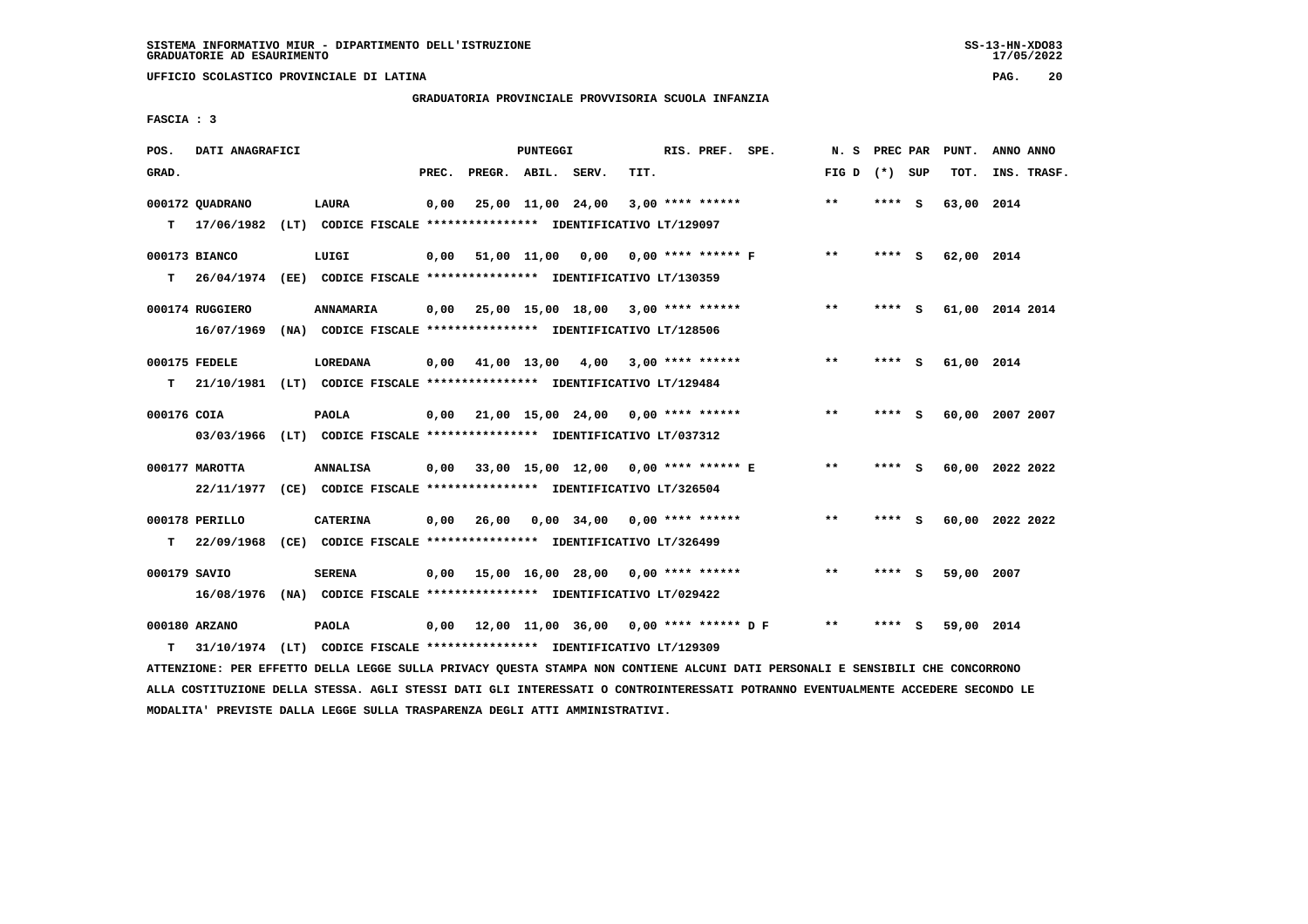# **GRADUATORIA PROVINCIALE PROVVISORIA SCUOLA INFANZIA**

 **FASCIA : 3**

| POS.  | DATI ANAGRAFICI     |                                                                           |       |                    | PUNTEGGI |                   |                                           | RIS. PREF. SPE. | N. S            | PREC PAR |     | PUNT.      | ANNO ANNO       |
|-------|---------------------|---------------------------------------------------------------------------|-------|--------------------|----------|-------------------|-------------------------------------------|-----------------|-----------------|----------|-----|------------|-----------------|
| GRAD. |                     |                                                                           | PREC. | PREGR. ABIL. SERV. |          |                   | TIT.                                      |                 | FIG D $(*)$ SUP |          |     | TOT.       | INS. TRASF.     |
|       | 000181 SMERAGLIUOLO | <b>CARMELA</b>                                                            | 0,00  |                    |          | 10,00 11,00 38,00 | $0.00$ **** ******                        |                 | $* *$           | **** S   |     | 59,00 2014 |                 |
| т     |                     | 25/12/1969 (CE) CODICE FISCALE *************** IDENTIFICATIVO LT/136202   |       |                    |          |                   |                                           |                 |                 |          |     |            |                 |
|       | 000182 SCHIAPPA     | <b>ANNARITA</b>                                                           |       |                    |          |                   | $0,00$ 13,00 15,00 25,00 6,00 **** ****** |                 | $***$           | **** S   |     | 59,00 2019 |                 |
|       |                     | 05/06/1969 (LT) CODICE FISCALE *************** IDENTIFICATIVO LT/029426   |       |                    |          |                   |                                           |                 |                 |          |     |            |                 |
|       | 000183 DIADEMA      | <b>ROSANNA</b>                                                            |       |                    |          |                   | $0,00$ 15,00 13,00 30,00 0,00 **** ****** |                 | $***$           | **** S   |     | 58,00 2014 |                 |
|       |                     | T 11/08/1964 (NA) CODICE FISCALE *************** IDENTIFICATIVO LT/136186 |       |                    |          |                   |                                           |                 |                 |          |     |            |                 |
|       | 000184 SANNIPOLI    | <b>SIMONA</b>                                                             |       |                    |          |                   | $0,00$ 10,00 12,00 34,00 0,00 **** ****** |                 | $* *$           | **** S   |     | 56,00 2007 |                 |
|       | 13/04/1970          | (LT) CODICE FISCALE **************** IDENTIFICATIVO LT/029653             |       |                    |          |                   |                                           |                 |                 |          |     |            |                 |
|       | 000185 MATTIELLO    | ILARIA                                                                    |       |                    |          |                   | $0,00$ 30,00 14,00 12,00 0,00 **** ****** |                 | $**$            | **** S   |     |            | 56,00 2019 2019 |
| т     | 14/07/1978          | (NA) CODICE FISCALE **************** IDENTIFICATIVO LT/142819             |       |                    |          |                   |                                           |                 |                 |          |     |            |                 |
|       | 000186 IACOACCI     | <b>ADELE</b>                                                              | 0,00  |                    |          |                   | 6,00 14,00 36,00 0,00 **** ****** F       |                 | **              | **** S   |     | 56,00 2019 |                 |
|       |                     | 27/06/1964 (LT) CODICE FISCALE *************** IDENTIFICATIVO LT/037423   |       |                    |          |                   |                                           |                 |                 |          |     |            |                 |
|       | 000187 LEPONE       | <b>ANNALISA</b>                                                           | 0.00  |                    |          |                   | $4,00$ 15,00 36,00 0,00 **** ******       |                 | $***$           | **** S   |     | 55,00 2019 |                 |
|       |                     | 26/11/1972 (LT) CODICE FISCALE *************** IDENTIFICATIVO LT/029206   |       |                    |          |                   |                                           |                 |                 |          |     |            |                 |
|       | 000188 VERARDO      | <b>RITA</b>                                                               | 0,00  |                    |          |                   | $4,00$ 15,00 36,00 0,00 **** ******       |                 | $\star\star$    | **** S   |     | 55,00 2019 |                 |
|       | 24/06/1977          | (RM) CODICE FISCALE **************** IDENTIFICATIVO LT/029266             |       |                    |          |                   |                                           |                 |                 |          |     |            |                 |
|       | 000189 PAPASERGIO   | <b>JOANA ISABEL</b>                                                       | 0,00  |                    |          |                   | 40,00 15,00 0,00 0,00 **** ****** F       |                 | **              | ****     | - S | 55,00 2019 |                 |
|       | 05/11/1969          | (EE) CODICE FISCALE **************** IDENTIFICATIVO LT/032193             |       |                    |          |                   |                                           |                 |                 |          |     |            |                 |

 **ATTENZIONE: PER EFFETTO DELLA LEGGE SULLA PRIVACY QUESTA STAMPA NON CONTIENE ALCUNI DATI PERSONALI E SENSIBILI CHE CONCORRONO ALLA COSTITUZIONE DELLA STESSA. AGLI STESSI DATI GLI INTERESSATI O CONTROINTERESSATI POTRANNO EVENTUALMENTE ACCEDERE SECONDO LE MODALITA' PREVISTE DALLA LEGGE SULLA TRASPARENZA DEGLI ATTI AMMINISTRATIVI.**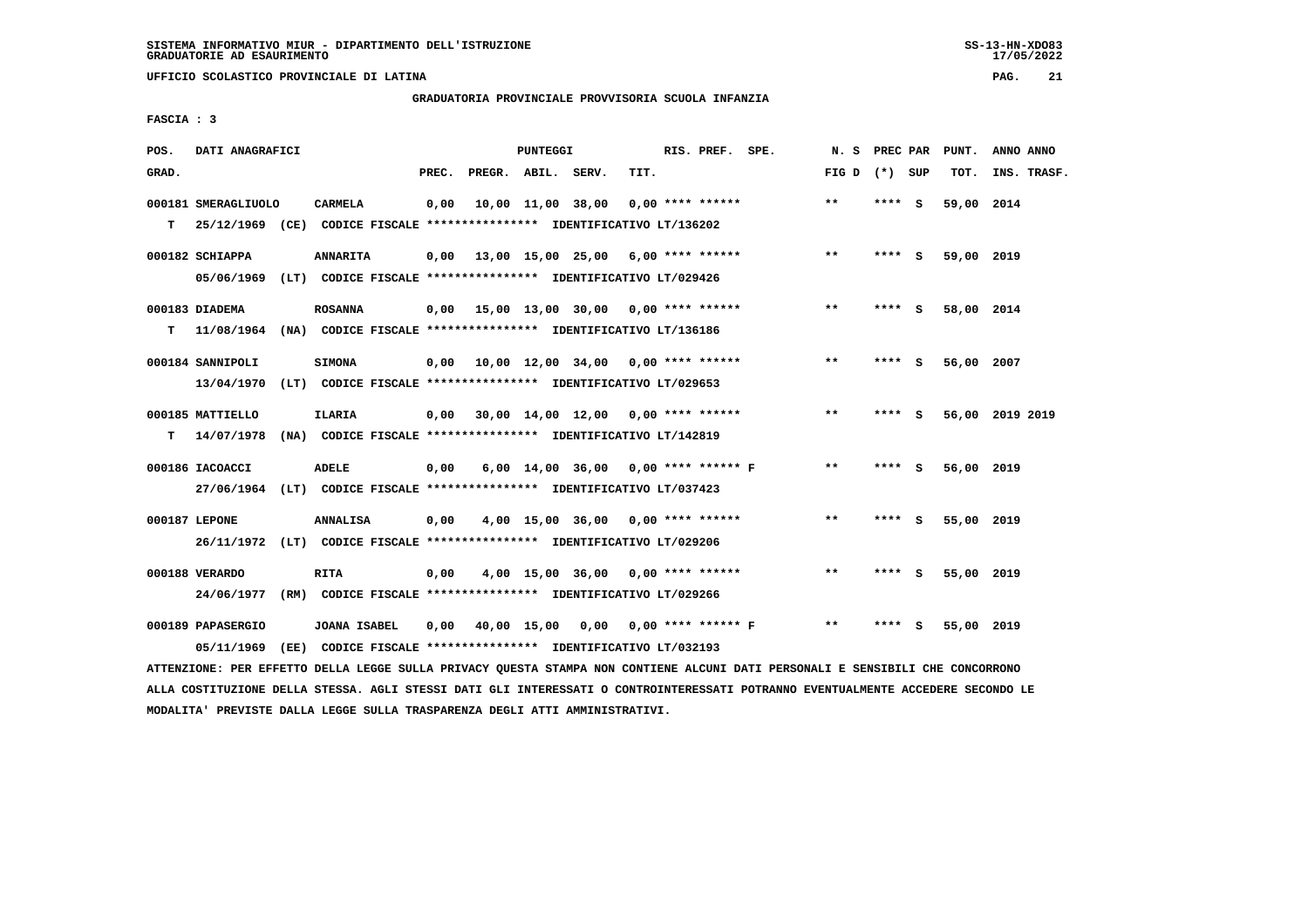**UFFICIO SCOLASTICO PROVINCIALE DI LATINA PAG. 22**

# **GRADUATORIA PROVINCIALE PROVVISORIA SCUOLA INFANZIA**

 **FASCIA : 3**

| POS.         | DATI ANAGRAFICI                                                                              |                 |       |                    | <b>PUNTEGGI</b> |                                                                                                      |      | RIS. PREF. SPE.       | N. S         | PREC PAR        |     | PUNT.           | ANNO ANNO |             |
|--------------|----------------------------------------------------------------------------------------------|-----------------|-------|--------------------|-----------------|------------------------------------------------------------------------------------------------------|------|-----------------------|--------------|-----------------|-----|-----------------|-----------|-------------|
| GRAD.        |                                                                                              |                 | PREC. | PREGR. ABIL. SERV. |                 |                                                                                                      | TIT. |                       |              | FIG D $(*)$ SUP |     | TOT.            |           | INS. TRASF. |
| 000190 DENTE | 07/01/1973                                                                                   | LUCIANA         | 0,00  |                    |                 | 15,00 15,00 24,00<br>(NA) CODICE FISCALE **************** IDENTIFICATIVO LT/037466                   |      | $0.00$ **** ****** E  | $* *$        | **** S          |     | 54,00 2019 2007 |           |             |
|              | 000191 CANNAVALE<br>25/12/1968                                                               | <b>STEFANIA</b> | 0,00  |                    |                 | 5,00 15,00 34,00<br>(RM) CODICE FISCALE **************** IDENTIFICATIVO LT/020831                    |      | $0.00$ **** ****** EF | $\star\star$ | **** S          |     | 54,00 2019      |           |             |
|              | 000192 GIONTA<br>21/07/1976                                                                  | <b>IOLE</b>     | 0,00  |                    |                 | $2,00$ 16,00 36,00 0,00 **** ******<br>(LT) CODICE FISCALE **************** IDENTIFICATIVO LT/029683 |      |                       | $**$         | $***$ S         |     | 54,00 2019      |           |             |
|              | 000193 FORCINA<br>10/10/1979 (LT) CODICE FISCALE *************** IDENTIFICATIVO LT/037407    | <b>DANIELA</b>  | 0,00  |                    |                 | 3,00 14,00 36,00                                                                                     |      | $0.00$ **** ******    |              | ** x **** S     |     | 53,00 2019 2007 |           |             |
|              | 000194 ROMANO<br>27/03/1977 (CB) CODICE FISCALE *************** IDENTIFICATIVO LT/326488     | PASQUALINA      |       |                    |                 | $0,00$ $26,00$ $14,00$ $13,00$ $0,00$ **** ******                                                    |      |                       | $* *$        | ****            | - S | 53,00 2022 2022 |           |             |
|              | 000195 MATTARELLI<br>01/12/1961 (LT) CODICE FISCALE *************** IDENTIFICATIVO LT/020143 | <b>ROSANNA</b>  | 0,00  |                    |                 | 26,00 14,00 12,00 0,00 **** ******                                                                   |      |                       | $* *$        | **** S          |     | 52,00 2007      |           |             |
| 000196 AVANO | 04/05/1975                                                                                   | LILIANA         | 0,00  |                    |                 | 4,00 10,00 36,00<br>(NA) CODICE FISCALE **************** IDENTIFICATIVO LT/142702                    |      | $0.00$ **** ******    | $* *$        | ****            | - S | 50,00 2019 2019 |           |             |
|              | 000197 ZAOTTINI<br>28/02/1972                                                                | <b>ROSSELLA</b> | 0,00  |                    |                 | 0,00 14,00 36,00<br>(LT) CODICE FISCALE **************** IDENTIFICATIVO LT/142745                    |      | 0,00 **** ******      | $***$        | **** S          |     | 50,00 2019 2019 |           |             |
|              | 000198 MEDORO<br>13/05/1977                                                                  | <b>MARIA</b>    | 0.00  |                    |                 | $0.00 \quad 14.00 \quad 36.00$<br>(NA) CODICE FISCALE **************** IDENTIFICATIVO LT/030711      |      | $0.00$ **** ******    | $***$        | ****            | - S | 50,00 2019      |           |             |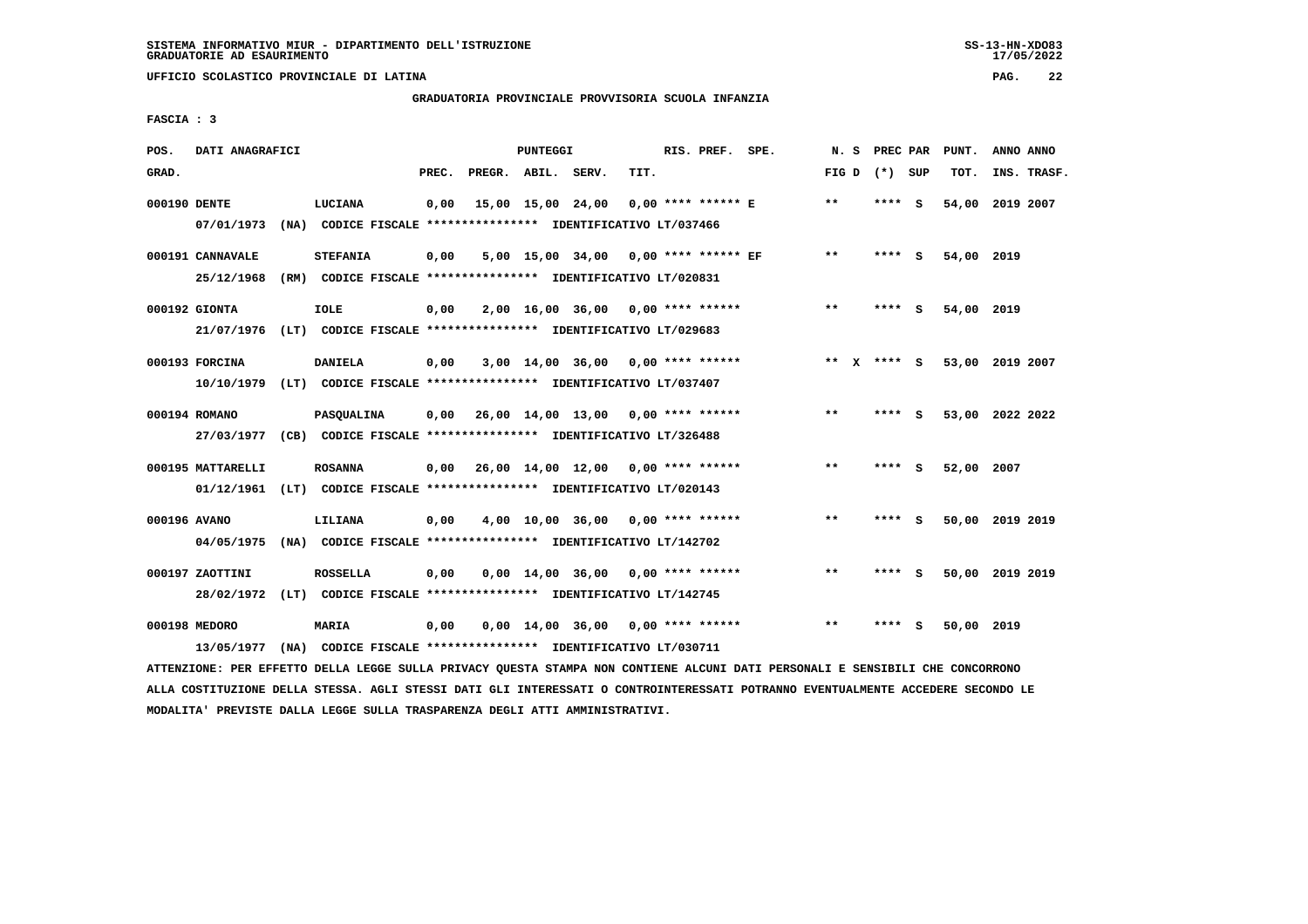# **GRADUATORIA PROVINCIALE PROVVISORIA SCUOLA INFANZIA**

 **FASCIA : 3**

| POS.         | DATI ANAGRAFICI                                                         |      |                   |       |              | PUNTEGGI       |                                                               |      | RIS. PREF. SPE.           |       | N. S | PREC PAR        |     | PUNT.      | ANNO ANNO       |  |
|--------------|-------------------------------------------------------------------------|------|-------------------|-------|--------------|----------------|---------------------------------------------------------------|------|---------------------------|-------|------|-----------------|-----|------------|-----------------|--|
| GRAD.        |                                                                         |      |                   | PREC. | PREGR. ABIL. |                | SERV.                                                         | TIT. |                           |       |      | FIG D $(*)$ SUP |     | TOT.       | INS. TRASF.     |  |
| 000199 TURCO |                                                                         |      | CARMELA           | 0,00  | 34,00 16,00  |                | 0,00                                                          |      | $0.00$ **** ******        |       |      | ** $X$ ****     |     |            | 50,00 2022 2004 |  |
|              | 27/09/1974 (CE) CODICE FISCALE *************** IDENTIFICATIVO LT/032352 |      |                   |       |              |                |                                                               |      |                           |       |      |                 |     |            |                 |  |
| 000200 CONTE |                                                                         |      | <b>CATERINA</b>   | 0,00  |              |                | $0,00$ 14,00 36,00 0,00 **** ****** D                         |      |                           | $* *$ |      | **** S          |     |            | 50,00 2022 2022 |  |
|              | 25/11/1979 (LT) CODICE FISCALE *************** IDENTIFICATIVO LT/326467 |      |                   |       |              |                |                                                               |      |                           |       |      |                 |     |            |                 |  |
| 000201 ZIZZO |                                                                         |      | <b>GIUSEPPINA</b> | 0,00  |              |                | $9,00$ 14,00 22,00 3,00 **** ******                           |      |                           | $***$ |      | **** S          |     | 48,00 2014 |                 |  |
| T.           | 22/09/1969 (LT) CODICE FISCALE *************** IDENTIFICATIVO LT/129347 |      |                   |       |              |                |                                                               |      |                           |       |      |                 |     |            |                 |  |
|              | 000202 SPELDA                                                           |      | <b>MARZIA</b>     | 0,00  |              |                | $0.00$ 11.00 36.00 1.00 **** ****** DF                        |      |                           | $***$ |      | **** S          |     | 48,00 2019 |                 |  |
|              | 17/05/1970 (LT) CODICE FISCALE *************** IDENTIFICATIVO LT/036981 |      |                   |       |              |                |                                                               |      |                           |       |      |                 |     |            |                 |  |
|              |                                                                         |      |                   |       |              |                |                                                               |      |                           |       |      |                 |     |            |                 |  |
|              | 000203 MORONI                                                           |      | <b>VIVIANA</b>    | 0,00  |              |                | 3,00 13,00 29,00 3,00 **** ******                             |      |                           |       |      | ** $X$ **** S   |     | 48,00 2022 |                 |  |
|              | 11/05/1976 (LT) CODICE FISCALE *************** IDENTIFICATIVO LT/032183 |      |                   |       |              |                |                                                               |      |                           |       |      |                 |     |            |                 |  |
| 000204 NUZZI |                                                                         |      | MARGHERITA        | 0,00  |              |                | 6,00 11,00 24,00 3,00 **** ****** F                           |      |                           | $**$  |      | **** S          |     |            | 44,00 2022 2007 |  |
|              | 15/08/1967 (CE) CODICE FISCALE *************** IDENTIFICATIVO LT/037189 |      |                   |       |              |                |                                                               |      |                           |       |      |                 |     |            |                 |  |
|              | 000205 MALAGISI                                                         |      | MARIA GRAZIA      | 0,00  | 28,00        |                | 0,00 14,00 0,00 **** ****** F                                 |      |                           | **    |      | **** S          |     | 42,00 2014 |                 |  |
| т            | 15/02/1960                                                              |      |                   |       |              |                | (EE) CODICE FISCALE **************** IDENTIFICATIVO LT/129835 |      |                           |       |      |                 |     |            |                 |  |
|              |                                                                         |      |                   |       |              |                |                                                               |      |                           |       |      |                 |     |            |                 |  |
|              | 000206 LEONORO                                                          |      | <b>FRANCESCA</b>  | 0,00  |              | $0,00$ $41,00$ |                                                               |      | $0.00$ $0.00$ **** ****** | $**$  |      | **** S          |     | 41,00 2022 |                 |  |
|              | 14/03/1987                                                              |      |                   |       |              |                | (LT) CODICE FISCALE *************** IDENTIFICATIVO LT/036858  |      |                           |       |      |                 |     |            |                 |  |
|              | 000207 MONTEFORTE                                                       |      | TERESA MARIA      | 0,00  | 27,00 13,00  |                |                                                               |      | $0,00$ $0,00$ **** ****** | $* *$ |      | ****            | - S | 40,00 2014 |                 |  |
|              | 11/01/1973                                                              | (CE) |                   |       |              |                | CODICE FISCALE **************** IDENTIFICATIVO LT/134658      |      |                           |       |      |                 |     |            |                 |  |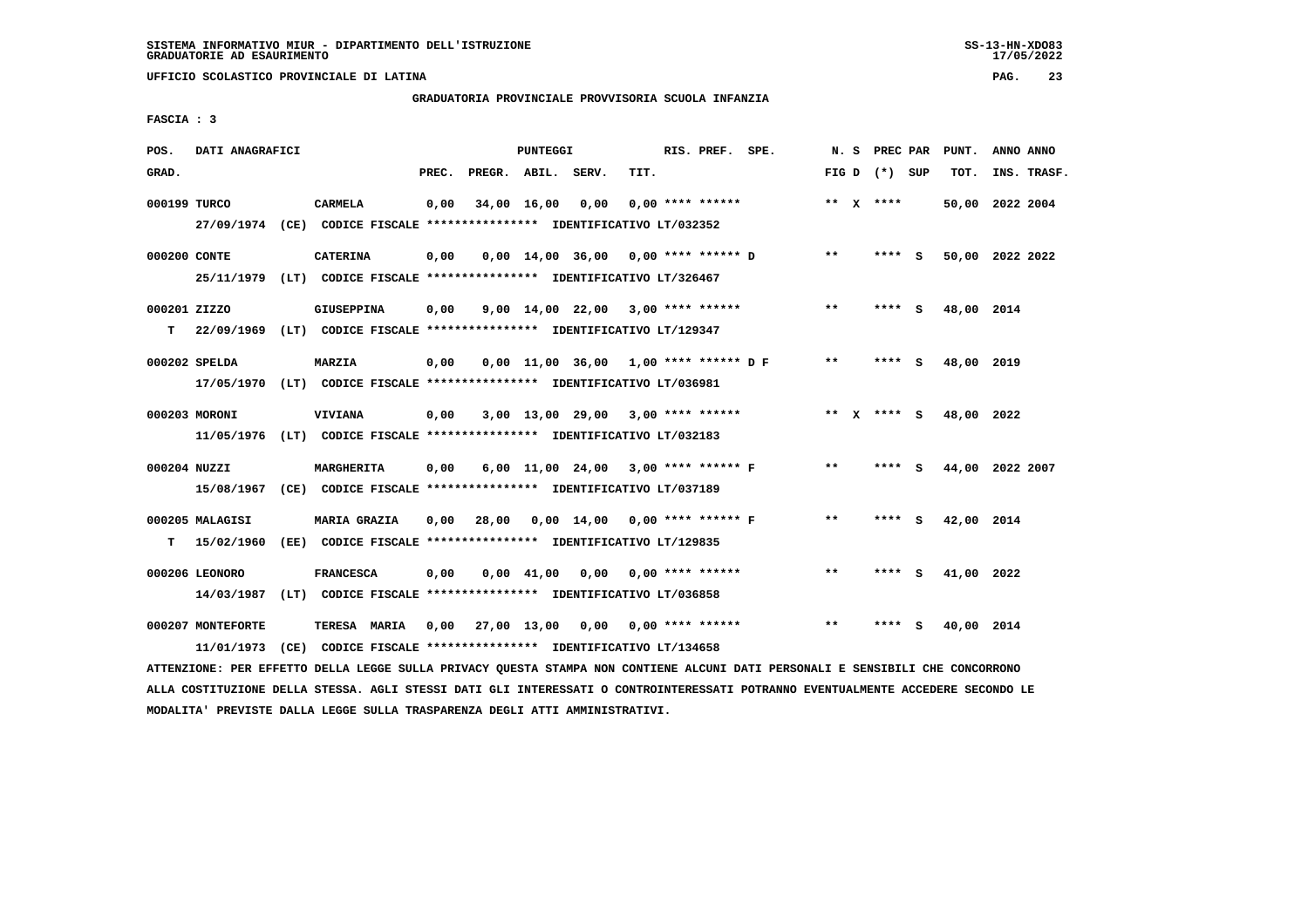**UFFICIO SCOLASTICO PROVINCIALE DI LATINA PAG. 24**

# **GRADUATORIA PROVINCIALE PROVVISORIA SCUOLA INFANZIA**

 **FASCIA : 3**

| POS.               | DATI ANAGRAFICI               |                                                                                            |       |                    | PUNTEGGI |                                           |      | RIS. PREF. SPE.           | N.S   | PREC PAR        |     | PUNT.           | ANNO ANNO |             |
|--------------------|-------------------------------|--------------------------------------------------------------------------------------------|-------|--------------------|----------|-------------------------------------------|------|---------------------------|-------|-----------------|-----|-----------------|-----------|-------------|
| GRAD.              |                               |                                                                                            | PREC. | PREGR. ABIL. SERV. |          |                                           | TIT. |                           |       | FIG D $(*)$ SUP |     | TOT.            |           | INS. TRASF. |
|                    | 000208 RESTELLI<br>11/10/1963 | <b>FABIOLA</b><br>(CE) CODICE FISCALE **************** IDENTIFICATIVO LT/326490            | 0,00  |                    |          | 2,00 13,00 24,00                          |      | $0.00$ **** ******        | $***$ | **** S          |     | 39,00 2022 2022 |           |             |
| 000209 ZANNI       |                               | <b>DANIELA</b><br>07/01/1979 (CE) CODICE FISCALE *************** IDENTIFICATIVO LT/326483  | 0,00  |                    |          | $3,00$ 12,00 24,00 0,00 **** ******       |      |                           | $***$ | **** S          |     | 39,00 2022 2022 |           |             |
|                    | 000210 ESPOSITO               | <b>GIOVANNA</b><br>26/05/1972 (NA) CODICE FISCALE *************** IDENTIFICATIVO LT/326474 | 0,00  |                    |          | 12,00 15,00 12,00 0,00 **** ******        |      |                           | $***$ | **** S          |     | 39,00 2022 2022 |           |             |
| 000211 BARBA<br>T. |                               | <b>ADELINA</b><br>30/06/1982 (NA) CODICE FISCALE **************** IDENTIFICATIVO LT/326458 | 0,00  |                    |          | $9.00$ 11.00 18.00 0.00 **** ******       |      |                           | $* *$ | **** S          |     | 38,00 2022 2022 |           |             |
| 000212 CONTI<br>т  | 08/09/1976                    | <b>FRANCA</b><br>(FR) CODICE FISCALE *************** IDENTIFICATIVO LT/130153              | 0,00  |                    |          | $0.00$ 12.00 25.00 0.00 **** ****** D     |      |                           | $**$  | **** S          |     | 37,00 2014      |           |             |
|                    | 000213 SANTUCCI<br>27/09/1980 | <b>MARTA</b><br>(BG) CODICE FISCALE **************** IDENTIFICATIVO LT/142831              |       |                    |          | $0.00$ 12.00 13.00 12.00 0.00 **** ****** |      |                           | $***$ | ****            | - S | 37,00 2019 2019 |           |             |
|                    | 000214 DE MEO<br>21/07/1965   | <b>STEFANIA</b><br>(RM) CODICE FISCALE **************** IDENTIFICATIVO LT/030698           | 0.00  |                    |          | $0,00$ 15,00 22,00 0,00 **** ******       |      |                           | $***$ | $***$ S         |     | 37,00 2019      |           |             |
|                    | 000215 ZAZZARO                | <b>FILOMENA</b><br>16/07/1962 (LT) CODICE FISCALE *************** IDENTIFICATIVO LT/020883 | 0.00  |                    |          | 14,00 10,00 12,00 0,00 **** ******        |      |                           |       | ** $X$ **** S   |     | 36,00           | 2000      |             |
| т                  | 000216 DI PALMA<br>06/06/1977 | TIZIANA<br>(LT) CODICE FISCALE **************** IDENTIFICATIVO LT/131119                   | 0,00  | 24,00 11,00        |          |                                           |      | $0.00$ $0.00$ **** ****** | $* *$ | ****            | s   | 35,00 2014      |           |             |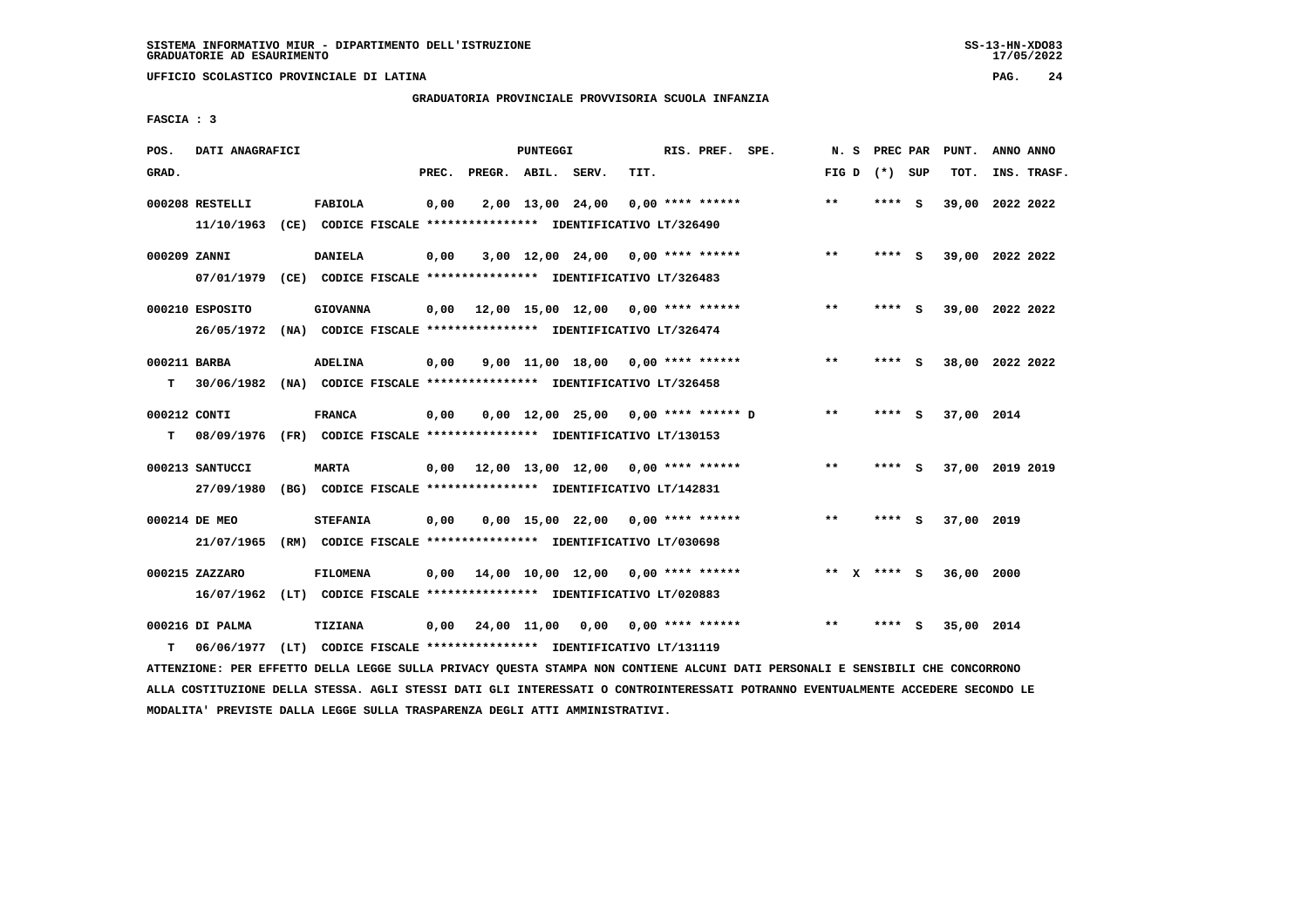**UFFICIO SCOLASTICO PROVINCIALE DI LATINA PAG. 25**

# **GRADUATORIA PROVINCIALE PROVVISORIA SCUOLA INFANZIA**

 **FASCIA : 3**

| POS.  | DATI ANAGRAFICI    |                                                                                                                               |       | PUNTEGGI |                                          |      | RIS. PREF. SPE.    |                                          |                 | N. S PREC PAR | PUNT.      | ANNO ANNO       |  |
|-------|--------------------|-------------------------------------------------------------------------------------------------------------------------------|-------|----------|------------------------------------------|------|--------------------|------------------------------------------|-----------------|---------------|------------|-----------------|--|
| GRAD. |                    |                                                                                                                               | PREC. |          | PREGR. ABIL. SERV.                       | TIT. |                    |                                          | FIG D $(*)$ SUP |               | TOT.       | INS. TRASF.     |  |
|       |                    |                                                                                                                               |       |          |                                          |      |                    |                                          |                 |               |            |                 |  |
|       | 000217 LA TORRE    | <b>MARIANGELA</b>                                                                                                             | 0,00  |          | 3,00 16,00 13,00                         |      | $3,00$ **** ****** |                                          | $* *$           | **** S        |            | 35,00 2022 2022 |  |
|       |                    | 13/10/1979 (CE) CODICE FISCALE *************** IDENTIFICATIVO LT/326475                                                       |       |          |                                          |      |                    |                                          |                 |               |            |                 |  |
|       | 000218 GIAMPAOLO   | <b>ANNA</b>                                                                                                                   | 0,00  |          | $0,00$ 16,00 18,00 0,00 **** ******      |      |                    |                                          | $***$           | ****          | 34,00 2014 |                 |  |
| T.    |                    | 02/04/1982 (LT) CODICE FISCALE *************** IDENTIFICATIVO LT/140841                                                       |       |          |                                          |      |                    |                                          |                 |               |            |                 |  |
|       |                    |                                                                                                                               |       |          |                                          |      |                    |                                          |                 |               |            |                 |  |
|       | 000219 BARRETTA    | <b>MARIA GRAZIA</b>                                                                                                           |       |          | $0,00$ 22,00 12,00 0,00 0,00 **** ****** |      |                    |                                          | $* *$           | **** S        |            | 34,00 2019 2019 |  |
| т     |                    | 02/07/1971 (CE) CODICE FISCALE **************** IDENTIFICATIVO LT/142689                                                      |       |          |                                          |      |                    |                                          |                 |               |            |                 |  |
|       |                    |                                                                                                                               |       |          |                                          |      |                    |                                          |                 |               |            |                 |  |
|       | 000220 CECCANO     | <b>ROBERTA</b>                                                                                                                | 0,00  |          | $0,00$ 14,00 20,00 0,00 **** ******      |      |                    |                                          | $***$           | **** S        | 34,00 2022 |                 |  |
|       |                    | 03/04/1968 (LT) CODICE FISCALE **************** IDENTIFICATIVO LT/032099                                                      |       |          |                                          |      |                    |                                          |                 |               |            |                 |  |
|       | 000221 IOVINE      | <b>BARBARA</b>                                                                                                                |       |          | $0,00$ 21,00 12,00 0,00 0,00 **** ****** |      |                    |                                          | ** x **** S     |               | 33,00 2014 |                 |  |
|       |                    | 31/03/1975 (NA) CODICE FISCALE *************** IDENTIFICATIVO LT/129176                                                       |       |          |                                          |      |                    |                                          |                 |               |            |                 |  |
|       |                    |                                                                                                                               |       |          |                                          |      |                    |                                          |                 |               |            |                 |  |
|       | 000222 DELLA VOLPE | CARMELA                                                                                                                       |       |          | 0,00 18,00 15,00 0,00 0,00 **** ****** F |      |                    |                                          | $***$           | **** S        |            | 33,00 2019 2019 |  |
|       |                    | 27/11/1968 (CE) CODICE FISCALE *************** IDENTIFICATIVO LT/142738                                                       |       |          |                                          |      |                    |                                          |                 |               |            |                 |  |
|       | 000223 MIRABELLO   | MONICA                                                                                                                        | 0,00  |          | 0,00 15,00 18,00 0,00 **** ****** F      |      |                    |                                          | $* *$           | **** S        |            | 33,00 2022 2007 |  |
|       |                    | 11/07/1971 (LT) CODICE FISCALE *************** IDENTIFICATIVO LT/037633                                                       |       |          |                                          |      |                    |                                          |                 |               |            |                 |  |
|       |                    |                                                                                                                               |       |          |                                          |      |                    |                                          |                 |               |            |                 |  |
|       | 000224 BATTAGLIA   | <b>PAOLA</b>                                                                                                                  | 0,00  |          | 6,00 13,00 12,00 0,00 **** ****** D      |      |                    |                                          | $* *$           | **** S        | 31,00 2002 |                 |  |
|       |                    | 12/09/1972 (CA) CODICE FISCALE **************** IDENTIFICATIVO LT/028563                                                      |       |          |                                          |      |                    |                                          |                 |               |            |                 |  |
|       | 000225 PACINI      |                                                                                                                               |       |          |                                          |      |                    | 0,00 20,00 11,00 0,00 0,00 **** ****** F | $***$           | **** S        |            |                 |  |
|       |                    | <b>GIOVANNA</b>                                                                                                               |       |          |                                          |      |                    |                                          |                 |               | 31,00 2022 |                 |  |
| т     | 04/02/1967         | (LT) CODICE FISCALE *************** IDENTIFICATIVO LT/130699                                                                  |       |          |                                          |      |                    |                                          |                 |               |            |                 |  |
|       |                    | ATTENZIONE: PER EFFETTO DELLA LEGGE SULLA PRIVACY QUESTA STAMPA NON CONTIENE ALCUNI DATI PERSONALI E SENSIBILI CHE CONCORRONO |       |          |                                          |      |                    |                                          |                 |               |            |                 |  |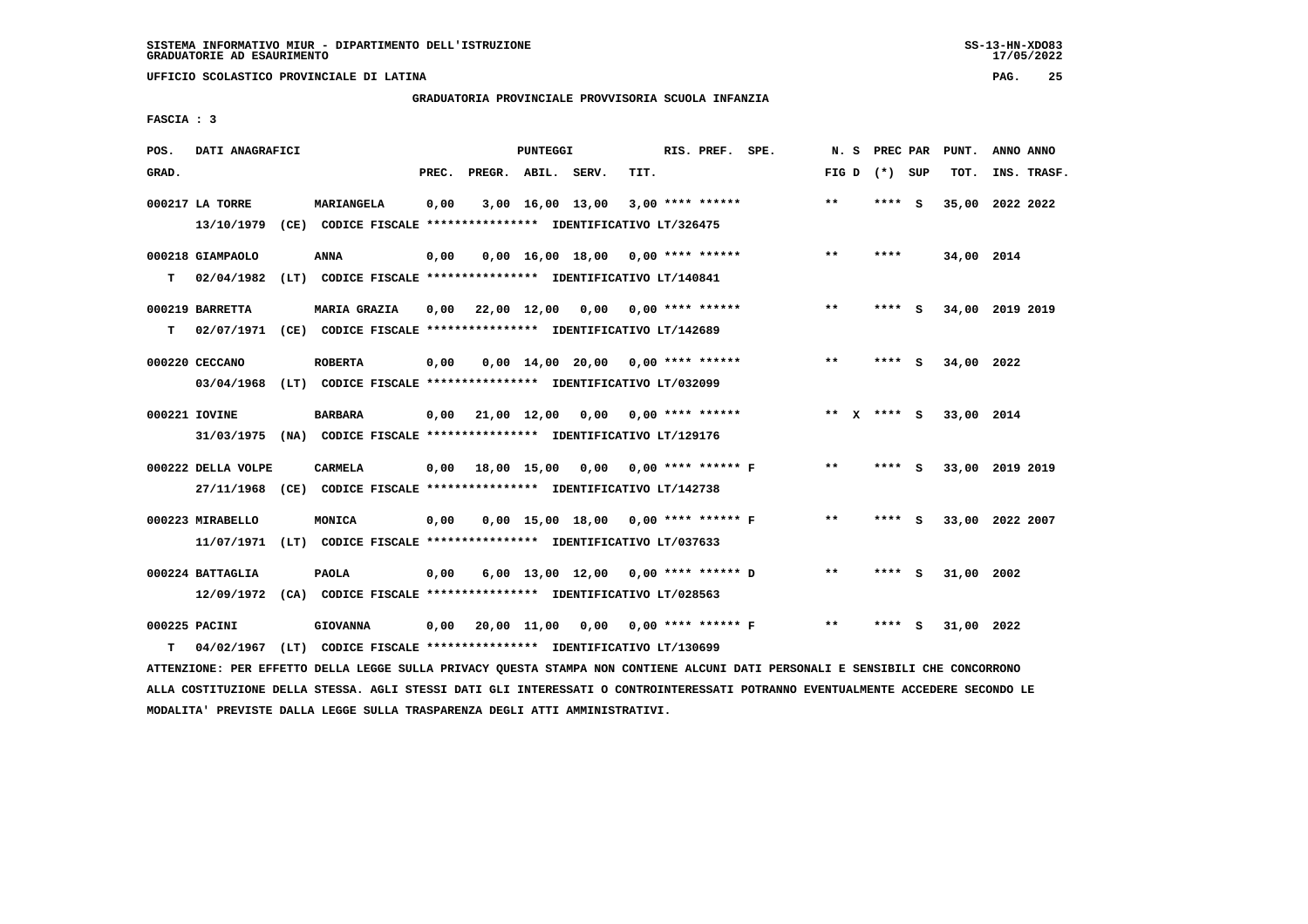# **GRADUATORIA PROVINCIALE PROVVISORIA SCUOLA INFANZIA**

 **FASCIA : 3**

| POS.         | DATI ANAGRAFICI     |                                                                         |       |                                          | PUNTEGGI    |                                   |                           | RIS. PREF. SPE.    |       |                 |   | N. S PREC PAR PUNT. | ANNO ANNO       |  |
|--------------|---------------------|-------------------------------------------------------------------------|-------|------------------------------------------|-------------|-----------------------------------|---------------------------|--------------------|-------|-----------------|---|---------------------|-----------------|--|
| GRAD.        |                     |                                                                         | PREC. | PREGR. ABIL. SERV.                       |             |                                   | TIT.                      |                    |       | FIG D $(*)$ SUP |   | TOT.                | INS. TRASF.     |  |
|              | 000226 DE SPIRITO   | <b>ANGELINA</b>                                                         | 0,00  |                                          |             | $0,00$ 15,00 12,00                |                           | $3,00$ **** ****** |       | ** X **** S     |   |                     | 30,00 2022 2022 |  |
|              | 20/01/1980          | (CE) CODICE FISCALE **************** IDENTIFICATIVO LT/326468           |       |                                          |             |                                   |                           |                    |       |                 |   |                     |                 |  |
|              | 000227 MONTENEGRO   | <b>ANTONIETTA</b>                                                       | 0,00  |                                          |             | 2,00 15,00 12,00 0,00 **** ****** |                           |                    | $***$ | **** S          |   |                     | 29,00 2019 2019 |  |
|              | 31/03/1977          | (TA) CODICE FISCALE **************** IDENTIFICATIVO LT/142824           |       |                                          |             |                                   |                           |                    |       |                 |   |                     |                 |  |
|              | 000228 MANCONE      | <b>ROSA</b>                                                             | 0,00  |                                          |             | 3,00 11,00 12,00 3,00 **** ****** |                           |                    | $* *$ | **** S          |   |                     | 29,00 2022 2022 |  |
| т            | 11/12/1975          | (NA) CODICE FISCALE *************** IDENTIFICATIVO LT/326505            |       |                                          |             |                                   |                           |                    |       |                 |   |                     |                 |  |
| 000229 FUSCO |                     | PATRIZIA                                                                |       | $0,00$ 12,00 16,00 0,00 0,00 **** ****** |             |                                   |                           |                    | $* *$ | **** S          |   |                     | 28,00 2014 2014 |  |
|              |                     | 18/09/1974 (CE) CODICE FISCALE *************** IDENTIFICATIVO LT/128738 |       |                                          |             |                                   |                           |                    |       |                 |   |                     |                 |  |
|              | 000230 PICCIUOLO    | <b>ROSA</b>                                                             | 0,00  | 10,00 14,00 0,00 3,00 **** ******        |             |                                   |                           |                    | $***$ | **** S          |   | 27,00 2014          |                 |  |
|              |                     | 04/10/1973 (CE) CODICE FISCALE *************** IDENTIFICATIVO LT/128855 |       |                                          |             |                                   |                           |                    |       |                 |   |                     |                 |  |
|              | 000231 DI FRANCESCO | CINZIA                                                                  | 0,00  | 11,00 15,00 0,00 0,00 **** ******        |             |                                   |                           |                    |       | ** x **** S     |   |                     | 26,00 2005 2005 |  |
|              |                     | 19/06/1976 (NA) CODICE FISCALE *************** IDENTIFICATIVO LT/035136 |       |                                          |             |                                   |                           |                    |       |                 |   |                     |                 |  |
|              | 000232 COCOZZA      | GIULIA                                                                  | 0,00  |                                          | 9,00 15,00  |                                   | $0,00$ $0,00$ **** ****** |                    | $**$  | **** S          |   |                     | 24,00 2014 2014 |  |
|              |                     | 13/12/1972 (NA) CODICE FISCALE *************** IDENTIFICATIVO LT/128643 |       |                                          |             |                                   |                           |                    |       |                 |   |                     |                 |  |
| 000233 PALMA |                     | DALIA                                                                   | 0,00  |                                          | 10,00 14,00 |                                   | $0,00$ $0,00$ **** ****** |                    | $* *$ | ****            |   | 24,00 2014          |                 |  |
| т            | 22/12/1982          | (LT) CODICE FISCALE **************** IDENTIFICATIVO LT/132436           |       |                                          |             |                                   |                           |                    |       |                 |   |                     |                 |  |
|              | 000234 SANTUCCI     | <b>MARTINA</b>                                                          | 0,00  |                                          | 8,00 16,00  |                                   | $0,00$ $0,00$ **** ****** |                    | $* *$ | ****            | s | 24,00 2014          |                 |  |
| т            | 07/04/1979          | (LT) CODICE FISCALE **************** IDENTIFICATIVO LT/130883           |       |                                          |             |                                   |                           |                    |       |                 |   |                     |                 |  |

 **ATTENZIONE: PER EFFETTO DELLA LEGGE SULLA PRIVACY QUESTA STAMPA NON CONTIENE ALCUNI DATI PERSONALI E SENSIBILI CHE CONCORRONO ALLA COSTITUZIONE DELLA STESSA. AGLI STESSI DATI GLI INTERESSATI O CONTROINTERESSATI POTRANNO EVENTUALMENTE ACCEDERE SECONDO LE MODALITA' PREVISTE DALLA LEGGE SULLA TRASPARENZA DEGLI ATTI AMMINISTRATIVI.**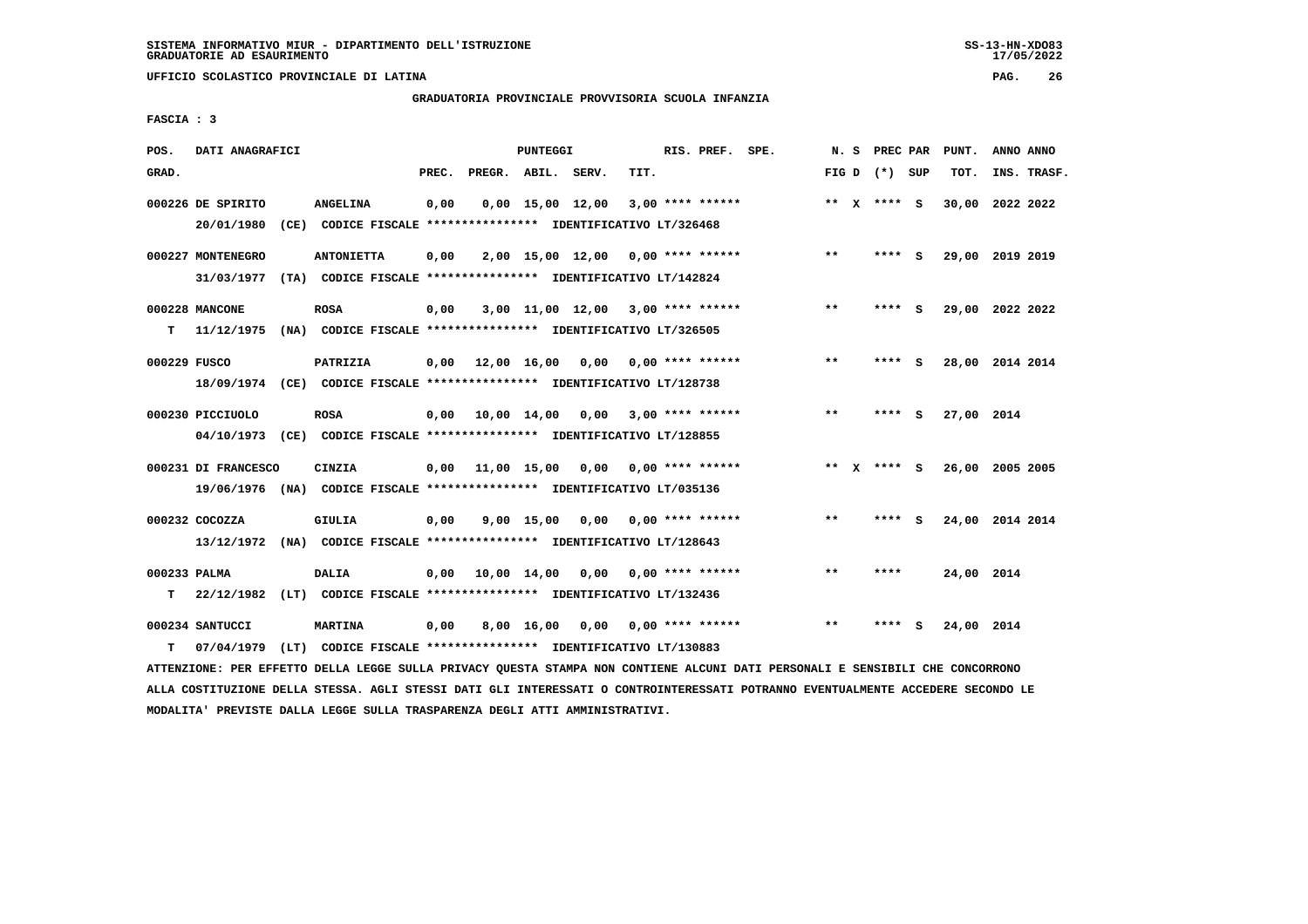## **GRADUATORIA PROVINCIALE PROVVISORIA SCUOLA INFANZIA**

 **FASCIA : 3**

| POS.         | DATI ANAGRAFICI   |                                                                                                                               |       |                    | PUNTEGGI |                                          |      | RIS. PREF. SPE.         |       |                   | N. S PREC PAR PUNT. | ANNO ANNO |             |
|--------------|-------------------|-------------------------------------------------------------------------------------------------------------------------------|-------|--------------------|----------|------------------------------------------|------|-------------------------|-------|-------------------|---------------------|-----------|-------------|
| GRAD.        |                   |                                                                                                                               | PREC. | PREGR. ABIL. SERV. |          |                                          | TIT. |                         |       | FIG $D$ $(*)$ SUP | TOT.                |           | INS. TRASF. |
|              | 000235 VERARDI    | <b>MARIA SARA</b>                                                                                                             | 0,00  | 12,00 12,00 0,00   |          |                                          |      | $0.00$ **** ******      | $* *$ | ****              | 24,00 2022 2022     |           |             |
|              | $T = 03/12/1973$  | (KR) CODICE FISCALE **************** IDENTIFICATIVO LT/326491                                                                 |       |                    |          |                                          |      |                         |       |                   |                     |           |             |
|              |                   |                                                                                                                               |       |                    |          |                                          |      |                         |       |                   |                     |           |             |
| 000236 FUSCO |                   | CARMELINA                                                                                                                     | 0,00  |                    |          | $6,00$ 12,00 0,00 6,00 **** ******       |      |                         |       | ** X **** S       | 24,00 2022          |           |             |
| т            | 15/02/1968        | (BN) CODICE FISCALE **************** IDENTIFICATIVO LT/132287                                                                 |       |                    |          |                                          |      |                         |       |                   |                     |           |             |
|              | 000237 DE ANGELIS | <b>FEDERICA</b>                                                                                                               |       |                    |          | $0,00$ 10,00 14,00 0,00 0,00 **** ****** |      |                         | $***$ | **** S            | 24,00 2022          |           |             |
|              |                   | 26/12/1973 (LT) CODICE FISCALE *************** IDENTIFICATIVO LT/030876                                                       |       |                    |          |                                          |      |                         |       |                   |                     |           |             |
|              |                   |                                                                                                                               |       |                    |          |                                          |      |                         | $***$ |                   |                     |           |             |
|              | 000238 PANTALEO   | <b>FRANCESCA</b>                                                                                                              | 0,00  |                    |          | $6,00$ 14,00 0,00 3,00 **** ******       |      |                         |       | **** S            | 23,00 2014          |           |             |
| T.           | 28/11/1981        | (NA) CODICE FISCALE **************** IDENTIFICATIVO LT/138288                                                                 |       |                    |          |                                          |      |                         |       |                   |                     |           |             |
|              | 000239 PARENTE    | <b>ELISABETTA</b>                                                                                                             | 0,00  |                    |          | $9,00$ 14,00 0,00 0,00 **** ******       |      |                         | $***$ | **** S            | 23,00 2022 2022     |           |             |
|              |                   | 30/10/1965 (CE) CODICE FISCALE *************** IDENTIFICATIVO LT/326497                                                       |       |                    |          |                                          |      |                         |       |                   |                     |           |             |
|              | 000240 SULPIZI    | <b>ELISA</b>                                                                                                                  | 0,00  |                    |          | 7,00 15,00 0,00 0,00 **** ****** EF      |      |                         | $***$ | **** S            | 22,00 2000          |           |             |
|              |                   |                                                                                                                               |       |                    |          |                                          |      |                         |       |                   |                     |           |             |
|              |                   | 29/08/1960 (EE) CODICE FISCALE *************** IDENTIFICATIVO LT/020635                                                       |       |                    |          |                                          |      |                         |       |                   |                     |           |             |
|              | 000241 ADDESSI    | <b>MORENA</b>                                                                                                                 | 0,00  |                    |          | $6,00$ 16,00 0,00 0,00 **** ******       |      |                         |       | ** x **** S       | 22,00 2019 2019     |           |             |
|              | 20/11/1971        | (LT) CODICE FISCALE **************** IDENTIFICATIVO LT/142680                                                                 |       |                    |          |                                          |      |                         |       |                   |                     |           |             |
|              |                   |                                                                                                                               |       |                    |          |                                          |      |                         |       |                   |                     |           |             |
| 000242 NASSA |                   | ANNA MARIA                                                                                                                    | 0,00  |                    |          | 6,00 16,00 0,00 0,00 **** ****** EF      |      |                         |       | ** X **** S       | 22,00 2022 2022     |           |             |
|              |                   | 26/12/1966 (CE) CODICE FISCALE *************** IDENTIFICATIVO LT/326502                                                       |       |                    |          |                                          |      |                         |       |                   |                     |           |             |
|              | 000243 MELORIO    | IOLANDA                                                                                                                       | 0,00  | 19,00              | 0,00     |                                          |      | $0.00$ 3.00 **** ****** | $***$ | **** S            | 22,00 2022 2022     |           |             |
| т            | 11/10/1976        | (CE) CODICE FISCALE *************** IDENTIFICATIVO LT/326503                                                                  |       |                    |          |                                          |      |                         |       |                   |                     |           |             |
|              |                   | ATTENZIONE: PER EFFETTO DELLA LEGGE SULLA PRIVACY QUESTA STAMPA NON CONTIENE ALCUNI DATI PERSONALI E SENSIBILI CHE CONCORRONO |       |                    |          |                                          |      |                         |       |                   |                     |           |             |

 **ALLA COSTITUZIONE DELLA STESSA. AGLI STESSI DATI GLI INTERESSATI O CONTROINTERESSATI POTRANNO EVENTUALMENTE ACCEDERE SECONDO LE MODALITA' PREVISTE DALLA LEGGE SULLA TRASPARENZA DEGLI ATTI AMMINISTRATIVI.**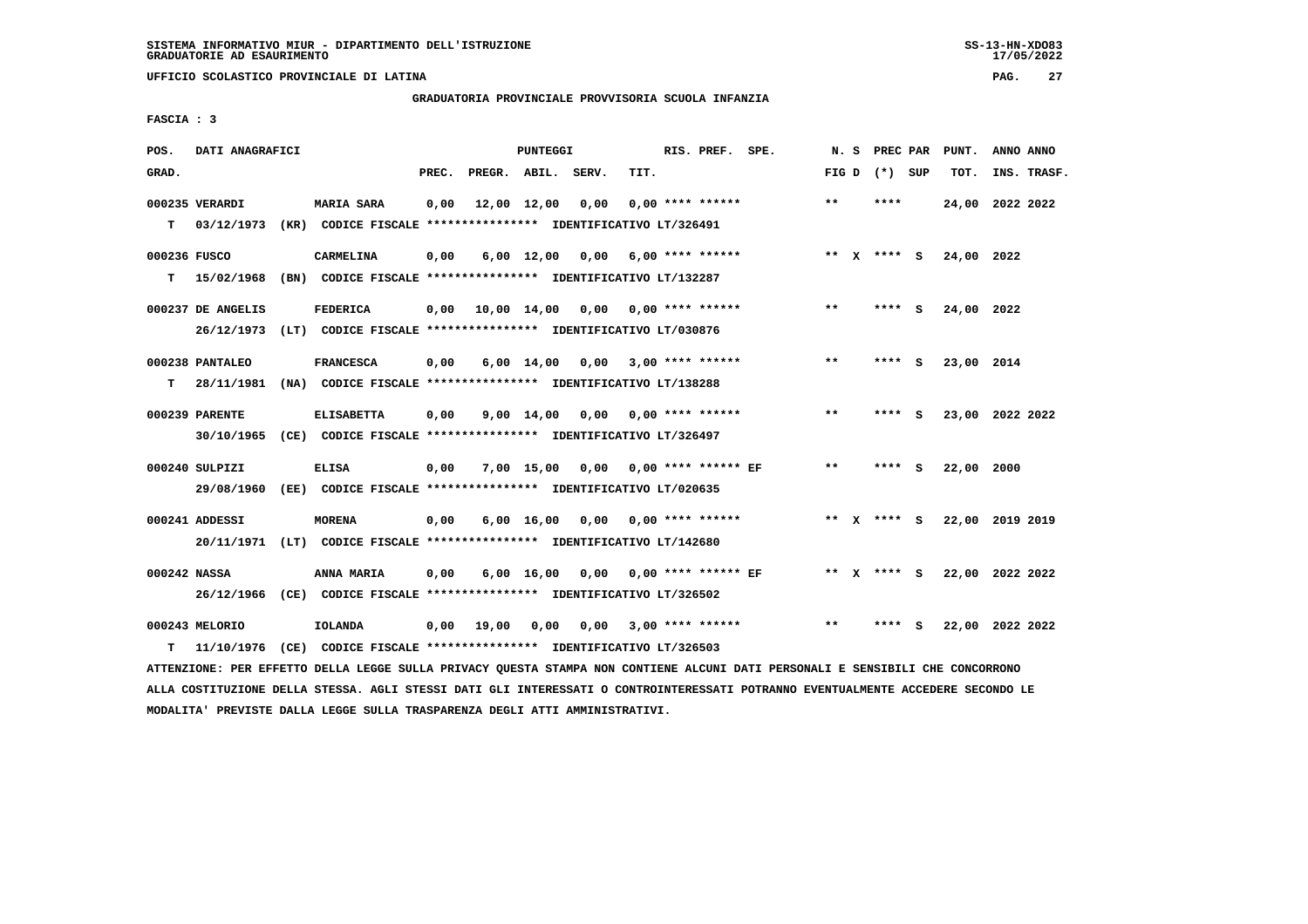**UFFICIO SCOLASTICO PROVINCIALE DI LATINA PAG. 28**

### **GRADUATORIA PROVINCIALE PROVVISORIA SCUOLA INFANZIA**

 **FASCIA : 3**

| POS.  | DATI ANAGRAFICI    |                                                                         |       | PUNTEGGI           |                    |      | RIS. PREF. SPE.           | N.S   | PREC PAR    |          | PUNT.      | ANNO ANNO       |
|-------|--------------------|-------------------------------------------------------------------------|-------|--------------------|--------------------|------|---------------------------|-------|-------------|----------|------------|-----------------|
| GRAD. |                    |                                                                         | PREC. |                    | PREGR. ABIL. SERV. | TIT. |                           | FIG D | (*) SUP     |          | TOT.       | INS. TRASF.     |
|       | 000244 MASSERANO   | <b>ELVIRA</b>                                                           | 0,00  | $0,00 \quad 16,00$ | 6,00               |      | $0.00$ **** ******        | $**$  | ****        | - S      | 22,00 2022 |                 |
|       | 10/08/1969         | (NA) CODICE FISCALE **************** IDENTIFICATIVO LT/036884           |       |                    |                    |      |                           |       |             |          |            |                 |
|       | 000245 BATTAGLINI  | <b>ROSY</b>                                                             | 0,00  | $6,00$ 15,00       | 0,00               |      | $0.00$ **** ******        |       | ** X **** S |          |            | 21,00 2007 2007 |
|       | 22/06/1977         | (LT) CODICE FISCALE **************** IDENTIFICATIVO LT/037066           |       |                    |                    |      |                           |       |             |          |            |                 |
|       | 000246 CAPORICCIO  | ANNA MARIA                                                              | 0,00  | 3,00 18,00         |                    |      | $0,00$ $0,00$ **** ****** | $* *$ | **** S      |          | 21,00 2014 |                 |
|       | 27/01/1979         | (LT) CODICE FISCALE **************** IDENTIFICATIVO LT/129936           |       |                    |                    |      |                           |       |             |          |            |                 |
|       | 000247 BALZARANI   | <b>FEDERICA</b>                                                         | 0,00  | $6,00$ 15,00       |                    |      | $0.00$ $0.00$ **** ****** | $* *$ | ****        | - S      |            | 21,00 2019 2019 |
|       | 10/04/1975         | (LT) CODICE FISCALE *************** IDENTIFICATIVO LT/142687            |       |                    |                    |      |                           |       |             |          |            |                 |
|       | 000248 FONTANA     | <b>VINCENZO</b>                                                         | 0,00  | $6,00$ 15,00       | 0,00               |      | $0.00$ **** ******        | $* *$ | ****        |          |            | 21,00 2022 2011 |
|       |                    | 14/10/1970 (CE) CODICE FISCALE *************** IDENTIFICATIVO LT/124242 |       |                    |                    |      |                           |       |             |          |            |                 |
|       | 000249 AGOSTINELLI | <b>TERESA</b>                                                           | 0,00  | $6,00 \quad 14,00$ | 0,00               |      | 0,00 **** ****** EF       | $**$  | ****        | - S      |            | 20,00 2003 2003 |
|       |                    | 31/01/1966 (LT) CODICE FISCALE *************** IDENTIFICATIVO LT/030857 |       |                    |                    |      |                           |       |             |          |            |                 |
|       | 000250 SPAMPANATO  | <b>ROSALIA</b>                                                          | 0,00  | $6,00 \quad 14,00$ | 0,00               |      | $0.00$ **** ******        | $* *$ | **** S      |          | 20,00 2014 |                 |
| т     | 29/08/1980         | (NA) CODICE FISCALE **************** IDENTIFICATIVO LT/135477           |       |                    |                    |      |                           |       |             |          |            |                 |
|       | 000251 MISTRANGELO | MARTINA                                                                 | 0,00  | 2,00 11,00         | 0,00               |      | 6,00 **** ******          | $* *$ | ****        | <b>S</b> | 19,00 2014 |                 |
| т     | 04/03/1981         | (NA) CODICE FISCALE **************** IDENTIFICATIVO LT/135461           |       |                    |                    |      |                           |       |             |          |            |                 |
|       | 000252 ESPOSITO    | <b>DATTIANA</b>                                                         | 0,00  | $0,00$ 13,00       | 0,00               |      | $6,00$ **** ******        |       | ** x **** S |          | 19,00 2014 |                 |
| т     | 03/06/1981         | (LT) CODICE FISCALE **************** IDENTIFICATIVO LT/129819           |       |                    |                    |      |                           |       |             |          |            |                 |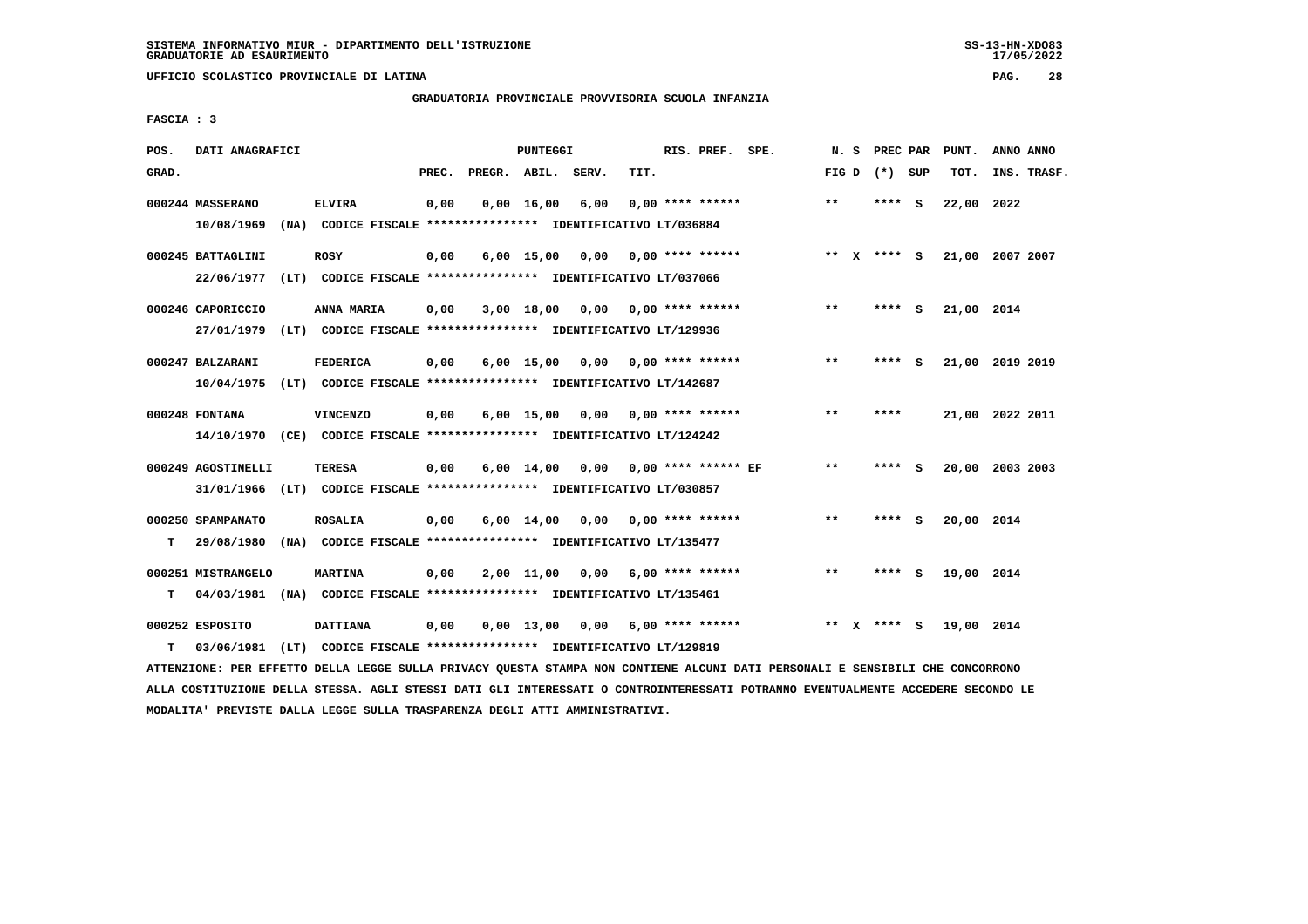**UFFICIO SCOLASTICO PROVINCIALE DI LATINA PAG. 29**

# **GRADUATORIA PROVINCIALE PROVVISORIA SCUOLA INFANZIA**

 **FASCIA : 3**

| POS.         | DATI ANAGRAFICI                 |                                                               |       |                    | PUNTEGGI     |                                      |      | RIS. PREF. SPE.           | N. S  | PREC PAR        | PUNT.      | ANNO ANNO       |
|--------------|---------------------------------|---------------------------------------------------------------|-------|--------------------|--------------|--------------------------------------|------|---------------------------|-------|-----------------|------------|-----------------|
| GRAD.        |                                 |                                                               | PREC. | PREGR. ABIL. SERV. |              |                                      | TIT. |                           |       | FIG D $(*)$ SUP | TOT.       | INS. TRASF.     |
| $\mathbf T$  | 000253 NAPOLITANO<br>07/03/1978 | MICHELANGELA                                                  | 0,00  |                    | $0,00$ 13,00 | 0,00                                 |      | $6.00$ **** ******        | $* *$ | **** S          | 19,00 2014 |                 |
|              |                                 | (AV) CODICE FISCALE **************** IDENTIFICATIVO LT/135462 |       |                    |              |                                      |      |                           |       |                 |            |                 |
|              | 000254 DATTILO                  | GIUSEPPINA CA                                                 | 0,00  |                    |              | $5,00$ 11,00 0,00 3,00 **** ******   |      |                           | $***$ | **** S          | 19,00 2014 |                 |
| T.           | 22/04/1970                      | (AV) CODICE FISCALE **************** IDENTIFICATIVO LT/133468 |       |                    |              |                                      |      |                           |       |                 |            |                 |
|              | 000255 GIORGI                   | <b>ROBERTO</b>                                                |       | 0,00 19,00         | 0,00         |                                      |      | $0,00$ $0,00$ **** ****** |       | ** X **** S     | 19,00 2014 |                 |
| T.           | 09/12/1968                      | (RM) CODICE FISCALE **************** IDENTIFICATIVO LT/136199 |       |                    |              |                                      |      |                           |       |                 |            |                 |
|              | 000256 D'ARIENZO                | LORETANA                                                      | 0,00  |                    |              | 7,00 12,00 0,00 0,00 **** ****** F   |      |                           | **    | **** S          | 19,00 2019 |                 |
|              | 23/01/1965                      | (EE) CODICE FISCALE **************** IDENTIFICATIVO LT/020951 |       |                    |              |                                      |      |                           |       |                 |            |                 |
|              | 000257 BORRIELLO                | <b>MARIAASSUNTA</b>                                           | 0.00  | 18,00              | 0,00         |                                      |      | $0.00$ 1.00 **** ******   | $* *$ | **** S          |            | 19,00 2022 2022 |
| т            | 28/10/1981                      | (NA) CODICE FISCALE **************** IDENTIFICATIVO LT/326495 |       |                    |              |                                      |      |                           |       |                 |            |                 |
|              | 000258 PERRONE                  | <b>ALFONSINA</b>                                              | 0,00  |                    |              | $0,00$ 15,00 4,00 0,00 **** ******   |      |                           | $* *$ | **** S          |            | 19,00 2022 2022 |
|              | 31/08/1967                      | (EE) CODICE FISCALE **************** IDENTIFICATIVO LT/326509 |       |                    |              |                                      |      |                           |       |                 |            |                 |
|              | 000259 CHIARO                   | <b>AGNESE</b>                                                 | 0,00  |                    |              | $3,00$ 15,00 0,00 0,00 **** ****** F |      |                           |       | ** $X$ **** S   | 18,00 2000 |                 |
|              | 18/07/1966                      | (LT) CODICE FISCALE **************** IDENTIFICATIVO LT/021325 |       |                    |              |                                      |      |                           |       |                 |            |                 |
| 000260 MANZO |                                 | RITA                                                          | 0,00  |                    |              | $0,00$ 15,00 0,00 3,00 **** ******   |      |                           |       | ** $X$ **** S   | 18,00 2014 |                 |
| т            | 30/12/1981                      | (LT) CODICE FISCALE *************** IDENTIFICATIVO LT/037740  |       |                    |              |                                      |      |                           |       |                 |            |                 |
|              | 000261 CORRENTE                 | LUCIA PAOLA                                                   | 0,00  |                    |              | $3,00$ 15,00 0,00 0,00 **** ******   |      |                           |       | ** x **** S     | 18,00 2014 |                 |
| т            | 15/10/1977                      | (LT) CODICE FISCALE **************** IDENTIFICATIVO LT/133705 |       |                    |              |                                      |      |                           |       |                 |            |                 |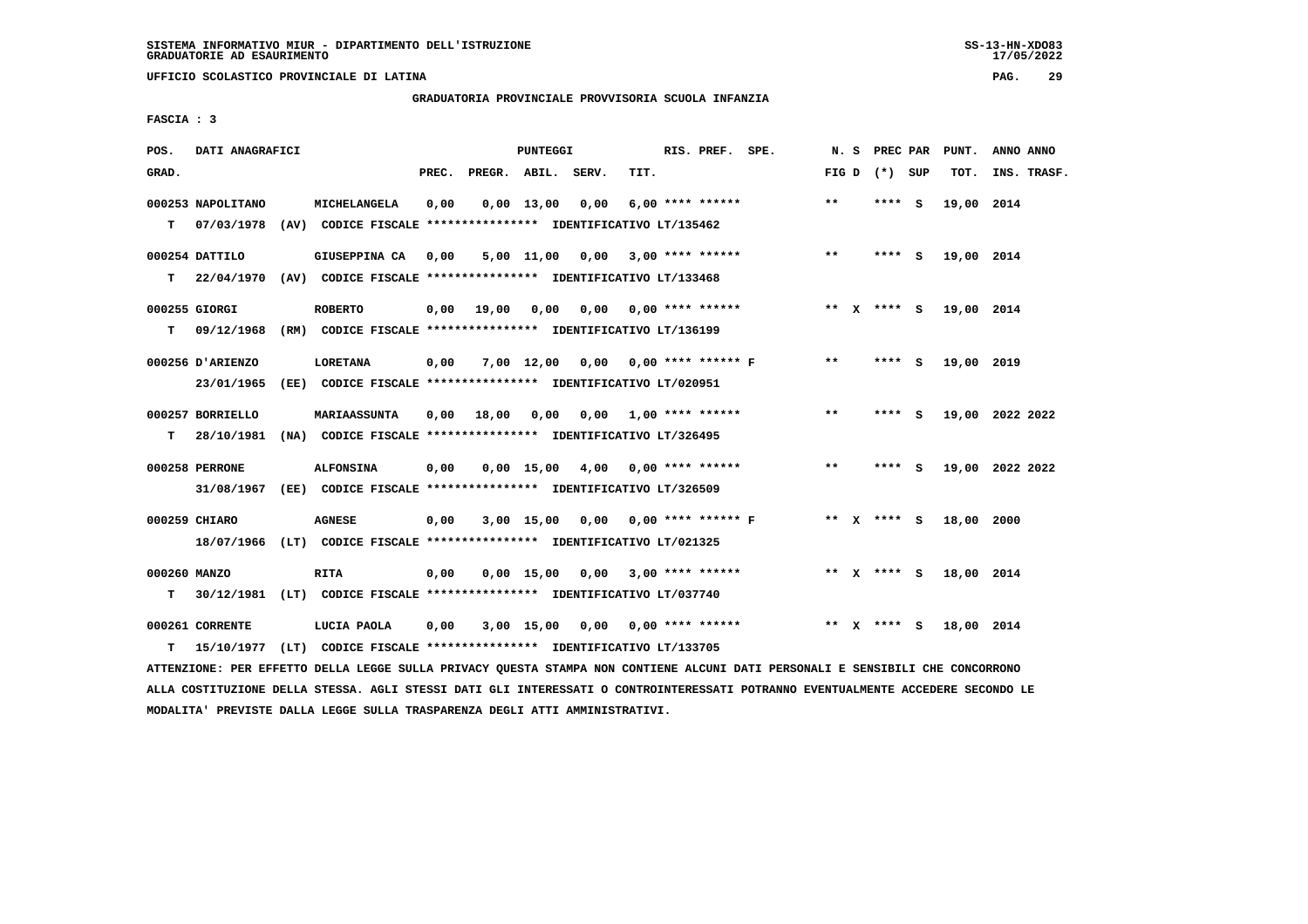# **GRADUATORIA PROVINCIALE PROVVISORIA SCUOLA INFANZIA**

 **FASCIA : 3**

| POS.           | DATI ANAGRAFICI  |                                                               |       |                    | PUNTEGGI       |                               |      | RIS. PREF. SPE.           |                           | N.S   | PREC PAR        |     | PUNT.      | ANNO ANNO       |  |
|----------------|------------------|---------------------------------------------------------------|-------|--------------------|----------------|-------------------------------|------|---------------------------|---------------------------|-------|-----------------|-----|------------|-----------------|--|
| GRAD.          |                  |                                                               | PREC. | PREGR. ABIL. SERV. |                |                               | TIT. |                           |                           |       | FIG D $(*)$ SUP |     | TOT.       | INS. TRASF.     |  |
| 000262 ALBANO  |                  | <b>RITA</b>                                                   | 0,00  | 18,00              | 0.00           | 0,00                          |      | $0.00$ **** ****** D      |                           | $* *$ | **** S          |     |            | 18,00 2019 2019 |  |
| т              | 18/08/1982       | (LT) CODICE FISCALE **************** IDENTIFICATIVO LT/142681 |       |                    |                |                               |      |                           |                           |       |                 |     |            |                 |  |
|                | 000263 DI LELLO  | <b>LOREDANA</b>                                               | 0,00  |                    | $3,00$ 15,00   | 0,00                          |      | 0,00 **** ****** E        |                           | $***$ | **** S          |     |            | 18,00 2022 2005 |  |
|                | 13/11/1961       | (LT) CODICE FISCALE **************** IDENTIFICATIVO LT/035180 |       |                    |                |                               |      |                           |                           |       |                 |     |            |                 |  |
| 000264 NASTA   |                  | TERESA                                                        | 0,00  |                    | 3,00 15,00     |                               |      | $0,00$ $0,00$ **** ****** |                           | $***$ | **** S          |     |            | 18,00 2022 2022 |  |
|                | 29/05/1970       | (LT) CODICE FISCALE *************** IDENTIFICATIVO LT/326501  |       |                    |                |                               |      |                           |                           |       |                 |     |            |                 |  |
| 000265 LETIZIA |                  | <b>GIUSEPPINA</b>                                             | 0,00  |                    | $3,00$ 15,00   | 0,00                          |      | 0,00 **** ******          |                           |       | ** x **** s     |     |            | 18,00 2022 2022 |  |
|                | 17/09/1975       | (CE) CODICE FISCALE *************** IDENTIFICATIVO LT/326477  |       |                    |                |                               |      |                           |                           |       |                 |     |            |                 |  |
| 000266 GUIDO   |                  | <b>RAMONA</b>                                                 | 0,00  |                    |                | $0,00 \quad 15,00 \quad 0,00$ |      | $3,00$ **** ******        |                           | $***$ | **** S          |     | 18,00 2022 |                 |  |
|                | 11/10/1981       | (RM) CODICE FISCALE **************** IDENTIFICATIVO LT/130759 |       |                    |                |                               |      |                           |                           |       |                 |     |            |                 |  |
| 000267 MESCE   |                  | LINDA                                                         | 0,00  |                    | 3,00 15,00     | 0,00                          |      | 0,00 **** ******          |                           | **    | **** S          |     | 18,00 2022 |                 |  |
|                | 08/04/1979       | (LT) CODICE FISCALE **************** IDENTIFICATIVO LT/029317 |       |                    |                |                               |      |                           |                           |       |                 |     |            |                 |  |
|                | 000268 CORRENTE  | <b>PASQUALINA</b>                                             | 0,00  |                    | $3,00$ 14,00   |                               |      |                           | $0,00$ 0,00 **** ****** F |       | ** x **** s     |     |            | 17,00 2007 2007 |  |
|                | 27/03/1962       | (LT) CODICE FISCALE **************** IDENTIFICATIVO LT/037342 |       |                    |                |                               |      |                           |                           |       |                 |     |            |                 |  |
|                | 000269 DI CARLO  | MARIA LETIZIA                                                 | 0,00  |                    | $3,00$ 14,00   | 0,00                          |      | $0.00$ **** ******        |                           | $* *$ | ****            | - S |            | 17,00 2007 2007 |  |
|                | 24/05/1971       | (AL) CODICE FISCALE **************** IDENTIFICATIVO LT/037654 |       |                    |                |                               |      |                           |                           |       |                 |     |            |                 |  |
|                | 000270 DI BIASIO | ANNAMARIA                                                     | 0,00  |                    | $3,00$ $14,00$ | 0,00                          |      | 0,00 **** ******          |                           | $* *$ | ****            | - S | 17,00 2007 |                 |  |
|                | 12/08/1974       | (LT) CODICE FISCALE **************** IDENTIFICATIVO LT/028742 |       |                    |                |                               |      |                           |                           |       |                 |     |            |                 |  |

 **ATTENZIONE: PER EFFETTO DELLA LEGGE SULLA PRIVACY QUESTA STAMPA NON CONTIENE ALCUNI DATI PERSONALI E SENSIBILI CHE CONCORRONO ALLA COSTITUZIONE DELLA STESSA. AGLI STESSI DATI GLI INTERESSATI O CONTROINTERESSATI POTRANNO EVENTUALMENTE ACCEDERE SECONDO LE MODALITA' PREVISTE DALLA LEGGE SULLA TRASPARENZA DEGLI ATTI AMMINISTRATIVI.**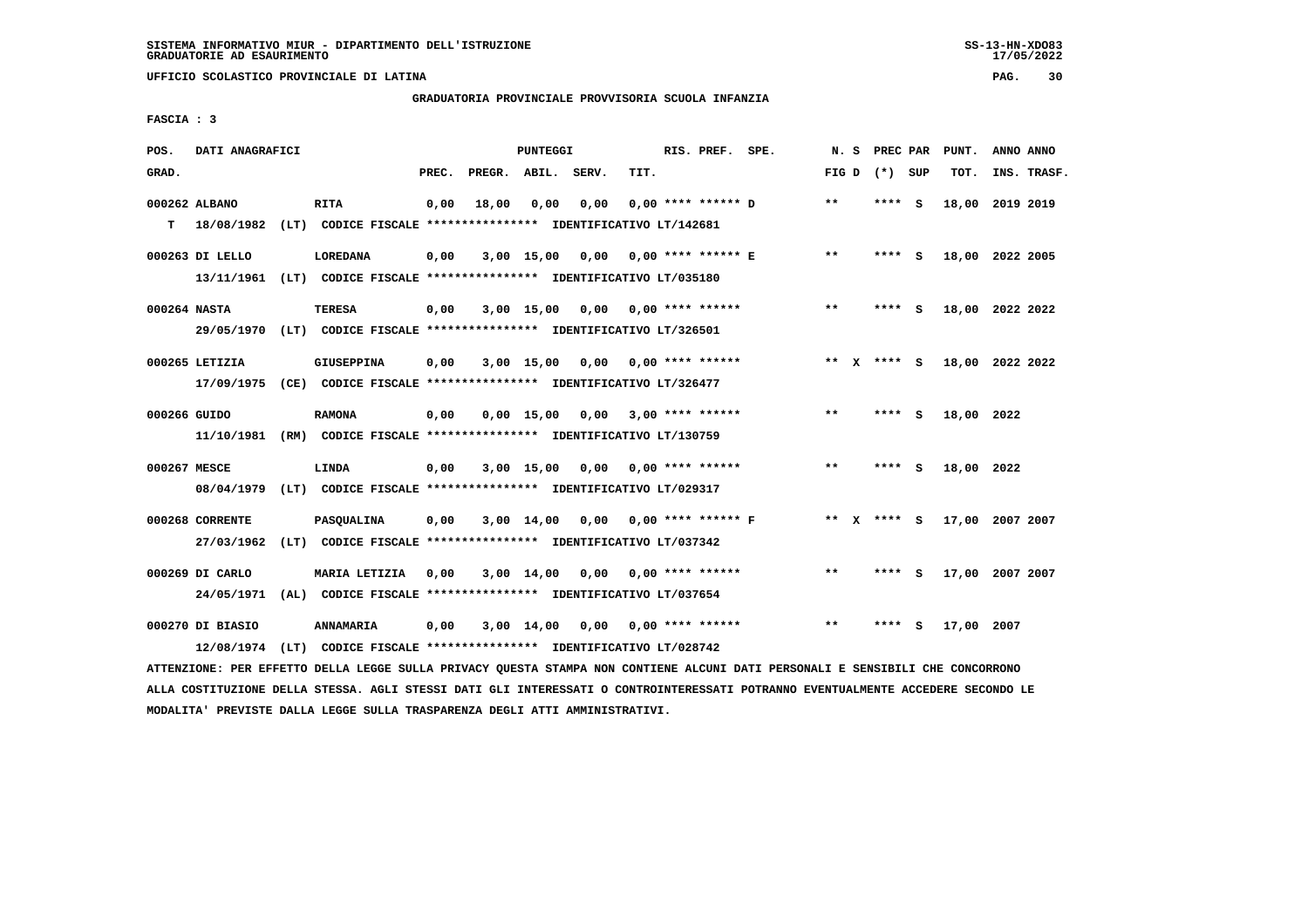**UFFICIO SCOLASTICO PROVINCIALE DI LATINA PAG. 31**

# **GRADUATORIA PROVINCIALE PROVVISORIA SCUOLA INFANZIA**

 **FASCIA : 3**

| POS.        | DATI ANAGRAFICI  |                                                                          |       |                    | PUNTEGGI   |                                          |      | RIS. PREF. SPE.         | N. S    |                 | PREC PAR PUNT. | ANNO ANNO       |
|-------------|------------------|--------------------------------------------------------------------------|-------|--------------------|------------|------------------------------------------|------|-------------------------|---------|-----------------|----------------|-----------------|
| GRAD.       |                  |                                                                          | PREC. | PREGR. ABIL. SERV. |            |                                          | TIT. |                         |         | FIG D $(*)$ SUP | TOT.           | INS. TRASF.     |
| 000271 CASO |                  | <b>ROSANNA</b>                                                           | 0,00  |                    | 0,00 11,00 | 0,00                                     |      | 6,00 **** ****** D      | $**$    | $***$ S         | 17,00 2014     |                 |
| T.          |                  | 31/07/1976 (SA) CODICE FISCALE **************** IDENTIFICATIVO LT/130215 |       |                    |            |                                          |      |                         |         |                 |                |                 |
|             | 000272 BIANCO    | <b>DANIELA</b>                                                           | 0,00  |                    |            | $2,00$ 15,00 0,00 0,00 **** ******       |      |                         | $* *$   | **** S          | 17,00 2022     |                 |
|             |                  | 28/10/1972 (LT) CODICE FISCALE *************** IDENTIFICATIVO LT/132439  |       |                    |            |                                          |      |                         |         |                 |                |                 |
|             | 000273 AIELLO    | MARIAANTONIET                                                            | 0,00  |                    |            | $0,00$ 16,00 0,00 0,00 **** ******       |      |                         | $***$   | **** S          | 16,00 2014     |                 |
| т           |                  | 12/10/1975 (LT) CODICE FISCALE **************** IDENTIFICATIVO LT/130800 |       |                    |            |                                          |      |                         |         |                 |                |                 |
|             | 000274 DI FALCO  | PATRIZIA                                                                 | 0,00  |                    |            | $0,00$ 16,00 0,00 0,00 **** ******       |      |                         |         | ** x **** S     | 16,00 2014     |                 |
|             | 22/03/1968       | (LT) CODICE FISCALE **************** IDENTIFICATIVO LT/128918            |       |                    |            |                                          |      |                         |         |                 |                |                 |
|             | 000275 IADICICCO | <b>MARIA</b>                                                             | 0,00  |                    |            | $0,00$ 12,00 4,00 0,00 **** ******       |      |                         | $***$   | **** S          | 16,00 2014     |                 |
| т           |                  | 16/11/1977 (CE) CODICE FISCALE **************** IDENTIFICATIVO LT/135891 |       |                    |            |                                          |      |                         |         |                 |                |                 |
|             | 000276 GUZZON    | <b>LORETA</b>                                                            | 0,00  |                    |            | 3,00 13,00 0,00 0,00 **** ****** F       |      |                         | $* *$   | **** S          | 16,00 2014     |                 |
| т           |                  | 06/01/1971 (LT) CODICE FISCALE **************** IDENTIFICATIVO LT/133655 |       |                    |            |                                          |      |                         |         |                 |                |                 |
|             | 000277 SIMONELLI | <b>ANTONELLA</b>                                                         | 0,00  |                    |            | $1,00$ $12,00$ $0,00$ $3,00$ **** ****** |      |                         | $* *$   | **** S          | 16,00 2014     |                 |
| т           | 26/05/1972       | (LT) CODICE FISCALE **************** IDENTIFICATIVO LT/130709            |       |                    |            |                                          |      |                         |         |                 |                |                 |
|             | 000278 FIORANI   | <b>ANTONELLA</b>                                                         | 0,00  | 16,00              | 0,00       |                                          |      | 0,00 0,00 **** ****** F | $* *$   | **** S          |                | 16,00 2022 2022 |
| т           | 06/06/1967       | (LT) CODICE FISCALE **************** IDENTIFICATIVO LT/326486            |       |                    |            |                                          |      |                         |         |                 |                |                 |
|             | 000279 COSTANZO  | ANNA                                                                     | 0,00  |                    |            | $0,00$ 15,00 0,00 0,00 **** ******       |      |                         | $***$ X | **** S          | 15,00 2002     |                 |
|             | 16/07/1965       | (LT) CODICE FISCALE **************** IDENTIFICATIVO LT/028866            |       |                    |            |                                          |      |                         |         |                 |                |                 |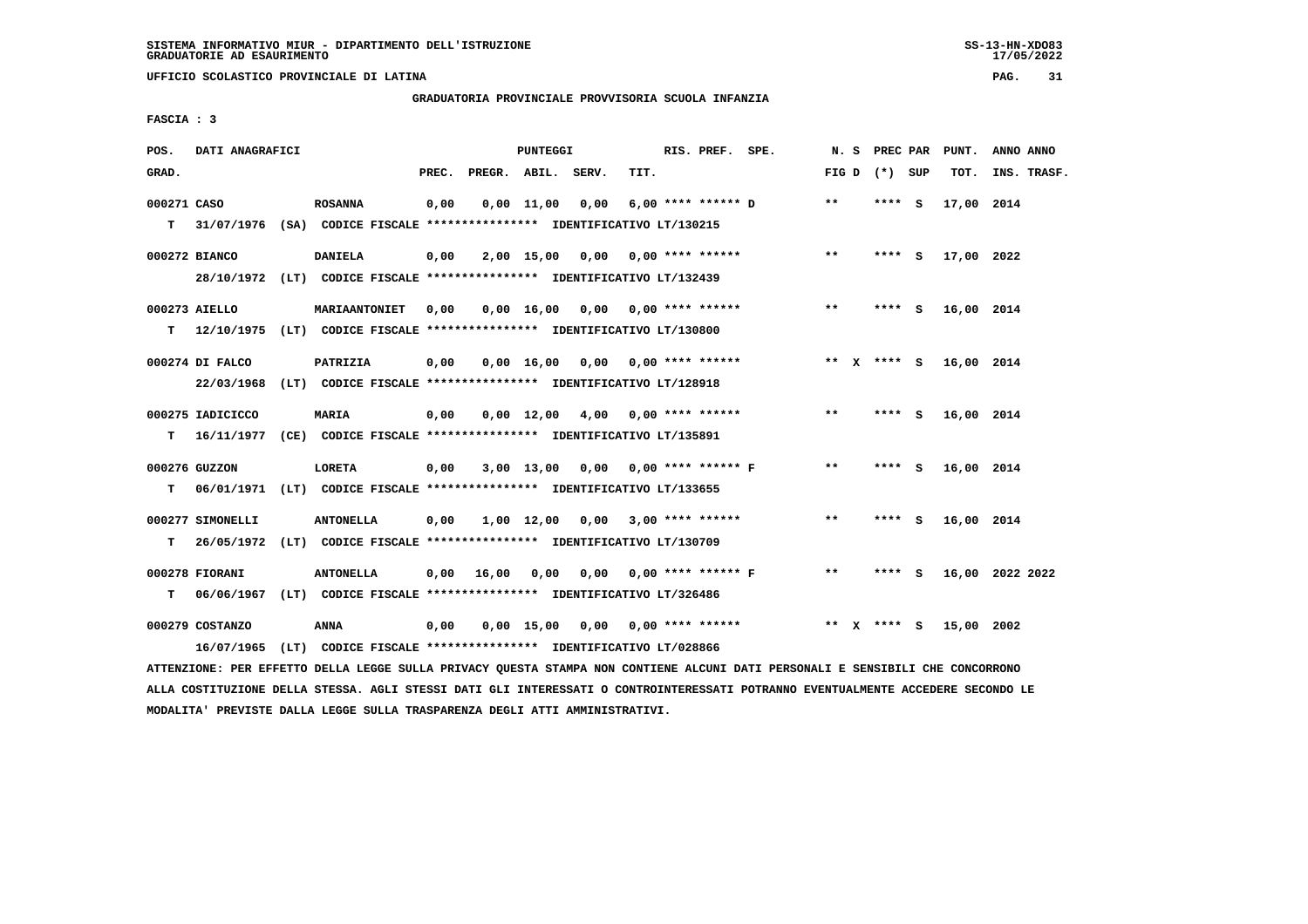### **GRADUATORIA PROVINCIALE PROVVISORIA SCUOLA INFANZIA**

 $17/05/2022$ 

 **FASCIA : 3**

| POS.              | DATI ANAGRAFICI                                                                                 |                   |       |                    | <b>PUNTEGGI</b> |                                                                                                     |      | RIS. PREF. SPE.    |                                                  |        | N. S PREC PAR   | PUNT.           | ANNO ANNO |             |
|-------------------|-------------------------------------------------------------------------------------------------|-------------------|-------|--------------------|-----------------|-----------------------------------------------------------------------------------------------------|------|--------------------|--------------------------------------------------|--------|-----------------|-----------------|-----------|-------------|
| GRAD.             |                                                                                                 |                   | PREC. | PREGR. ABIL. SERV. |                 |                                                                                                     | TIT. |                    |                                                  |        | FIG D $(*)$ SUP | тот.            |           | INS. TRASF. |
| T.                | 000280 MINERVA<br>05/05/1977 (NA) CODICE FISCALE **************** IDENTIFICATIVO LT/132401      | <b>CONCETTA</b>   | 0,00  |                    | $0,00$ 12,00    | 0,00                                                                                                |      | $3,00$ **** ****** |                                                  |        | ** $X$ **** S   | 15,00 2014      |           |             |
| 000281 TULLI      | 29/03/1963                                                                                      | RITA DORIS        | 0,00  |                    |                 | 0,00 15,00 0,00<br>(LT) CODICE FISCALE **************** IDENTIFICATIVO LT/130077                    |      | $0.00$ **** ****** |                                                  | $***$  | $***$ S         | 15,00 2014      |           |             |
|                   | 000282 DI FAZIO<br>14/09/1967                                                                   | <b>ENZA</b>       | 0,00  |                    |                 | $0,00$ 15,00 0,00 0,00 **** ******<br>(LT) CODICE FISCALE **************** IDENTIFICATIVO LT/032110 |      |                    |                                                  | $***$  | **** S          | 15,00 2019 2004 |           |             |
|                   | 000283 MAGLIOZZI<br>04/10/1971 (LT) CODICE FISCALE *************** IDENTIFICATIVO LT/142695     | <b>ANNUNZIATA</b> | 0,00  |                    |                 |                                                                                                     |      |                    | $0.00$ 15.00 0.00 0.00 **** ****** D ** X **** S |        |                 | 15,00 2019 2019 |           |             |
|                   | 000284 PALESTRO                                                                                 | TIZIANA           | 0,00  |                    |                 | $0.00$ 15,00 0.00 0.00 **** ******                                                                  |      |                    |                                                  | **     | **** S          | 15,00 2022 2007 |           |             |
|                   | 19/06/1977 (SR) CODICE FISCALE *************** IDENTIFICATIVO LT/037598<br>000285 TAGLIALATELA  | <b>MARISA</b>     |       | $0,00$ 12,00       | 0,00            | 0,00                                                                                                |      |                    | 3,00 **** ****** E                               | $* *$  | **** S          | 15,00 2022      |           |             |
| T.<br>000286 VECA | 10/01/1969 (CE) CODICE FISCALE **************** IDENTIFICATIVO LT/135506                        | <b>ROBERTA</b>    | 0,00  |                    |                 | $0,00$ 14,00 0,00 0,00 **** ******                                                                  |      |                    |                                                  | **     | $***$ S         | 14,00 2007 2007 |           |             |
|                   | 18/06/1967 (LT) CODICE FISCALE *************** IDENTIFICATIVO LT/037685<br>000287 SULPIZI       | <b>SILVIA</b>     | 0,00  |                    |                 | $0,00$ 14,00 0,00 0,00 **** ******                                                                  |      |                    |                                                  | **     | **** S          | 14,00 2007      |           |             |
|                   | 13/02/1973 (LT) CODICE FISCALE **************** IDENTIFICATIVO LT/029456<br>000288 RICCIARDELLA | <b>RUGGERO</b>    | 0,00  |                    |                 | $0,00$ 14,00 0,00 0,00 **** ******                                                                  |      |                    |                                                  | ** $X$ | **** S          | 14,00 2014      |           |             |
| т                 | 12/03/1975 (LT) CODICE FISCALE **************** IDENTIFICATIVO LT/129759                        |                   |       |                    |                 |                                                                                                     |      |                    |                                                  |        |                 |                 |           |             |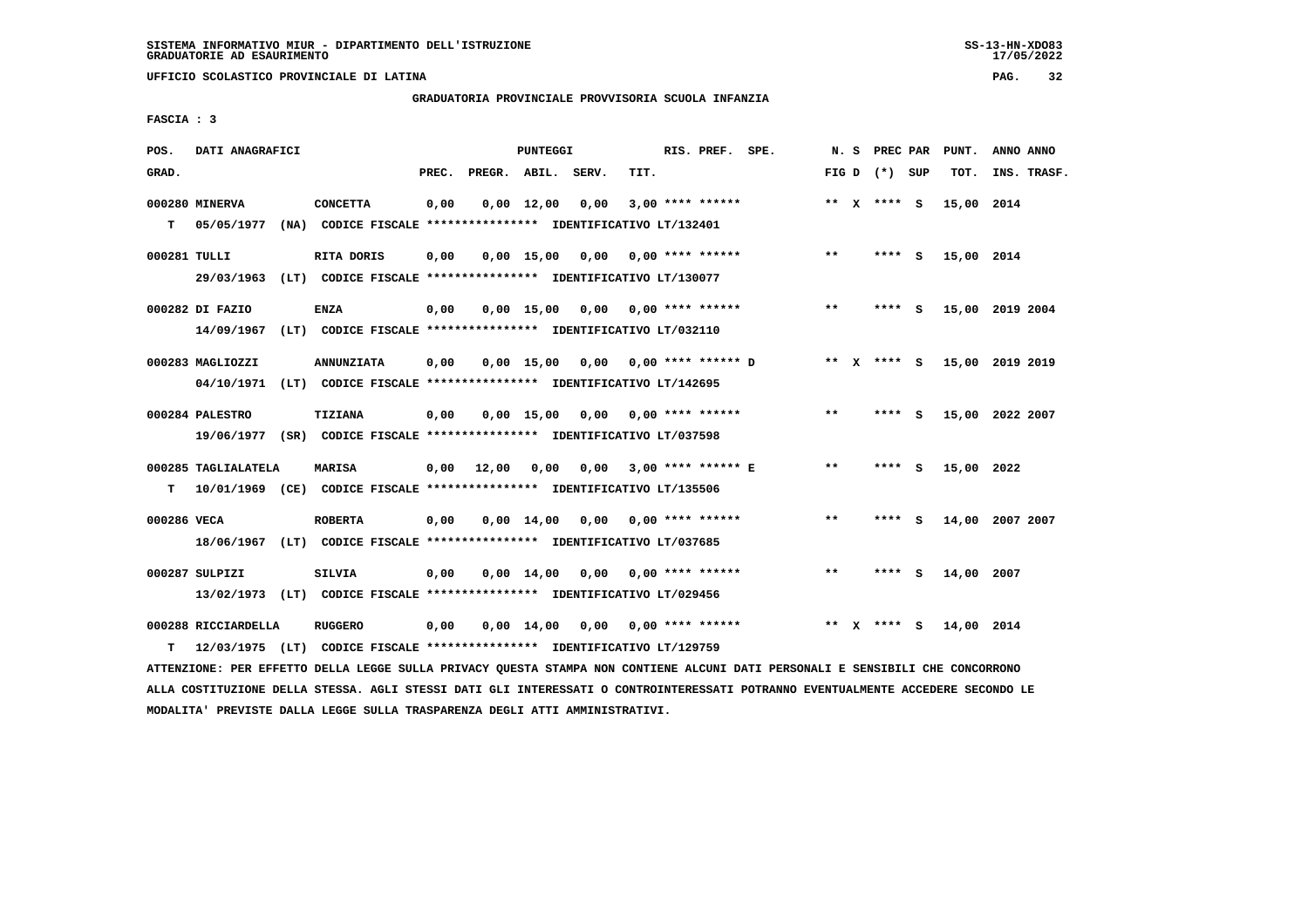**UFFICIO SCOLASTICO PROVINCIALE DI LATINA PAG. 33**

# **GRADUATORIA PROVINCIALE PROVVISORIA SCUOLA INFANZIA**

 **FASCIA : 3**

| POS.         | DATI ANAGRAFICI  |                                                                                                                                    |       |                    | PUNTEGGI       |                                      |      | RIS. PREF. SPE.    |                         |       |                 | N. S PREC PAR PUNT. | ANNO ANNO       |
|--------------|------------------|------------------------------------------------------------------------------------------------------------------------------------|-------|--------------------|----------------|--------------------------------------|------|--------------------|-------------------------|-------|-----------------|---------------------|-----------------|
| GRAD.        |                  |                                                                                                                                    | PREC. | PREGR. ABIL. SERV. |                |                                      | TIT. |                    |                         |       | FIG D $(*)$ SUP | TOT.                | INS. TRASF.     |
|              | 000289 CANNELLA  | MARISA                                                                                                                             | 0,00  |                    | $3,00$ $11,00$ | 0,00                                 |      |                    | $0.00$ **** ****** F    | $**$  | **** S          | 14,00 2014          |                 |
| т            |                  | 12/01/1967 (LT) CODICE FISCALE **************** IDENTIFICATIVO LT/135846                                                           |       |                    |                |                                      |      |                    |                         |       |                 |                     |                 |
|              | 000290 RECINE    | <b>SILVIA</b>                                                                                                                      | 0,00  |                    |                | $0.00$ 14.00 0.00 0.00 **** ******   |      |                    |                         | $***$ | **** S          | 14,00 2014          |                 |
|              |                  | 06/06/1980 (LT) CODICE FISCALE *************** IDENTIFICATIVO LT/128962                                                            |       |                    |                |                                      |      |                    |                         |       |                 |                     |                 |
|              | 000291 CROCITTO  | <b>LAURA</b>                                                                                                                       | 0,00  |                    | 0,00 14,00     | 0,00                                 |      | $0.00$ **** ****** |                         | $***$ | **** S          | 14,00 2014          |                 |
| т            |                  | 16/03/1974 (LT) CODICE FISCALE *************** IDENTIFICATIVO LT/133577                                                            |       |                    |                |                                      |      |                    |                         |       |                 |                     |                 |
|              | 000292 MAGLIOCCA | <b>GIANLUCA</b>                                                                                                                    | 0,00  |                    | $0.00$ 14.00   | 0,00                                 |      | $0.00$ **** ****** |                         |       | ** $X$ **** S   | 14,00 2014          |                 |
|              |                  | 13/04/1981 (CE) CODICE FISCALE *************** IDENTIFICATIVO LT/133284                                                            |       |                    |                |                                      |      |                    |                         |       |                 |                     |                 |
|              |                  |                                                                                                                                    |       |                    |                |                                      |      |                    |                         |       |                 |                     |                 |
|              | 000293 RICCIO    | ANNA LISA                                                                                                                          | 0,00  |                    |                | 3,00 11,00 0,00 0,00 **** ******     |      |                    |                         | $**$  | **** S          | 14,00 2014          |                 |
| т            |                  | 20/03/1981 (NA) CODICE FISCALE **************** IDENTIFICATIVO LT/132038                                                           |       |                    |                |                                      |      |                    |                         |       |                 |                     |                 |
|              | 000294 GUZZON    | <b>ALBA</b>                                                                                                                        | 0,00  |                    |                | $0,00$ 14,00 0,00 0,00 **** ****** F |      |                    |                         | $**$  | **** S          | 14,00 2014          |                 |
| т            |                  | 23/03/1969 (LT) CODICE FISCALE *************** IDENTIFICATIVO LT/131792                                                            |       |                    |                |                                      |      |                    |                         |       |                 |                     |                 |
|              | 000295 DEL PRETE | MARIA                                                                                                                              | 0,00  |                    | $0,00$ 11,00   |                                      |      |                    | $0,00$ 3,00 **** ****** | $**$  | $***$ S         |                     | 14,00 2022 2022 |
| т            | 07/02/1981       | (CE) CODICE FISCALE **************** IDENTIFICATIVO LT/326469                                                                      |       |                    |                |                                      |      |                    |                         |       |                 |                     |                 |
|              |                  |                                                                                                                                    |       |                    |                |                                      |      |                    |                         |       |                 |                     |                 |
| 000296 DIANA |                  | <b>MARIA</b>                                                                                                                       | 0,00  |                    | 2,00 12,00     | 0,00                                 |      | $0.00$ **** ****** |                         |       | ** $X$ **** S   | 14,00 2022          |                 |
| т            |                  | 15/07/1971 (NA) CODICE FISCALE **************** IDENTIFICATIVO LT/130046                                                           |       |                    |                |                                      |      |                    |                         |       |                 |                     |                 |
| 000297 PALMA |                  | <b>ASSUNTINA</b>                                                                                                                   | 0,00  |                    |                | $2,00$ 12,00 0,00 0,00 **** ******   |      |                    |                         | $* *$ | **** S          | 14,00 2022          |                 |
| т            |                  | 04/01/1980 (LT) CODICE FISCALE **************** IDENTIFICATIVO LT/132211                                                           |       |                    |                |                                      |      |                    |                         |       |                 |                     |                 |
|              |                  | MARINEZAIR DED PERSANA DRIIS IRAAR 411115 DRIILAU AUGARI 481161 JAIL 40187010 JIANIE DJAF DROAAILII A 4014-0017 4110 4014-00000014 |       |                    |                |                                      |      |                    |                         |       |                 |                     |                 |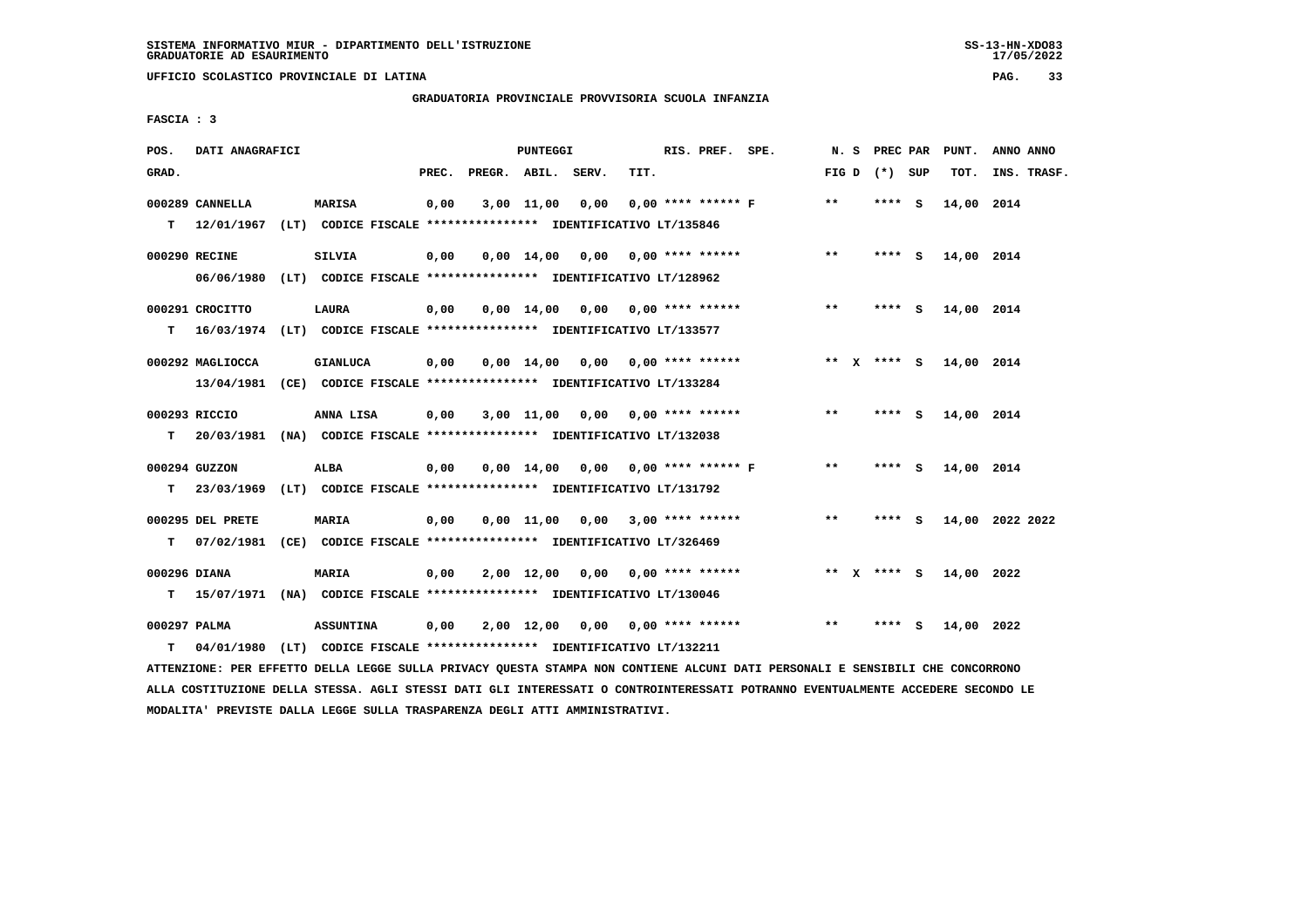# **GRADUATORIA PROVINCIALE PROVVISORIA SCUOLA INFANZIA**

 $17/05/2022$ 

 **FASCIA : 3**

| POS.         | DATI ANAGRAFICI |                                                                           |       |                               | <b>PUNTEGGI</b> |                                                |                       | RIS. PREF. SPE.    |       | N. S PREC PAR   |     | PUNT.      | ANNO ANNO       |  |
|--------------|-----------------|---------------------------------------------------------------------------|-------|-------------------------------|-----------------|------------------------------------------------|-----------------------|--------------------|-------|-----------------|-----|------------|-----------------|--|
| GRAD.        |                 |                                                                           | PREC. | PREGR. ABIL. SERV.            |                 |                                                | TIT.                  |                    |       | FIG D $(*)$ SUP |     | TOT.       | INS. TRASF.     |  |
|              | 000298 MASUZZO  | <b>ELISA</b>                                                              | 0,00  |                               | 1,00 13,00      | 0,00                                           |                       | $0.00$ **** ****** |       | ** $X$ **** S   |     | 14,00 2022 |                 |  |
|              |                 | T 01/12/1980 (LT) CODICE FISCALE *************** IDENTIFICATIVO LT/129671 |       |                               |                 |                                                |                       |                    |       |                 |     |            |                 |  |
|              | 000299 CASOLARO | MARIAANGELA                                                               | 0,00  |                               |                 |                                                |                       |                    | $***$ | $***$ S         |     | 14,00 2022 |                 |  |
| T.           |                 | 23/06/1979 (NA) CODICE FISCALE *************** IDENTIFICATIVO LT/135210   |       |                               |                 |                                                |                       |                    |       |                 |     |            |                 |  |
|              | 000300 LEPORE   | <b>ROBERTA</b>                                                            | 0,00  |                               |                 | $0,00$ 13,00 0,00 0,00 **** ******             |                       |                    | $* *$ | **** S          |     | 13,00 2002 |                 |  |
|              |                 | 05/11/1970 (BA) CODICE FISCALE *************** IDENTIFICATIVO LT/029208   |       |                               |                 |                                                |                       |                    |       |                 |     |            |                 |  |
| 000301 MAUTI |                 | <b>RAFFAELA</b>                                                           | 0,00  |                               |                 | $0,00$ 13,00 0,00 0,00 **** ******             |                       |                    | $***$ | **** S          |     |            | 13,00 2011 2011 |  |
|              |                 | 19/10/1971 (LT) CODICE FISCALE *************** IDENTIFICATIVO LT/124565   |       |                               |                 |                                                |                       |                    |       |                 |     |            |                 |  |
|              | 000302 CHIDDA   | <b>MARIANGELA</b>                                                         |       | $0.00 \quad 13.00 \quad 0.00$ |                 |                                                | 0,00 0,00 **** ****** |                    | $* *$ | **** S          |     | 13,00 2014 |                 |  |
| T.           |                 | 10/05/1983 (LT) CODICE FISCALE *************** IDENTIFICATIVO LT/129937   |       |                               |                 |                                                |                       |                    |       |                 |     |            |                 |  |
|              | 000303 DANIELE  | TERESA                                                                    | 0,00  |                               |                 | $1,00$ $12,00$ $0,00$ $0,00$ $***$ **** ****** |                       |                    | $***$ | **** S          |     | 13,00 2014 |                 |  |
|              |                 | T 15/12/1976 (CE) CODICE FISCALE *************** IDENTIFICATIVO LT/135898 |       |                               |                 |                                                |                       |                    |       |                 |     |            |                 |  |
|              | 000304 FIOCCO   | VIRGINIA                                                                  | 0,00  |                               |                 | $2,00$ 11,00 0,00 0,00 **** ******             |                       |                    | $***$ | **** S          |     | 13,00 2014 |                 |  |
|              |                 | 04/10/1966 (NA) CODICE FISCALE *************** IDENTIFICATIVO LT/129732   |       |                               |                 |                                                |                       |                    |       |                 |     |            |                 |  |
|              | 000305 LUDUENA  | MARTHA CECILI                                                             | 0.00  |                               |                 | $0.00$ 13.00 0.00 0.00 **** ******             |                       |                    | **    | **** S          |     | 13,00 2014 |                 |  |
| T.           |                 | 29/05/1958 (EE) CODICE FISCALE *************** IDENTIFICATIVO LT/134041   |       |                               |                 |                                                |                       |                    |       |                 |     |            |                 |  |
|              | 000306 DI NARDO | <b>ANNAMARIA</b>                                                          | 0,00  |                               |                 | $2,00$ 11,00 0,00 0,00 **** ******             |                       |                    | $* *$ | ****            | - 5 | 13,00 2014 |                 |  |
| T.           | 24/09/1966      | (NA) CODICE FISCALE **************** IDENTIFICATIVO LT/135522             |       |                               |                 |                                                |                       |                    |       |                 |     |            |                 |  |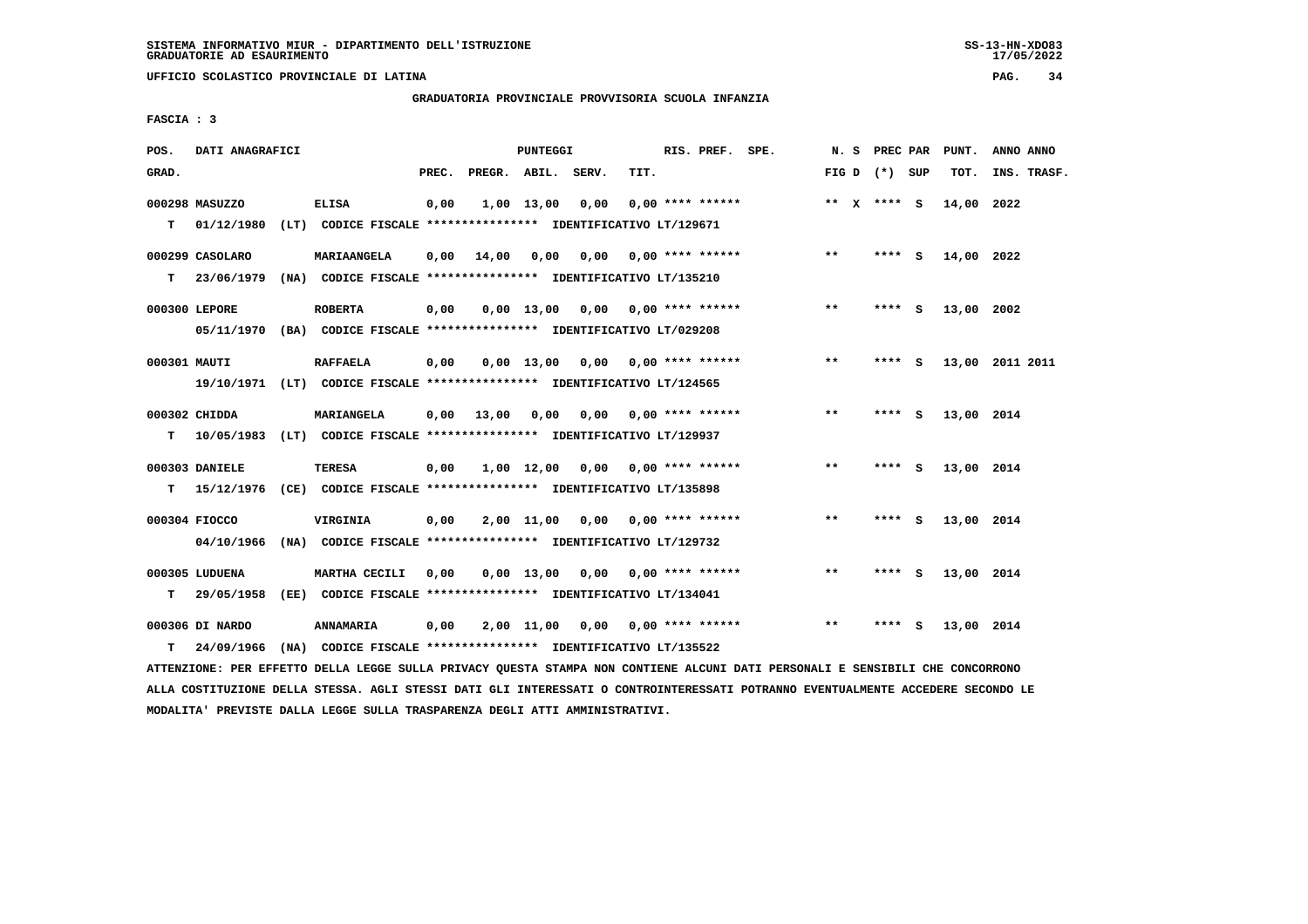**UFFICIO SCOLASTICO PROVINCIALE DI LATINA PAG. 35**

# **GRADUATORIA PROVINCIALE PROVVISORIA SCUOLA INFANZIA**

 **FASCIA : 3**

| POS.         | DATI ANAGRAFICI   |                                                                                                                               |       |                    | PUNTEGGI   |                                                |      | RIS. PREF. SPE.            | N.S   | PREC PAR        |     | PUNT.                       | ANNO ANNO |             |
|--------------|-------------------|-------------------------------------------------------------------------------------------------------------------------------|-------|--------------------|------------|------------------------------------------------|------|----------------------------|-------|-----------------|-----|-----------------------------|-----------|-------------|
| GRAD.        |                   |                                                                                                                               | PREC. | PREGR. ABIL. SERV. |            |                                                | TIT. |                            |       | FIG D $(*)$ SUP |     | тот.                        |           | INS. TRASF. |
|              | 000307 MOLITIERNO | <b>RAFFAELINA</b>                                                                                                             | 0,00  |                    | 0,00 13,00 | 0,00                                           |      | $0.00$ **** ******         |       | ** x **** S     |     | 13,00 2014                  |           |             |
| т            | 13/09/1969        | (CE) CODICE FISCALE **************** IDENTIFICATIVO LT/135612                                                                 |       |                    |            |                                                |      |                            |       |                 |     |                             |           |             |
|              | 000308 MANTUANO   | CARLO                                                                                                                         | 0,00  |                    |            | $0,00$ 13,00 0,00 0,00 **** ******             |      |                            |       |                 |     | ** X **** S 13,00 2014      |           |             |
|              | 11/06/1966        | (LT) CODICE FISCALE *************** IDENTIFICATIVO LT/030783                                                                  |       |                    |            |                                                |      |                            |       |                 |     |                             |           |             |
|              | 000309 MANNUCCI   | <b>FLAVIA</b>                                                                                                                 | 0,00  | 13,00              | 0,00       |                                                |      | $0,00$ 0,00 **** ****** EF |       | ** X **** S     |     | 13,00 2022 2022             |           |             |
|              | 22/04/1979        | (RM) CODICE FISCALE **************** IDENTIFICATIVO LT/326508                                                                 |       |                    |            |                                                |      |                            |       |                 |     |                             |           |             |
|              | 000310 ROSSETTI   | PIERA                                                                                                                         | 0,00  |                    |            | $2,00$ 11,00 0,00 0,00 **** ******             |      |                            | $* *$ | **** S          |     | 13,00 2022                  |           |             |
| т            | 15/09/1978        | (LT) CODICE FISCALE **************** IDENTIFICATIVO LT/134276                                                                 |       |                    |            |                                                |      |                            |       |                 |     |                             |           |             |
|              | 000311 VELLUCCI   | <b>GASPARE</b>                                                                                                                | 0,00  |                    |            | $0,00$ 11,00 0,00 1,00 **** ****** F           |      |                            | $***$ | ****            |     | 12,00 2014                  |           |             |
| т            | 12/02/1971        | (LT) CODICE FISCALE **************** IDENTIFICATIVO LT/142661                                                                 |       |                    |            |                                                |      |                            |       |                 |     |                             |           |             |
|              | $000312$ SCIALLA  | <b>GIOVANNA</b>                                                                                                               | 0,00  |                    |            | $1,00$ $11,00$ $0,00$ $0,00$ $***$ **** ****** |      |                            | $* *$ | ****            | - S | 12,00 2014                  |           |             |
| т            |                   | 18/05/1977 (CE) CODICE FISCALE *************** IDENTIFICATIVO LT/135595                                                       |       |                    |            |                                                |      |                            |       |                 |     |                             |           |             |
| 000313 IONTA |                   | <b>ANTONELLA</b>                                                                                                              | 0,00  |                    |            | $0,00$ 12,00 0,00 0,00 **** ******             |      |                            | $***$ | **** S          |     | 12,00 2019 2019             |           |             |
|              |                   | 10/04/1980 (LT) CODICE FISCALE *************** IDENTIFICATIVO LT/142779                                                       |       |                    |            |                                                |      |                            |       |                 |     |                             |           |             |
|              | 000314 MARIZIA    | MONICA                                                                                                                        | 0,00  |                    |            | $0.00$ 12.00 0.00 0.00 **** ******             |      |                            |       |                 |     | ** X **** S 12,00 2019 2019 |           |             |
| T.           | 20/05/1978        | (CE) CODICE FISCALE *************** IDENTIFICATIVO LT/142770                                                                  |       |                    |            |                                                |      |                            |       |                 |     |                             |           |             |
|              | 000315 COPPOLA    | PATRIZIA                                                                                                                      | 0,00  |                    |            | $0,00$ 12,00 0,00 0,00 **** ******             |      |                            | $* *$ | **** S          |     | 12,00 2019 2019             |           |             |
| т            |                   | 03/11/1974 (CE) CODICE FISCALE **************** IDENTIFICATIVO LT/142722                                                      |       |                    |            |                                                |      |                            |       |                 |     |                             |           |             |
|              |                   | ATTENZIONE: PER EFFETTO DELLA LEGGE SULLA PRIVACY QUESTA STAMPA NON CONTIENE ALCUNI DATI PERSONALI E SENSIBILI CHE CONCORRONO |       |                    |            |                                                |      |                            |       |                 |     |                             |           |             |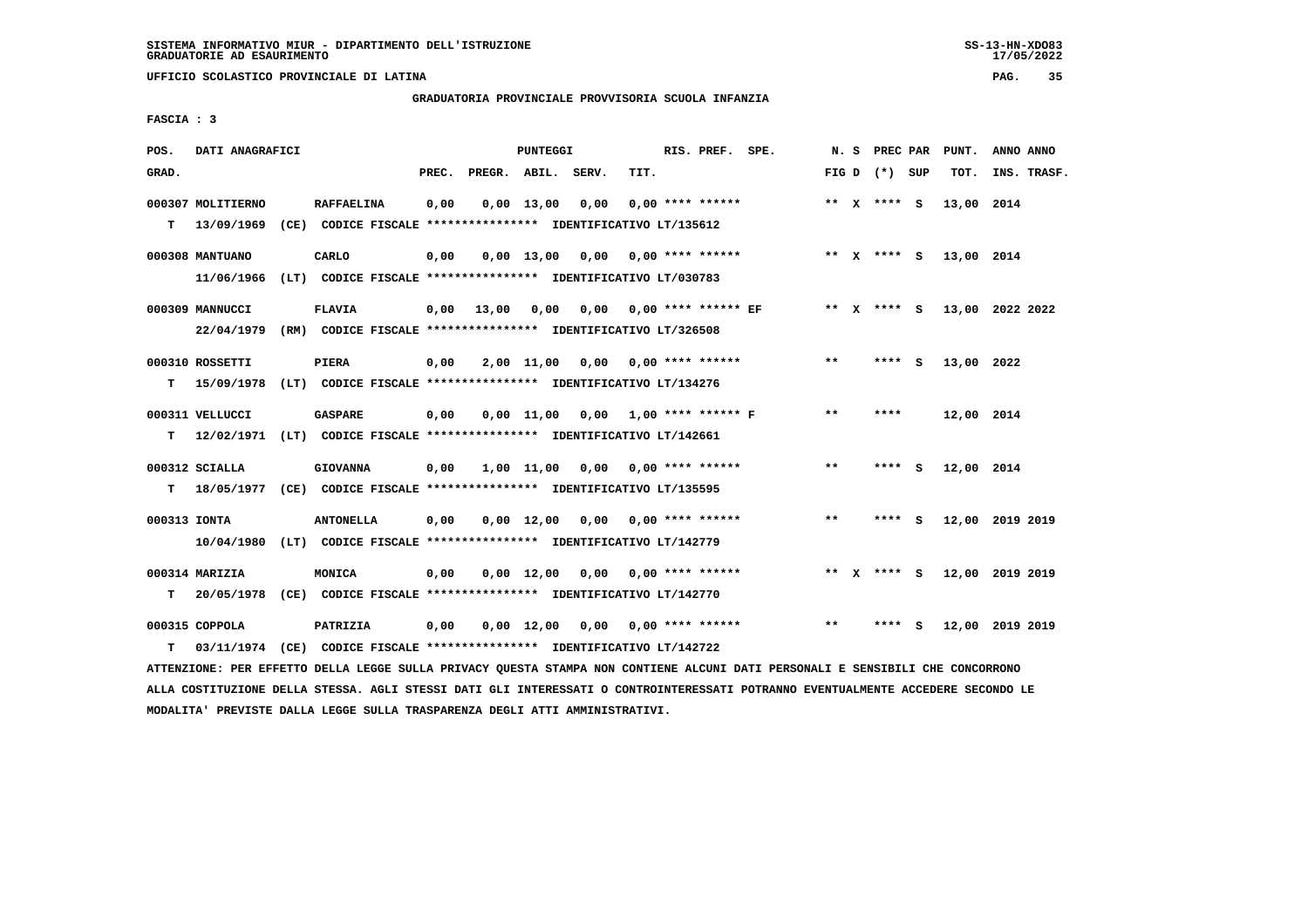## **GRADUATORIA PROVINCIALE PROVVISORIA SCUOLA INFANZIA**

 **FASCIA : 3**

| POS.         | DATI ANAGRAFICI        |                                                                          |       |                    | <b>PUNTEGGI</b>    |      |                                    | RIS. PREF. SPE. | N.S   | PREC PAR        |     | PUNT.      | ANNO ANNO       |
|--------------|------------------------|--------------------------------------------------------------------------|-------|--------------------|--------------------|------|------------------------------------|-----------------|-------|-----------------|-----|------------|-----------------|
| GRAD.        |                        |                                                                          | PREC. | PREGR. ABIL. SERV. |                    |      | TIT.                               |                 |       | FIG D $(*)$ SUP |     | TOT.       | INS. TRASF.     |
|              | 000316 FABOZZI         | <b>GABRIELLA</b>                                                         | 0,00  | 12,00              | 0,00               | 0,00 | $0.00$ **** ******                 |                 |       | ** $X$ **** S   |     |            | 12,00 2022 2022 |
| т            | 12/12/1968<br>(EE)     | CODICE FISCALE **************** IDENTIFICATIVO LT/326465                 |       |                    |                    |      |                                    |                 |       |                 |     |            |                 |
|              | 000317 CIORRA          | <b>KATIA</b>                                                             | 0,00  | 12,00              | 0,00               | 0,00 | 0,00 **** ******                   |                 | $* *$ | ****            | - S |            | 12,00 2022 2022 |
| т            | 23/09/1977             | (LT) CODICE FISCALE **************** IDENTIFICATIVO LT/326463            |       |                    |                    |      |                                    |                 |       |                 |     |            |                 |
|              | 000318 QUAGLIERI       | <b>PAOLA</b>                                                             | 0,00  |                    | $0,00 \quad 12,00$ |      | $0.00$ $0.00$ $***$ **** ******    |                 | $***$ | ****            | - S | 12,00 2022 |                 |
|              | 26/06/1962             | (LT) CODICE FISCALE **************** IDENTIFICATIVO LT/029309            |       |                    |                    |      |                                    |                 |       |                 |     |            |                 |
|              | 000319 MARROCCO        | <b>ROSSELLA</b>                                                          | 0,00  |                    | 0,00 11,00         |      | $0.00$ $0.00$ $***$ **** ******    |                 | $***$ | ****            | - S | 11,00 2014 |                 |
| т            |                        | 17/06/1979 (LT) CODICE FISCALE *************** IDENTIFICATIVO LT/134929  |       |                    |                    |      |                                    |                 |       |                 |     |            |                 |
|              | 000320 MANCINI         | <b>GIGLIOLA</b>                                                          | 0,00  |                    | 0,00 11,00         |      | $0.00$ $0.00$ **** ******          |                 | $***$ | ****            | - 5 | 11,00 2014 |                 |
|              |                        | 06/07/1977 (LT) CODICE FISCALE *************** IDENTIFICATIVO LT/134927  |       |                    |                    |      |                                    |                 |       |                 |     |            |                 |
|              | 000321 POLITO          | RITA                                                                     | 0,00  |                    |                    |      | $0,00$ 11,00 0,00 0,00 **** ****** |                 | **    | **** $S$        |     | 11,00 2014 |                 |
| т            |                        | 26/11/1976 (NA) CODICE FISCALE *************** IDENTIFICATIVO LT/135469  |       |                    |                    |      |                                    |                 |       |                 |     |            |                 |
|              | 000322 DI RUSSO BONINO | ELISA                                                                    | 0,00  |                    | 0,00 11,00         | 0,00 | 0,00 **** ******                   |                 | $* *$ | ****            | - S | 11,00 2014 |                 |
| T.           |                        | 15/02/1972 (LT) CODICE FISCALE **************** IDENTIFICATIVO LT/124524 |       |                    |                    |      |                                    |                 |       |                 |     |            |                 |
|              |                        |                                                                          |       |                    |                    |      |                                    |                 |       |                 |     |            |                 |
|              | 000323 AVERSA          | <b>DANIELA</b>                                                           | 0,00  |                    | 0,00 11,00         | 0,00 | $0.00$ **** ******                 |                 | $* *$ | **** S          |     | 11,00 2014 |                 |
|              |                        | 12/12/1971 (LT) CODICE FISCALE *************** IDENTIFICATIVO LT/130148  |       |                    |                    |      |                                    |                 |       |                 |     |            |                 |
| 000324 OLIVA |                        | ANNA                                                                     | 0,00  |                    | 0,00 11,00         |      | $0,00$ $0,00$ **** ******          |                 | $***$ | ****            | - S | 11,00 2014 |                 |
| т            | 06/05/1971             | (CE) CODICE FISCALE **************** IDENTIFICATIVO LT/137899            |       |                    |                    |      |                                    |                 |       |                 |     |            |                 |

 **ATTENZIONE: PER EFFETTO DELLA LEGGE SULLA PRIVACY QUESTA STAMPA NON CONTIENE ALCUNI DATI PERSONALI E SENSIBILI CHE CONCORRONO ALLA COSTITUZIONE DELLA STESSA. AGLI STESSI DATI GLI INTERESSATI O CONTROINTERESSATI POTRANNO EVENTUALMENTE ACCEDERE SECONDO LE MODALITA' PREVISTE DALLA LEGGE SULLA TRASPARENZA DEGLI ATTI AMMINISTRATIVI.**